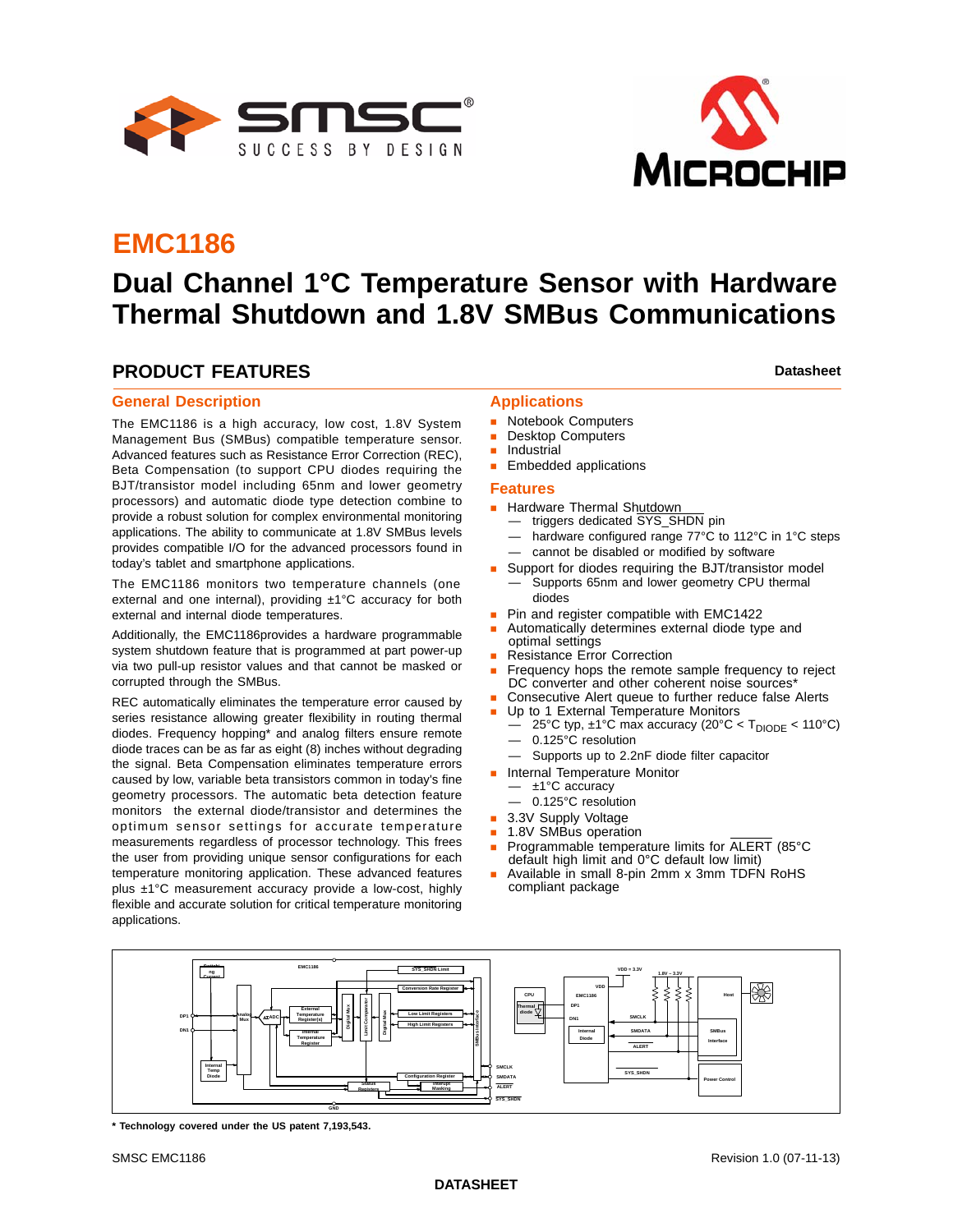Dual Channel 1°C Temperature Sensor with Hardware Thermal Shutdown and 1.8V SMBus Communications

Datasheet

| <b>Ordering Information:</b> |                                          |                                                                                                           |                                |  |  |  |  |  |
|------------------------------|------------------------------------------|-----------------------------------------------------------------------------------------------------------|--------------------------------|--|--|--|--|--|
| <b>ORDERING NUMBER</b>       | <b>PACKAGE</b>                           | <b>FEATURES</b>                                                                                           | <b>SMBUS</b><br><b>ADDRESS</b> |  |  |  |  |  |
| EMC1186-1-AC3-TR             | 8-pin TDFN 2mm x 3mm<br>(RoHS compliant) | Two temperature sensors, hardware set<br>system shutdown, ALERT and SYS_SHDN<br>pins, fixed SMBus address | 1001 100(r/w)                  |  |  |  |  |  |
| EMC1186-2-AC3-TR             | 8-pin TDFN 2mm x 3mm<br>(RoHS compliant) | Two temperature sensors, hardware set<br>system shutdown, ALERT and THERM pins,<br>fixed SMBus address    | 1001 $101(r/w)$                |  |  |  |  |  |

#### **This product meets the halogen maximum concentration values per IEC61249-2-21**

**For RoHS compliance and environmental information, please visit [www.smsc.com/rohs](http://www.smsc.com/index.php?tid=219
)**

*Please contact your SMSC sales representative for additional documentation related to this product such as application notes, anomaly sheets, and design guidelines.*

Copyright © 2013 SMSC or its subsidiaries. All rights reserved.

Circuit diagrams and other information relating to SMSC products are included as a means of illustrating typical applications. Consequently, complete information sufficient for<br>construction purposes is not necessarily give reserves the right to make changes to specifications and product descriptions at any time without notice. Contact your local SMSC sales office to obtain the latest specifications before placing your product order. The provision of this information does not convey to the purchaser of the described semiconductor devices any licenses under any patent rights or other intellectual property rights of SMSC or others. All sales are expressly conditional on your agreement to the terms and conditions of the most recently dated version of SMSC's standard Terms of Sale Agreement dated before the date of your order (the "Terms of Sale Agreement"). The product may contain design defects or errors known as anomalies which may cause the product's functions to deviate from published specifications. Anomaly sheets are available upon request. SMSC products are not<br>designed, intended, authorized or warranted for use in a damage. Any and all such uses without prior written approval of an Officer of SMSC and further testing and/or modification will be fully at the risk of the customer. Copies of<br>this document or other SMSC literature, as we

rochip name and logo, and the Microchip logo are registered trademarks of Microchip Technology Incorporated in the U.S.A. and other countrie

SMSC DISCLAIMS AND EXCLUDES ANY AND ALL WARRANTIES, INCLUDING WITHOUT LIMITATION ANY AND ALL IMPLIED WARRANTIES OF MERCHANTABILITY,<br>FITNESS FOR A PARTICULAR PURPOSE, TITLE, AND AGAINST INFRINGEMENT AND THE LIKE, AND ANY AN **OF DEALING OR USAGE OF TRADE. IN NO EVENT SHALL SMSC BE LIABLE FOR ANY DIRECT, INCIDENTAL, INDIRECT, SPECIAL, PUNITIVE, OR CONSEQUENTIAL DAMAGES; OR FOR LOST DATA, PROFITS, SAVINGS OR REVENUES OF ANY KIND; REGARDLESS OF THE FORM OF ACTION, WHETHER BASED ON CONTRACT; TORT; NEGLIGENCE OF SMSC OR OTHERS; STRICT LIABILITY; BREACH OF WARRANTY; OR OTHERWISE; WHETHER OR NOT ANY REMEDY OF BUYER IS HELD TO HAVE FAILED OF ITS ESSENTIAL PURPOSE, AND WHETHER OR NOT SMSC HAS BEEN ADVISED OF THE POSSIBILITY OF SUCH DAMAGES.**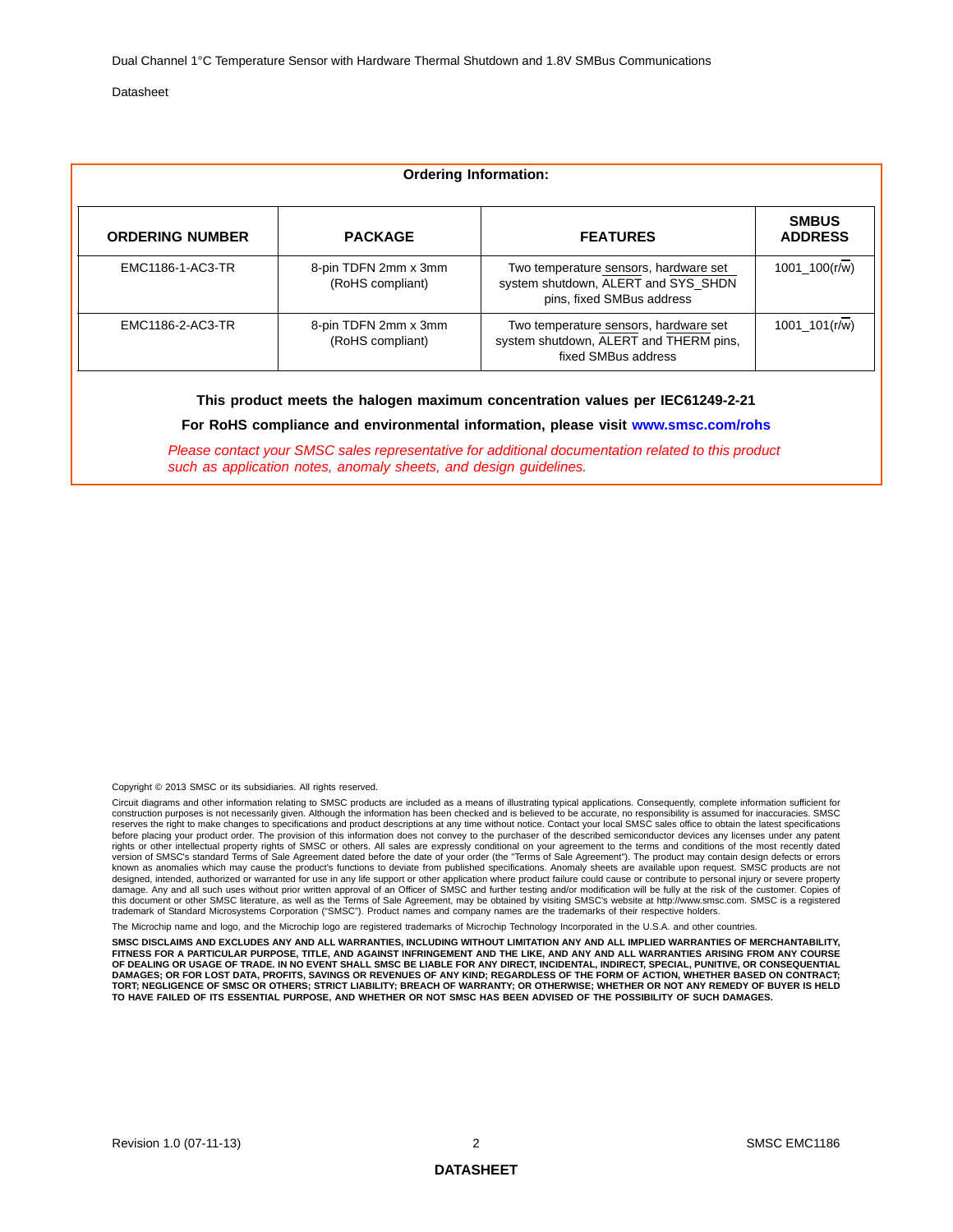# **[Table of Contents](#page-6-0)**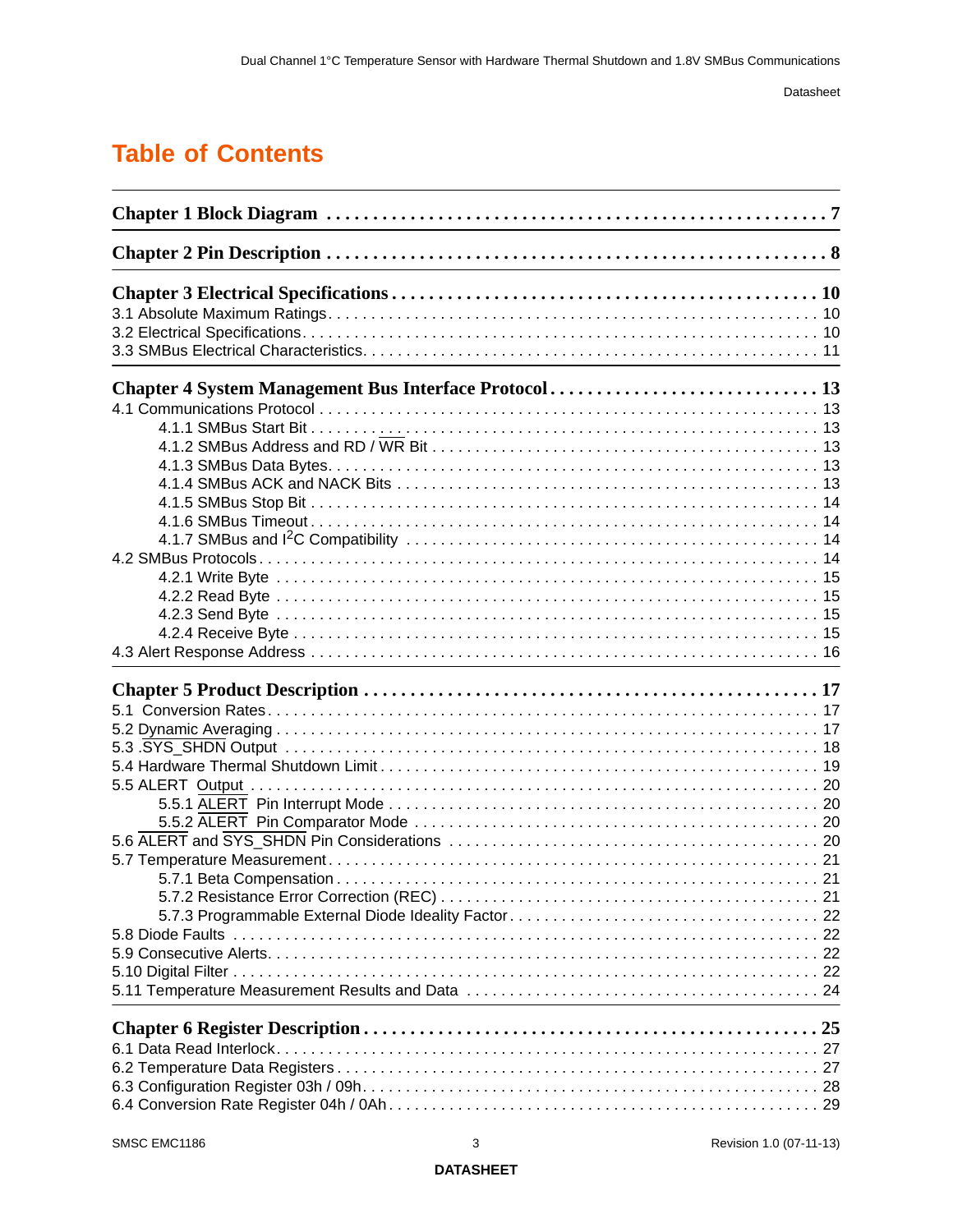Dual Channel 1°C Temperature Sensor with Hardware Thermal Shutdown and 1.8V SMBus Communications

#### Datasheet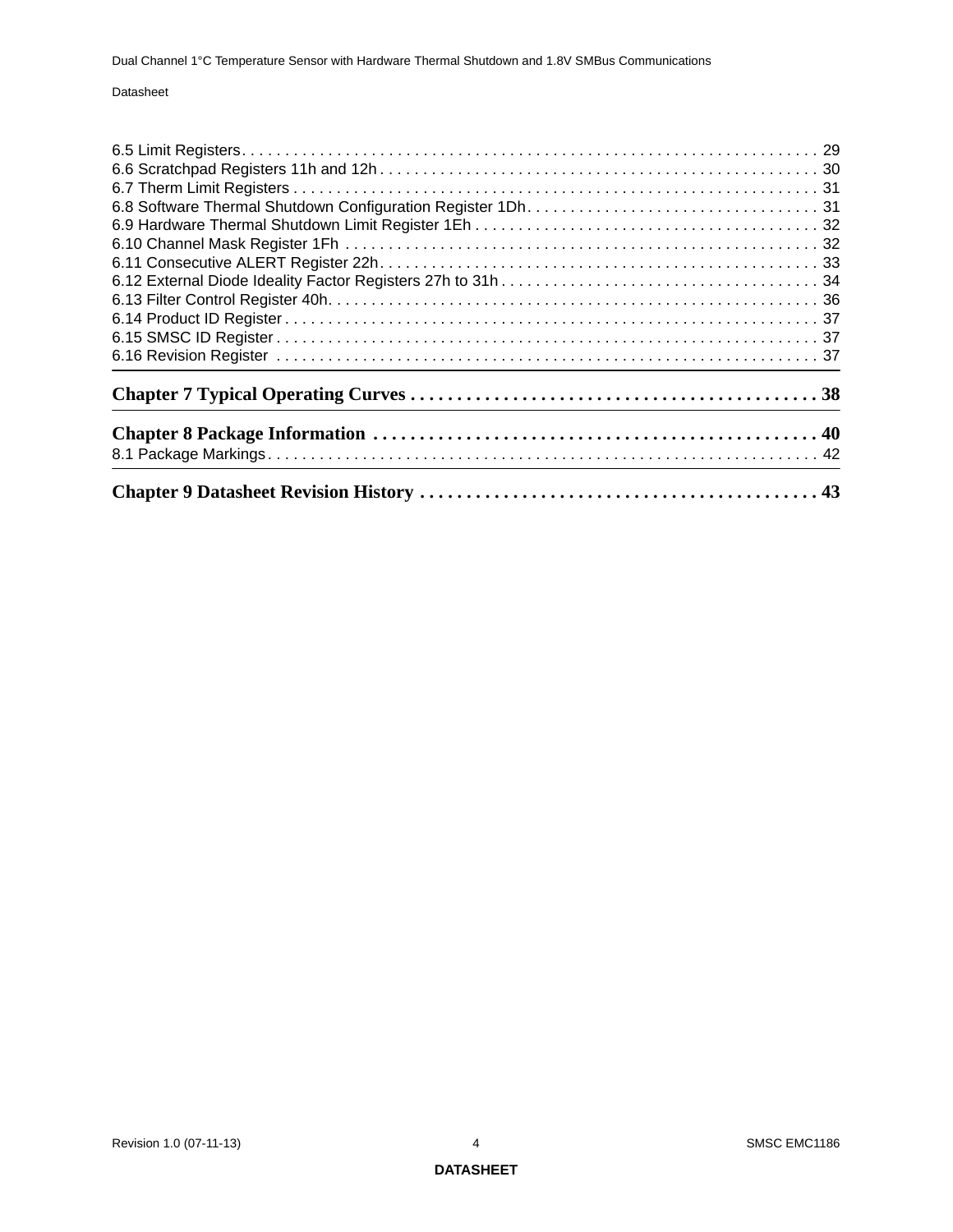# **List of Figures**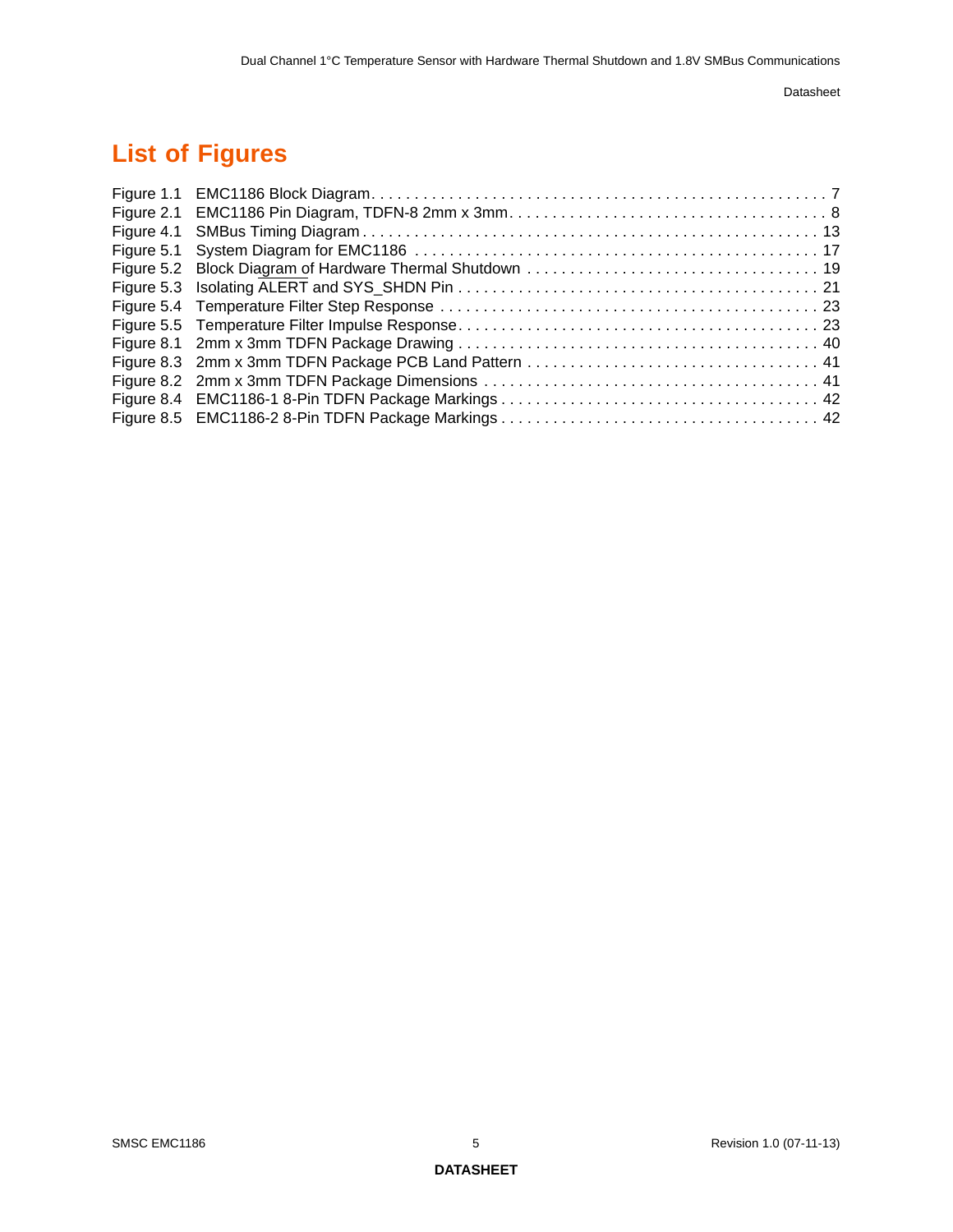# **List of Tables**

| Table 2.1 |                                                                          |  |
|-----------|--------------------------------------------------------------------------|--|
| Table 2.2 |                                                                          |  |
| Table 3.1 |                                                                          |  |
|           |                                                                          |  |
| Table 3.3 |                                                                          |  |
| Table 4.1 |                                                                          |  |
| Table 4.2 |                                                                          |  |
| Table 4.3 |                                                                          |  |
| Table 4.4 |                                                                          |  |
| Table 4.5 |                                                                          |  |
| Table 4.6 |                                                                          |  |
| Table 5.1 |                                                                          |  |
| Table 5.2 |                                                                          |  |
| Table 5.3 |                                                                          |  |
| Table 6.1 |                                                                          |  |
| Table 6.2 |                                                                          |  |
| Table 6.3 |                                                                          |  |
| Table 6.4 |                                                                          |  |
| Table 6.5 |                                                                          |  |
| Table 6.6 |                                                                          |  |
| Table 6.7 |                                                                          |  |
| Table 6.8 |                                                                          |  |
|           |                                                                          |  |
|           |                                                                          |  |
|           |                                                                          |  |
|           |                                                                          |  |
|           |                                                                          |  |
|           |                                                                          |  |
|           |                                                                          |  |
|           | Table 6.16 Substrate Diode Ideality Factor Look-Up Table (BJT Model)  35 |  |
|           |                                                                          |  |
|           |                                                                          |  |
|           |                                                                          |  |
|           |                                                                          |  |
|           |                                                                          |  |
|           |                                                                          |  |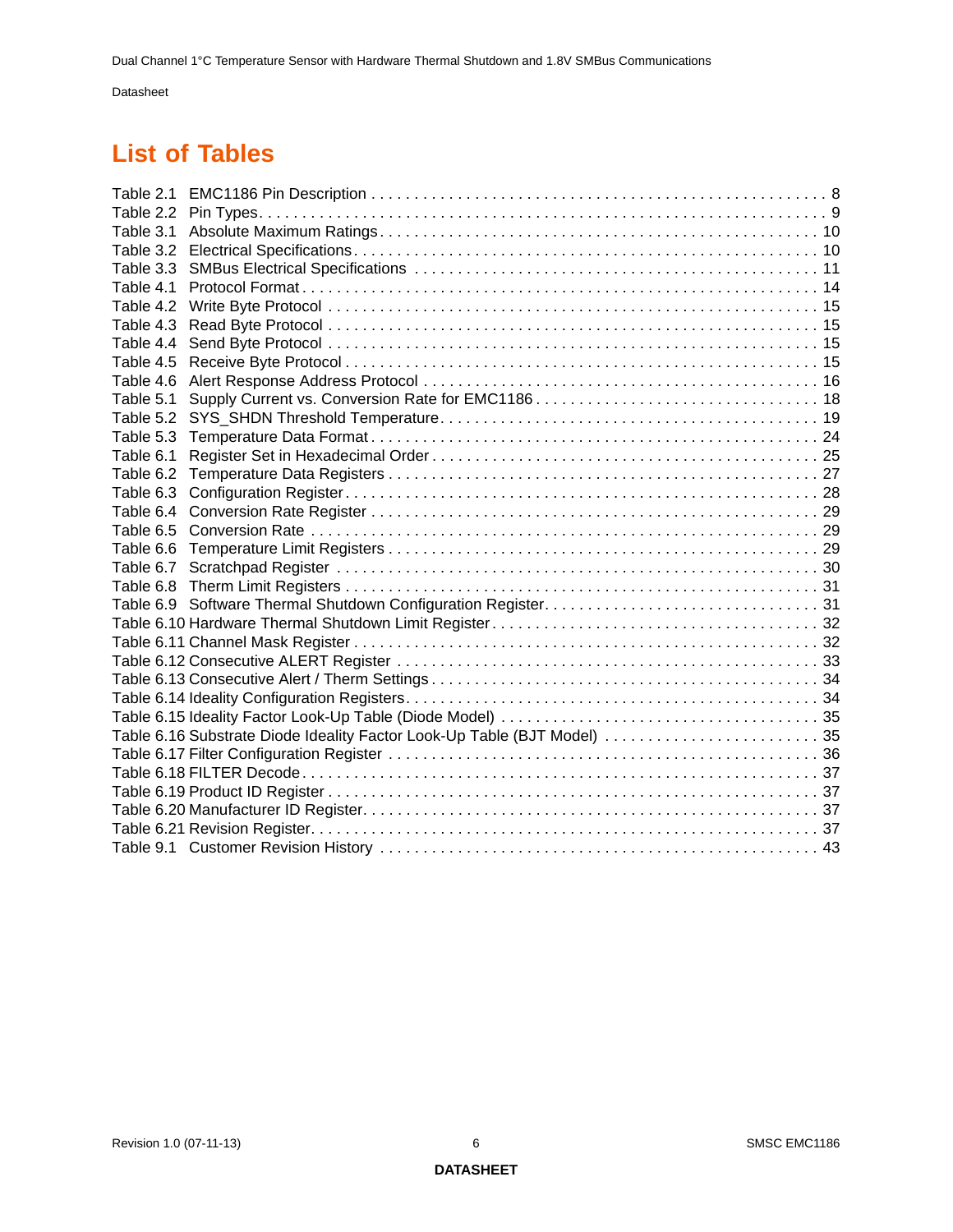# <span id="page-6-0"></span>**Chapter 1 Block Diagram**



<span id="page-6-1"></span>**Figure 1.1 EMC1186 Block Diagram**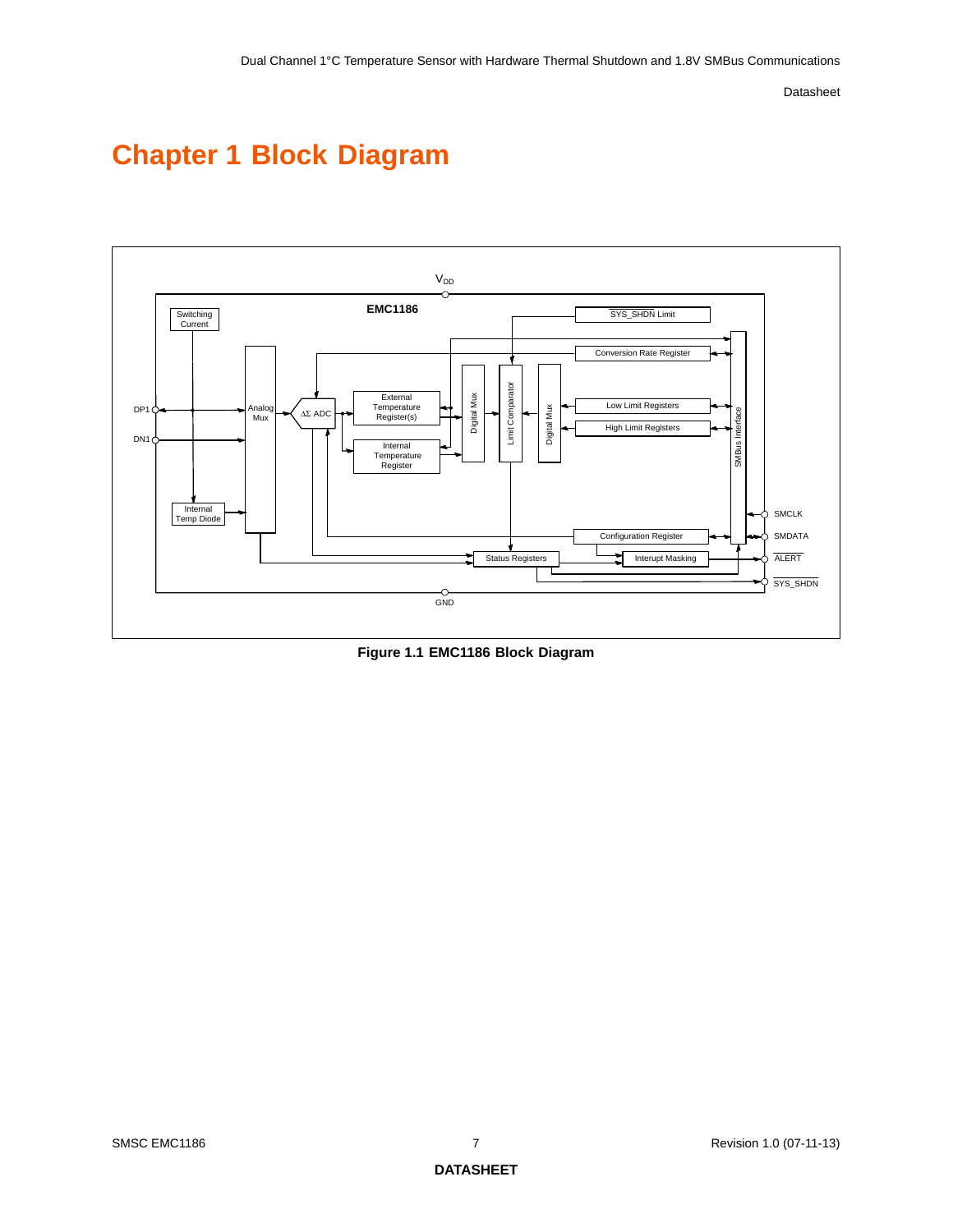# <span id="page-7-0"></span>**Chapter 2 Pin Description**



**Figure 2.1 EMC1186 Pin Diagram, TDFN-8 2mm x 3mm**

<span id="page-7-1"></span>The pin types are described [Table](#page-8-0) 2.2.

|  | Table 2.1 EMC1186 Pin Description |  |
|--|-----------------------------------|--|
|--|-----------------------------------|--|

<span id="page-7-2"></span>

| <b>PIN NUMBER</b> | <b>NAME</b>   | <b>FUNCTION</b>                                                                                                              | <b>TYPE</b> |
|-------------------|---------------|------------------------------------------------------------------------------------------------------------------------------|-------------|
|                   | VDD           | Power supply                                                                                                                 | Power       |
| $\overline{2}$    | DP            | External diode positive (anode) connection                                                                                   | AIO.        |
| 3                 | DN            | External diode negative (cathode) connection                                                                                 | AIO         |
| 4                 | SYS_SHDN      | Active low system shutdown output signal -<br>requires pull-up resistor which selects the<br>Hardware Thermal Shutdown Limit | OD (5V)     |
| 5                 | <b>GND</b>    | Ground                                                                                                                       | Power       |
| 6                 | <b>ALERT</b>  | Active low digital ALERT output signal -<br>requires pull-up resistor                                                        | OD (5V)     |
| 7                 | <b>SMDATA</b> | SMBus Data input/output - requires pull-up<br>resistor                                                                       | DIOD (5V)   |
| 8                 | <b>SMCLK</b>  | SMBus Clock input - requires pull-up resistor                                                                                | DI(5V)      |
| <b>Bottom Pad</b> | Exposed Pad   | Not internally connected, but recommend<br>grounding.                                                                        |             |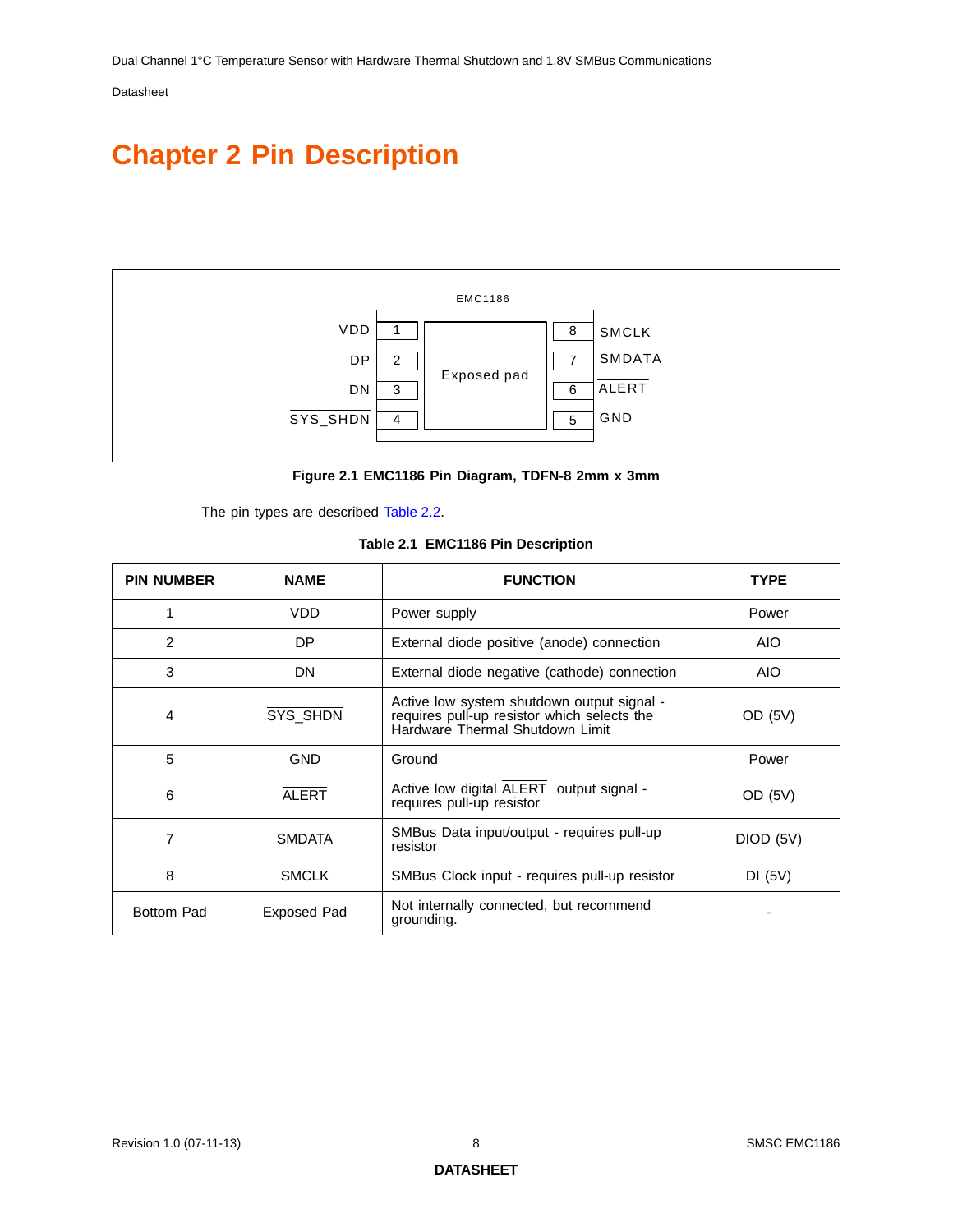<span id="page-8-0"></span>

| <b>PIN TYPE</b> | <b>DESCRIPTION</b>                                                                                                                                                                 |
|-----------------|------------------------------------------------------------------------------------------------------------------------------------------------------------------------------------|
| Power           | This pin is used to supply power or ground to the device.                                                                                                                          |
| <b>AIO</b>      | Analog Input / Output - This pin is used as an I/O for analog signals.                                                                                                             |
| DI.             | Digital Input - This pin is used as a digital input. This pin is 5V tolerant.                                                                                                      |
| <b>DIOD</b>     | Digital Input / Open Drain Output - This pin is used as a digital I/O. When it is used as<br>an output, it is open drain and requires a pull-up resistor. This pin is 5V tolerant. |
| OD.             | Open Drain Digital Output - This pin is used as a digital output. It is open drain and requires a pull-up resistor. This pin is 5V tolerant.                                       |

#### **Table 2.2 Pin Types**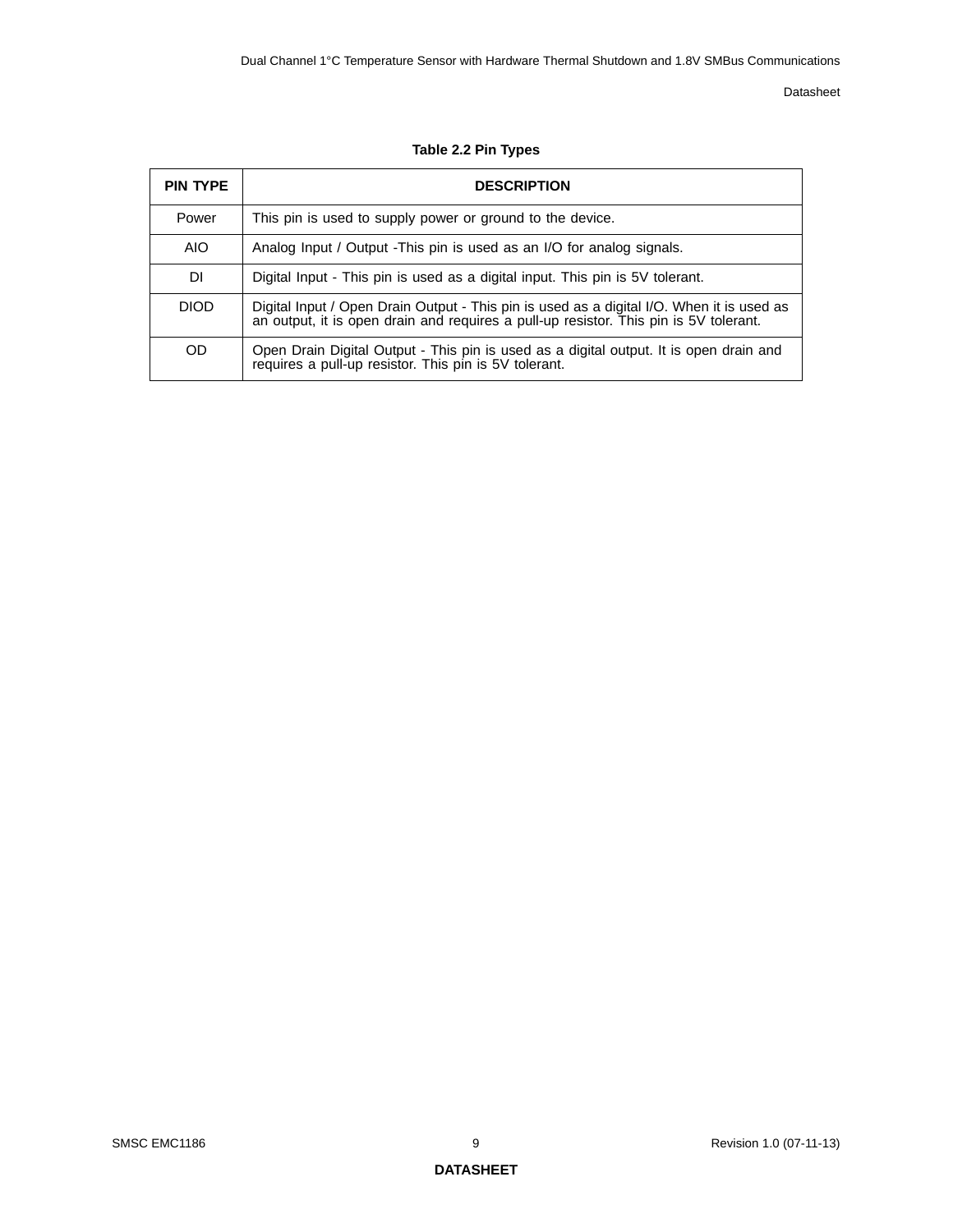# <span id="page-9-0"></span>**Chapter 3 Electrical Specifications**

# <span id="page-9-1"></span>**3.1 Absolute Maximum Ratings**

<span id="page-9-3"></span>

| <b>DESCRIPTION</b>                                                     | <b>RATING</b>                  | <b>UNIT</b> |
|------------------------------------------------------------------------|--------------------------------|-------------|
| Supply Voltage (V <sub>DD</sub> )                                      | $-0.3$ to $4.0$                | $\vee$      |
| Voltage on 5V tolerant pins $(V_{5VT\ pin})$                           | $-0.3$ to 5.5                  | V           |
| Voltage on 5V tolerant pins $( V_{5VT\_pin} - V_{DD} )$ (see Note 3.1) | $0$ to $3.6$                   | V           |
| Voltage on any other pin to Ground                                     | $-0.3$ to $V_{DD}$ +0.3        | V           |
| Operating Temperature Range                                            | $-40$ to $+125$                | °C          |
| Storage Temperature Range                                              | $-55$ to $+150$                | °C          |
| Lead Temperature Range                                                 | Refer to JEDEC Spec. J-STD-020 |             |
| Package Thermal Characteristics for DFN-10                             |                                |             |
| Thermal Resistance $(\theta_{i-a})$                                    | 77.1                           | °C/W        |
| ESD Rating, All pins HBM                                               | 2000                           | V           |

#### **Table 3.1 Absolute Maximum Ratings**

**Note:** Stresses at or above those listed could cause permanent damage to the device. This is a stress rating only and functional operation of the device at any other condition above those indicated in the operation sections of this specification is not implied.

**Note 3.1** For the 5V tolerant pins that have a pull-up resistor (SMCLK, SMDATA, SYS SHDN, and ALERT), the pull-up voltage must not exceed 3.6V when the device is unpowered.

## <span id="page-9-5"></span><span id="page-9-2"></span>**3.2 Electrical Specifications**

<span id="page-9-4"></span>

| $V_{DD}$ = 3.0V to 3.6V, T <sub>A</sub> = -40°C to 125°C, all typical values at T <sub>A</sub> = 27°C unless otherwise noted. |               |            |            |            |              |                                                        |  |  |
|-------------------------------------------------------------------------------------------------------------------------------|---------------|------------|------------|------------|--------------|--------------------------------------------------------|--|--|
| <b>CHARACTERISTIC</b>                                                                                                         | <b>SYMBOL</b> | <b>MIN</b> | <b>TYP</b> | <b>MAX</b> | <b>UNITS</b> | <b>CONDITIONS</b>                                      |  |  |
| DC Power                                                                                                                      |               |            |            |            |              |                                                        |  |  |
| Supply Voltage                                                                                                                | $V_{DD}$      | 3.0        | 3.3        | 3.6        | V            |                                                        |  |  |
| <b>Supply Current</b>                                                                                                         | ססי           |            | 200        | 410        | μA           | 0.0625 conversion / sec. dynamic<br>averaging disabled |  |  |
|                                                                                                                               |               |            | 215        | 425        | μA           | 1 conversion / sec, dynamic<br>averaging disabled      |  |  |
|                                                                                                                               |               |            | 325        | 465        | μA           | 4 conversions / sec, dynamic<br>averaging disabled     |  |  |

#### **Table 3.2 Electrical Specifications**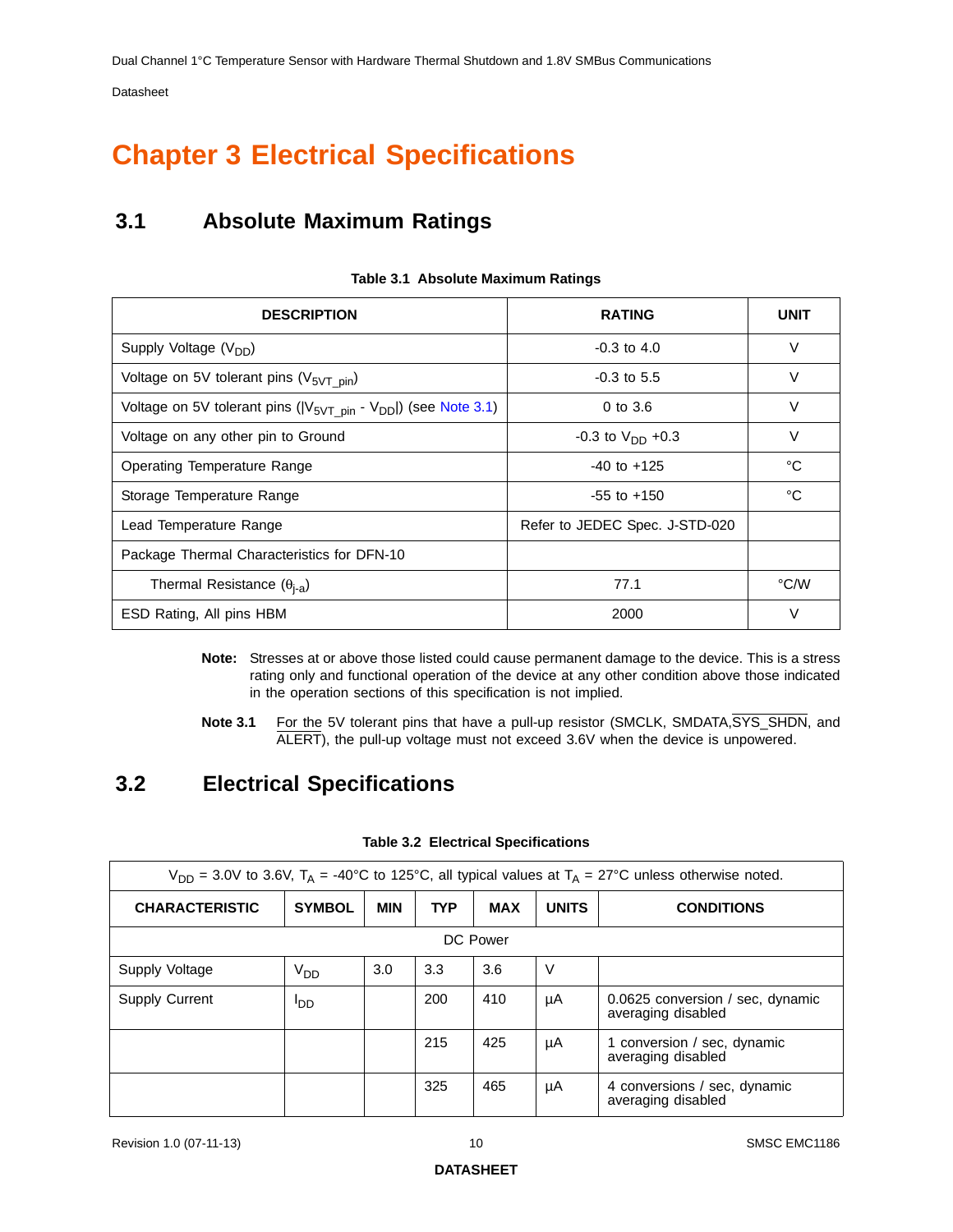| $V_{DD}$ = 3.0V to 3.6V, $T_A$ = -40°C to 125°C, all typical values at $T_A$ = 27°C unless otherwise noted. |                   |            |            |                                     |              |                                                                                                               |  |
|-------------------------------------------------------------------------------------------------------------|-------------------|------------|------------|-------------------------------------|--------------|---------------------------------------------------------------------------------------------------------------|--|
| <b>CHARACTERISTIC</b>                                                                                       | <b>SYMBOL</b>     | <b>MIN</b> | <b>TYP</b> | <b>MAX</b>                          | <b>UNITS</b> | <b>CONDITIONS</b>                                                                                             |  |
|                                                                                                             |                   |            | 890        | 1050                                | μA           | 4 conversions / sec, dynamic<br>averaging enabled                                                             |  |
|                                                                                                             |                   |            | 1120       |                                     | μA           | $\geq$ 16 conversions / sec, dynamic<br>averaging enabled                                                     |  |
|                                                                                                             |                   |            |            | Internal Temperature Monitor        |              |                                                                                                               |  |
| <b>Temperature Accuracy</b>                                                                                 |                   |            | ±0.25      | ±1                                  | $^{\circ}C$  | $-5^{\circ}$ C < T <sub>A</sub> < 100°C                                                                       |  |
|                                                                                                             |                   |            |            | ±2                                  | °C           | $-40^{\circ}$ C < T <sub>A</sub> < 125°C                                                                      |  |
| <b>Temperature Resolution</b>                                                                               |                   |            | 0.125      |                                     | $^{\circ}C$  |                                                                                                               |  |
|                                                                                                             |                   |            |            | <b>External Temperature Monitor</b> |              |                                                                                                               |  |
| <b>Temperature Accuracy</b>                                                                                 |                   |            | ±0.25      | ±1                                  | °C           | +20°C < T <sub>DIODE</sub> < +110°C<br>0°C < T <sub>A</sub> < 100°C                                           |  |
|                                                                                                             |                   |            | ±0.5       | ±2                                  | $^{\circ}C$  | $-40^{\circ}$ C < T <sub>DIODE</sub> < 127°C                                                                  |  |
| <b>Temperature Resolution</b>                                                                               |                   |            | 0.125      |                                     | °C           |                                                                                                               |  |
| Conversion Time all<br>Channels                                                                             | t <sub>CONV</sub> |            | 150        |                                     | ms           | default settings                                                                                              |  |
| Capacitive Filter                                                                                           | CFILTER           |            | 2.2        | 2.7                                 | nF           | Connected across external diode                                                                               |  |
| ALERT and SYS_SHDN pins                                                                                     |                   |            |            |                                     |              |                                                                                                               |  |
| Output Low Voltage                                                                                          | $V_{OL}$          | 0.4        |            |                                     | V            | $I_{SINK} = 8mA$                                                                                              |  |
| Leakage Current                                                                                             | <b>LEAK</b>       |            |            | ±5                                  | μA           | ALERT and SYS_SHDN pins<br>Device powered or unpowered<br>$T_A < 85^{\circ}$ C<br>pull-up voltage $\leq 3.6V$ |  |

#### **Table 3.2 Electrical Specifications (continued)**

# <span id="page-10-0"></span>**3.3 SMBus Electrical Characteristics**

<span id="page-10-1"></span>

| $V_{DD}$ = 3.0 to 3.6V, T <sub>A</sub> = -40°C to 125°C, all typical values are at T <sub>A</sub> = 27°C unless otherwise noted. |                 |            |            |                 |              |                                                           |  |  |
|----------------------------------------------------------------------------------------------------------------------------------|-----------------|------------|------------|-----------------|--------------|-----------------------------------------------------------|--|--|
| <b>CHARACTERISTIC</b>                                                                                                            | <b>SYMBOL</b>   | <b>MIN</b> | <b>TYP</b> | <b>MAX</b>      | <b>UNITS</b> | <b>CONDITIONS</b>                                         |  |  |
| SMBus Interface                                                                                                                  |                 |            |            |                 |              |                                                           |  |  |
| Input High Voltage                                                                                                               | $V_{\text{IH}}$ | 1.4        |            | V <sub>DD</sub> | V            | 5V Tolerant. Voltage threshold<br>based on 1.8V operation |  |  |
| Input Low Voltage                                                                                                                | $V_{IL}$        | $-0.3$     |            | 0.8             | V            | 5V Tolerant. Voltage threshold<br>based on 1.8V operation |  |  |
| Leakage Current                                                                                                                  | <b>LEAK</b>     |            |            | ±5              | μA           | Powered or unpowered<br>$TA < 85^{\circ}C$                |  |  |

#### **Table 3.3 SMBus Electrical Specifications**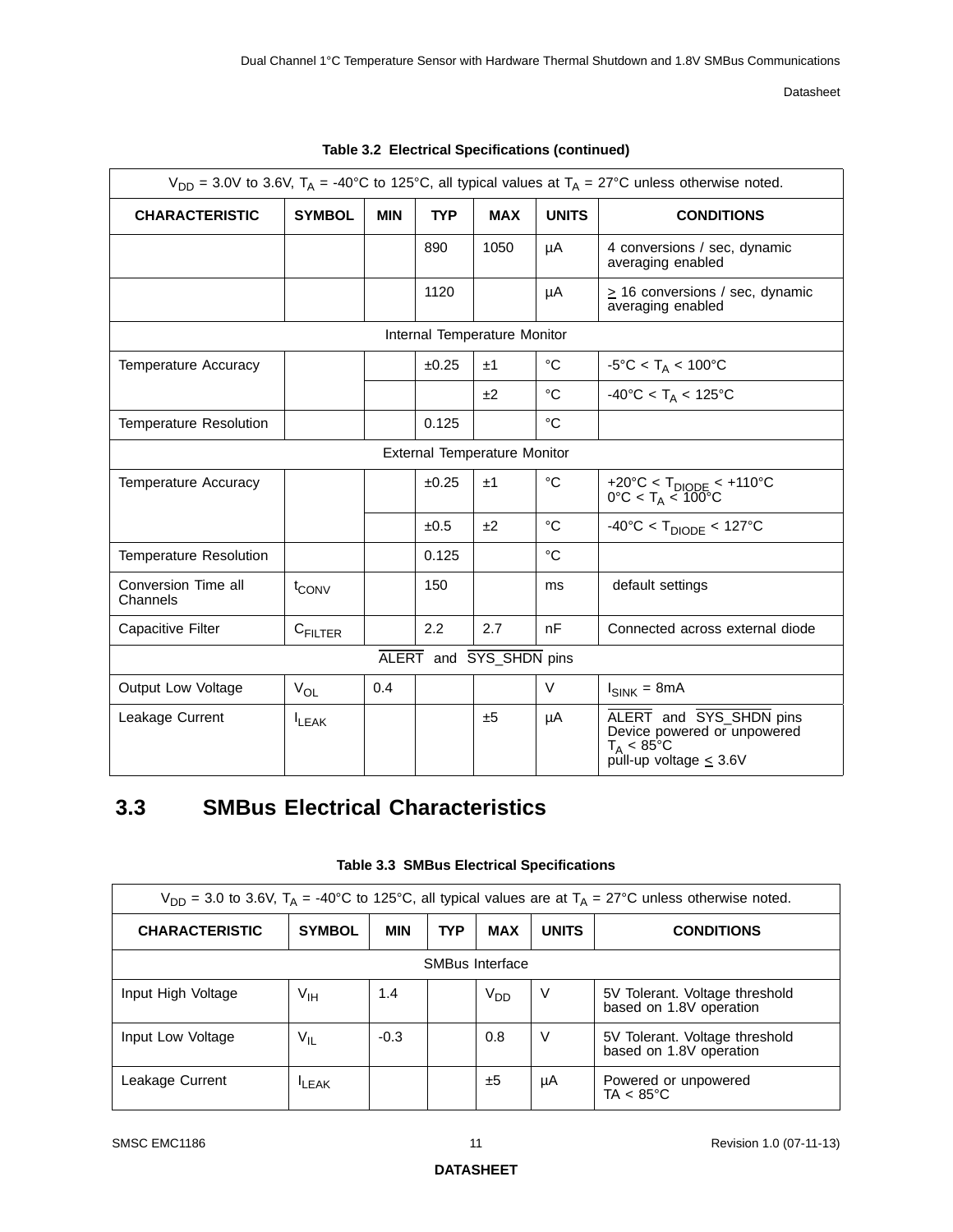|                                       | $V_{DD}$ = 3.0 to 3.6V, T <sub>A</sub> = -40°C to 125°C, all typical values are at T <sub>A</sub> = 27°C unless otherwise noted. |            |            |                     |              |                                  |  |  |
|---------------------------------------|----------------------------------------------------------------------------------------------------------------------------------|------------|------------|---------------------|--------------|----------------------------------|--|--|
| <b>CHARACTERISTIC</b>                 | <b>SYMBOL</b>                                                                                                                    | <b>MIN</b> | <b>TYP</b> | <b>MAX</b>          | <b>UNITS</b> | <b>CONDITIONS</b>                |  |  |
| <b>Hysteresis</b>                     |                                                                                                                                  | 50         |            |                     | mV           |                                  |  |  |
| Input Capacitance                     | $C_{\text{IN}}$                                                                                                                  |            | 5          |                     | pF           |                                  |  |  |
| Output Low Sink Current               | $I_{OL}$                                                                                                                         | 8.2        |            | 15                  | mA           | $SMDATA = 0.4V$                  |  |  |
|                                       |                                                                                                                                  |            |            | <b>SMBus Timing</b> |              |                                  |  |  |
| Clock Frequency                       | $f_{\text{SMB}}$                                                                                                                 | 10         |            | 400                 | kHz          |                                  |  |  |
| Spike Suppression                     | $t_{\mathsf{SP}}$                                                                                                                |            |            | 50                  | ns           |                                  |  |  |
| Bus Free Time Stop to<br><b>Start</b> | $t_{\text{BUF}}$                                                                                                                 | 1.3        |            |                     | μs           |                                  |  |  |
| Hold Time: Start                      | <sup>t</sup> HD:STA                                                                                                              | 0.6        |            |                     | μs           |                                  |  |  |
| Setup Time: Start                     | t <sub>SU:STA</sub>                                                                                                              | 0.6        |            |                     | μs           |                                  |  |  |
| Setup Time: Stop                      | t <sub>SU:STO</sub>                                                                                                              | 0.6        |            |                     | μs           |                                  |  |  |
| Data Hold Time                        | <sup>t</sup> HD:DAT                                                                                                              | 0          |            |                     | μs           | When transmitting to the master  |  |  |
| Data Hold Time                        | <sup>t</sup> HD:DAT                                                                                                              | 0.3        |            |                     | μs           | When receiving from the master   |  |  |
| Data Setup Time                       | t <sub>SU:DAT</sub>                                                                                                              | 100        |            |                     | ns           |                                  |  |  |
| <b>Clock Low Period</b>               | t <sub>LOW</sub>                                                                                                                 | 1.3        |            |                     | μs           |                                  |  |  |
| Clock High Period                     | <sup>t</sup> HIGH                                                                                                                | 0.6        |            |                     | μs           |                                  |  |  |
| Clock/Data Fall time                  | <sup>t</sup> FALL                                                                                                                |            |            | 300                 | ns           | Min = $20+0.1C_{\text{LOAD}}$ ns |  |  |
| Clock/Data Rise time                  | t <sub>RISE</sub>                                                                                                                |            |            | 300                 | ns           | Min = $20+0.1C_{LOAD}$ ns        |  |  |
| Capacitive Load                       | $C_{LOAD}$                                                                                                                       |            |            | 400                 | pF           | per bus line                     |  |  |
| Timeout                               | <sup>t</sup> TIMEOUT                                                                                                             | 25         |            | 35                  | ms           | Disabled by default              |  |  |

**Table 3.3 SMBus Electrical Specifications (continued)**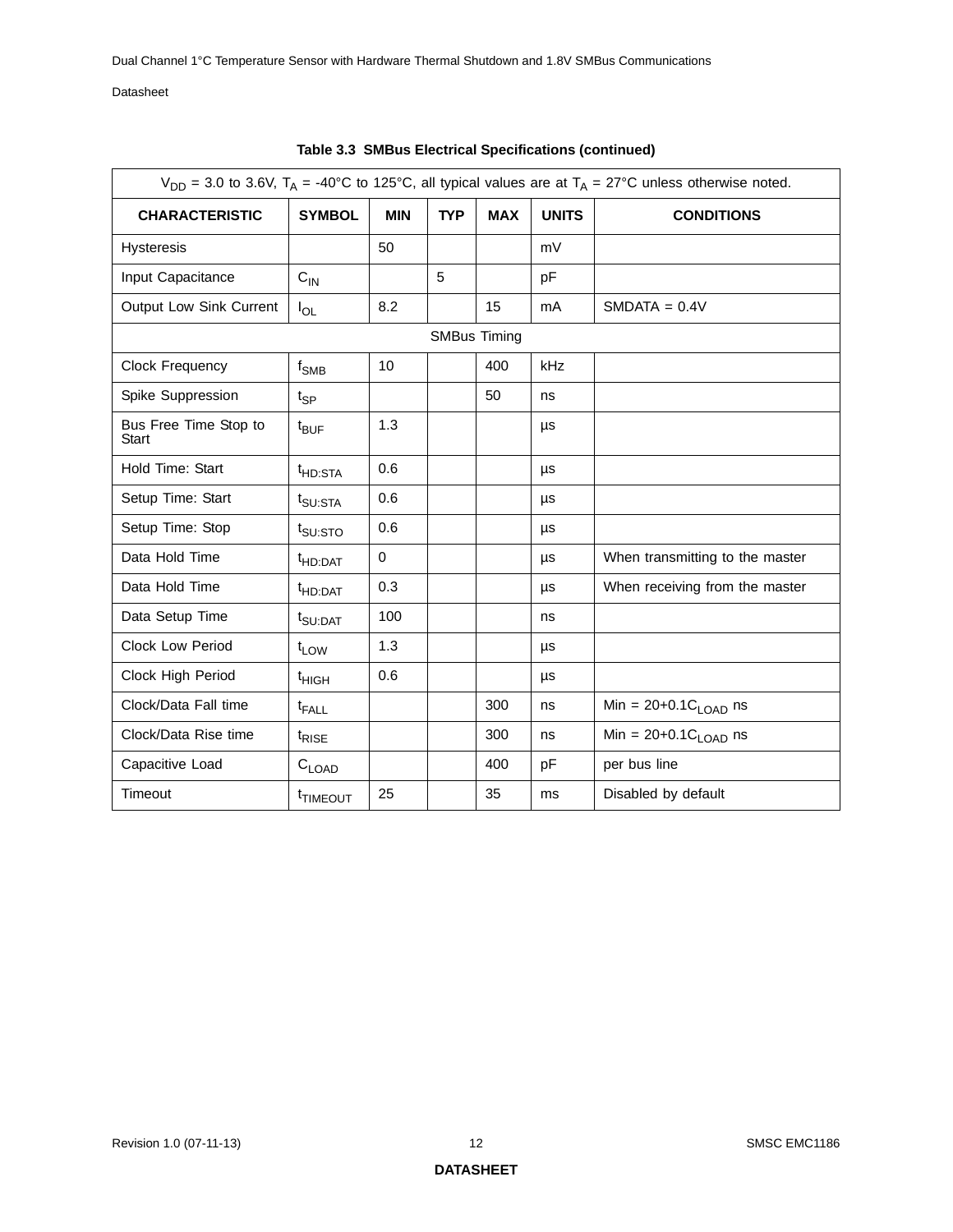# <span id="page-12-0"></span>**Chapter 4 System Management Bus Interface Protocol**

## <span id="page-12-1"></span>**4.1 Communications Protocol**

The EMC1186 communicates with a host controller, such as an SMSC SIO, through the SMBus. The SMBus is a two-wire serial communication protocol between a computer host and its peripheral devices. A detailed timing diagram is shown in [Figure](#page-12-6) 4.1.

For the first 15ms after power-up the device may not respond to SMBus communications.



**Figure 4.1 SMBus Timing Diagram**

### <span id="page-12-6"></span><span id="page-12-2"></span>**4.1.1 SMBus Start Bit**

.

The SMBus Start bit is defined as a transition of the SMBus Data line from a logic '1' state to a logic '0' state while the SMBus Clock line is in a logic '1' state.

### <span id="page-12-3"></span>**4.1.2 SMBus Address and RD / WR Bit**

The SMBus Address Byte consists of the 7-bit client address followed by the RD /  $\overline{\text{WR}}$  indicator bit. If this RD / WR bit is a logic '0', the SMBus Host is writing data to the client device. If this RD / WR bit is a logic '1', the SMBus Host is reading data from the client device.

The EMC1186-1 SMBus address is hard coded to 1001\_100(r/w).

The EMC1186-2 SMBus address is hard coded to  $1001\_101(r/\overline{w})$ .

### <span id="page-12-4"></span>**4.1.3 SMBus Data Bytes**

All SMBus Data bytes are sent most significant bit first and composed of 8-bits of information.

## <span id="page-12-5"></span>**4.1.4 SMBus ACK and NACK Bits**

The SMBus client will acknowledge all data bytes that it receives. This is done by the client device pulling the SMBus data line low after the 8th bit of each byte that is transmitted. This applies to the Write Byte protocol.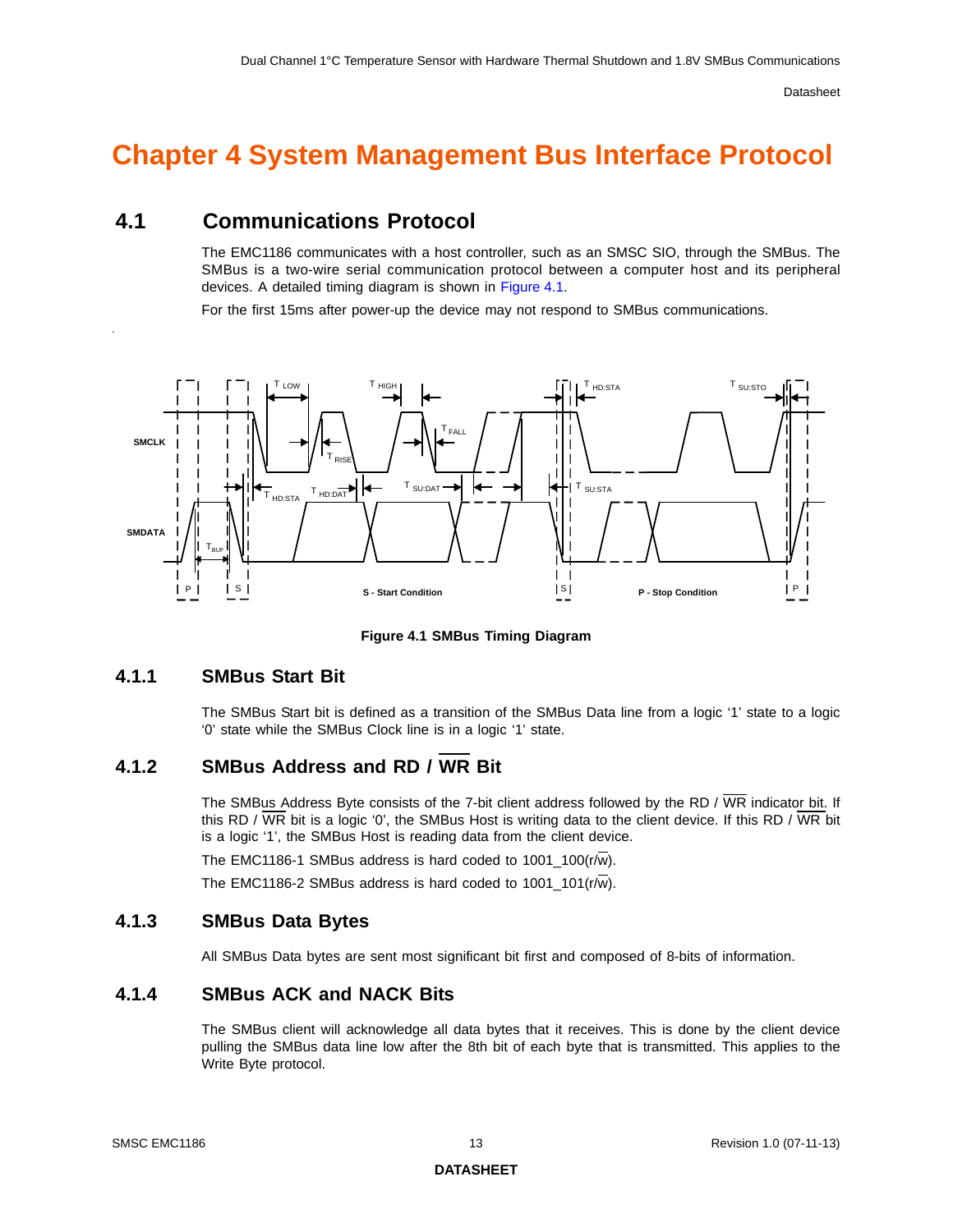The Host will NACK (not acknowledge) the last data byte to be received from the client by holding the SMBus data line high after the 8th data bit has been sent.

### <span id="page-13-0"></span>**4.1.5 SMBus Stop Bit**

The SMBus Stop bit is defined as a transition of the SMBus Data line from a logic '0' state to a logic '1' state while the SMBus clock line is in a logic '1' state. When the device detects an SMBus Stop bit and it has been communicating with the SMBus protocol, it will reset its client interface and prepare to receive further communications.

### <span id="page-13-1"></span>**4.1.6 SMBus Timeout**

The EMC1186 supports SMBus Timeout. If the clock line is held low for longer than  $t_{\text{TIMEOUT}}$ , the device will reset its SMBus protocol. This function can be enabled by setting the TIMEOUT bit (see [Section 6.11, "Consecutive ALERT Register 22h"](#page-32-2)).

## <span id="page-13-2"></span>**4.1.7 SMBus and I2C Compatibility**

The EMC1186 is compatible with SMBus and  $I^2C$ . The major differences between SMBus and  $I^2C$ devices are highlighted here. For more information, refer to the SMBus 2.0 and I2C specifications. For information on using the EMC1186 in an  $I^2C$  system, refer to SMSC AN 14.0 SMSC Dedicated Slave Devices in I<sup>2</sup>C Systems.

- 1. EMC1186 supports I<sup>2</sup>C fast mode at 400kHz. This covers the SMBus max time of 100kHz.
- 2. Minimum frequency for SMBus communications is 10kHz.
- 3. The SMBus client protocol will reset if the clock is held at a logic '0' for longer than 30ms. This timeout functionality is disabled by default in the EMC1186 and can be enabled by writing to the TIMEOUT bit.  $I^2C$  does not have a timeout.
- 4. I<sup>2</sup>C devices do not support the Alert Response Address functionality (which is optional for SMBus).

Attempting to communicate with the EMC1186 SMBus interface with an invalid slave address or invalid protocol will result in no response from the device and will not affect its register contents. Stretching of the SMCLK signal is supported, provided other devices on the SMBus control the timing.

## <span id="page-13-3"></span>**4.2 SMBus Protocols**

The device supports Send Byte, Read Byte, Write Byte, Receive Byte, and the Alert Response Address as valid protocols as shown below.

<span id="page-13-4"></span>All of the below protocols use the convention in [Table](#page-13-4) 4.1.

| <b>DATA SENT</b><br><b>TO DEVICE</b> | <b>DATA SENT TO</b><br><b>THE HOST</b> |
|--------------------------------------|----------------------------------------|
| # of bits sent                       | # of bits sent                         |

#### **Table 4.1 Protocol Format**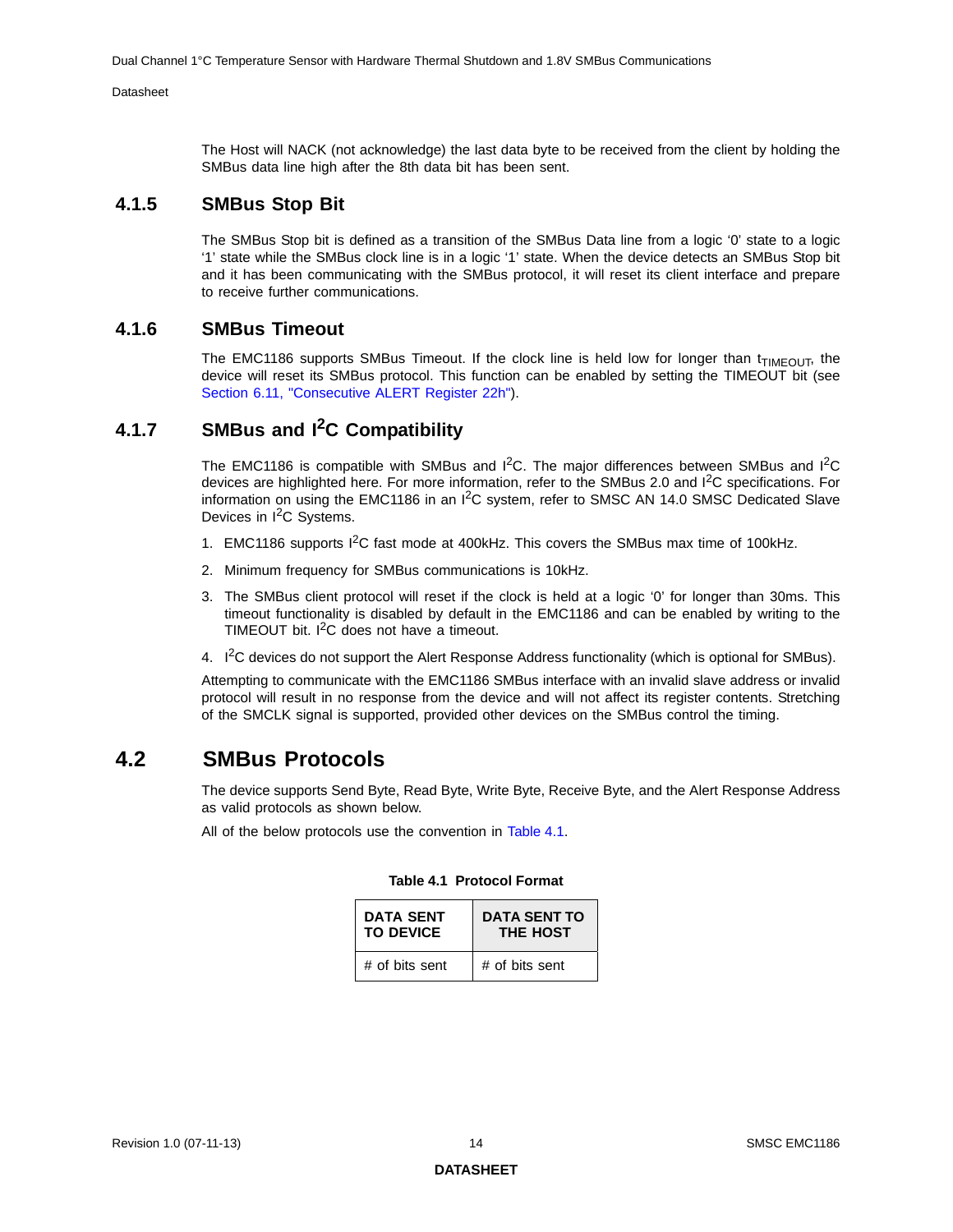### <span id="page-14-0"></span>**4.2.1 Write Byte**

The Write Byte is used to write one byte of data to the registers, as shown in [Table](#page-14-4) 4.2.

|  |  |  | Table 4.2 Write Byte Protocol |
|--|--|--|-------------------------------|
|--|--|--|-------------------------------|

<span id="page-14-4"></span>

| <b>START</b> | <b>SLAVE</b><br><b>ADDRESS</b> | WR | <b>ACK</b> | <b>REGISTER</b><br><b>ADDRESS</b> | <b>ACK</b> | <b>REGISTER</b><br><b>DATA</b> | <b>ACK</b> | <b>STOP</b> |
|--------------|--------------------------------|----|------------|-----------------------------------|------------|--------------------------------|------------|-------------|
| ∣ -> 0       | <b>YYYY YYY</b>                |    |            | XXh                               |            | XXh                            |            | $0 - > 0$   |

### <span id="page-14-1"></span>**4.2.2 Read Byte**

The Read Byte protocol is used to read one byte of data from the registers as shown in [Table](#page-14-5) 4.3.

**Table 4.3 Read Byte Protocol**

<span id="page-14-5"></span>

| <b>START</b>    | <b>SLAVE</b><br><b>ADDRESS</b> | <b>WR</b> | <b>ACK</b> | <b>REGISTER</b><br><b>ADDRESS</b> | <b>ACK</b> | <b>START</b>    | <b>SLAVE</b><br><b>ADDRESS</b> | <b>RD</b> | <b>ACK</b> | <b>REGISTER</b><br><b>DATA</b> | <b>NACK</b> | <b>STOP</b> |
|-----------------|--------------------------------|-----------|------------|-----------------------------------|------------|-----------------|--------------------------------|-----------|------------|--------------------------------|-------------|-------------|
| $\rightarrow 0$ | <b>VVVV</b><br><b>YYY</b>      |           |            | XXh                               |            | $\rightarrow 0$ | vvvv<br>YYY                    |           |            | XХ                             |             | $0 - > 0$   |

## <span id="page-14-2"></span>**4.2.3 Send Byte**

The Send Byte protocol is used to set the internal address register pointer to the correct address location. No data is transferred during the Send Byte protocol as shown in [Table](#page-14-6) 4.4.

#### **Table 4.4 Send Byte Protocol**

<span id="page-14-6"></span>

| <b>START</b> | <b>SLAVE</b><br><b>ADDRESS</b> | WR | <b>ACK</b> | <b>REGISTER</b><br><b>ADDRESS</b> | <b>ACK</b> | <b>STOP</b> |
|--------------|--------------------------------|----|------------|-----------------------------------|------------|-------------|
| 1 -> 0       | YYYY YYY                       |    |            | XXh                               |            | $0 - 5$     |

## <span id="page-14-3"></span>**4.2.4 Receive Byte**

The Receive Byte protocol is used to read data from a register when the internal register address pointer is known to be at the right location (e.g. set via Send Byte). This is used for consecutive reads of the same register as shown in [Table](#page-14-7) 4.5.

| Table 4.5 Receive Byte Protocol |
|---------------------------------|
|---------------------------------|

<span id="page-14-7"></span>

| <b>START</b> | <b>SLAVE</b><br><b>ADDRESS</b> | <b>RD</b> | <b>ACK</b> | <b>REGISTER DATA</b> | <b>NACK</b> | <b>STOP</b> |
|--------------|--------------------------------|-----------|------------|----------------------|-------------|-------------|
| 1 -> 0       | YYYY YYY                       |           |            | XXh                  |             | $0 - > 1$   |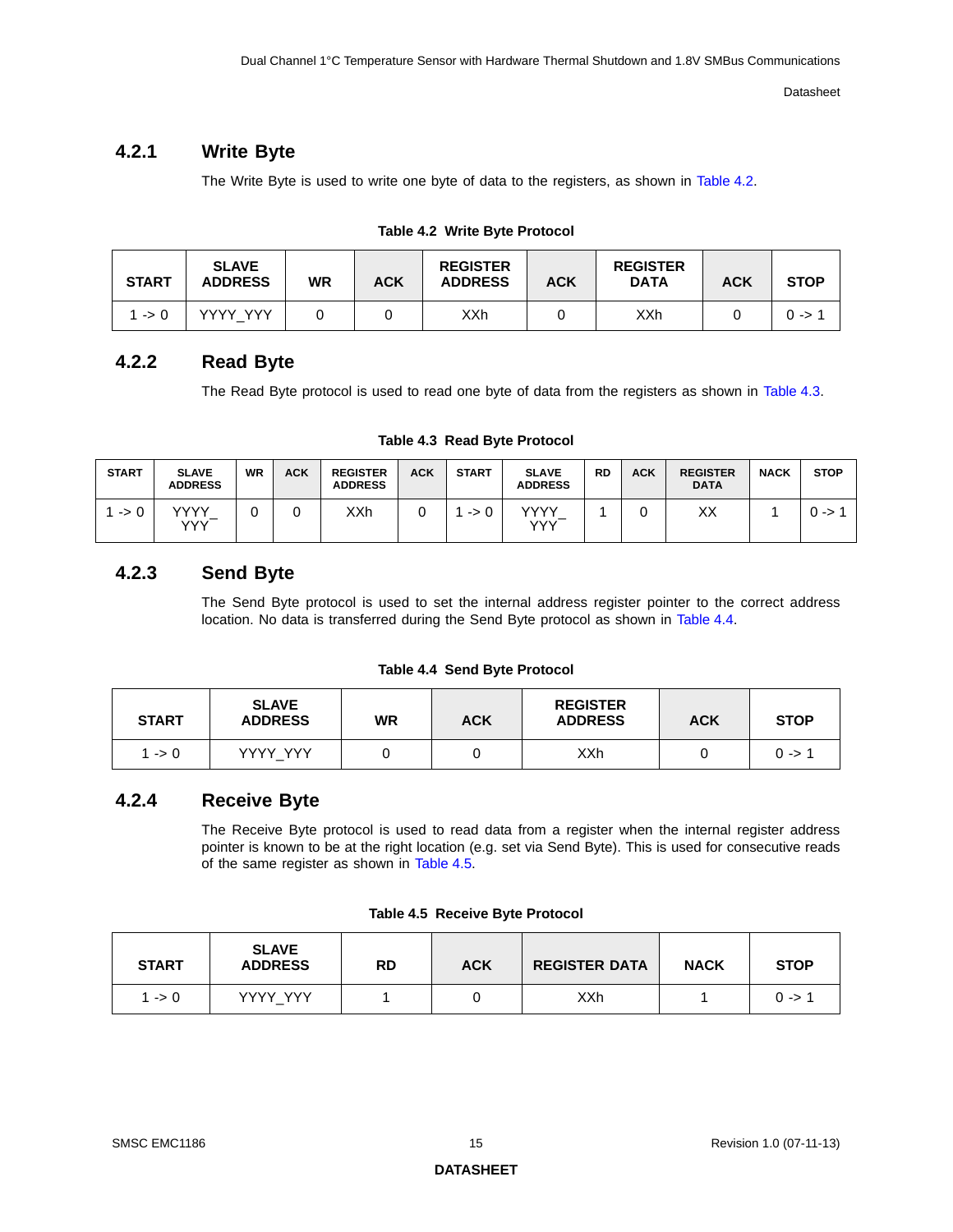## <span id="page-15-0"></span>**4.3 Alert Response Address**

The ALERT output can be used as a processor interrupt or as an SMBus Alert.

When it detects that the ALERT pin is asserted, the host will send the Alert Response Address (ARA) to the general address of 0001\_100xb. All devices with active interrupts will respond with their client address as shown in [Table](#page-15-1) 4.6.

<span id="page-15-1"></span>

| <b>START</b> | <b>ALERT</b><br><b>RESPONSE</b><br><b>ADDRESS</b> | <b>RD</b> | <b>ACK</b> | <b>DEVICE</b><br><b>ADDRESS</b> | <b>NACK</b> | <b>STOP</b> |
|--------------|---------------------------------------------------|-----------|------------|---------------------------------|-------------|-------------|
| 1 -> 0       | 0001 100                                          |           |            | YYYY YYY                        |             | $0 - > 1$   |

**Table 4.6 Alert Response Address Protocol**

The EMC1186 will respond to the ARA in the following way:

- 1. Send Slave Address and verify that full slave address was sent (i.e. the SMBus communication from the device was not prematurely stopped due to a bus contention event).
- 2. Set the MASK\_ALL bit to clear the ALERT pin.
- **APPLICATION NOTE:** The ARA does not clear the Status Register and if the MASK\_ALL bit is cleared prior to the Status Register being cleared, the ALERT pin will be reasserted.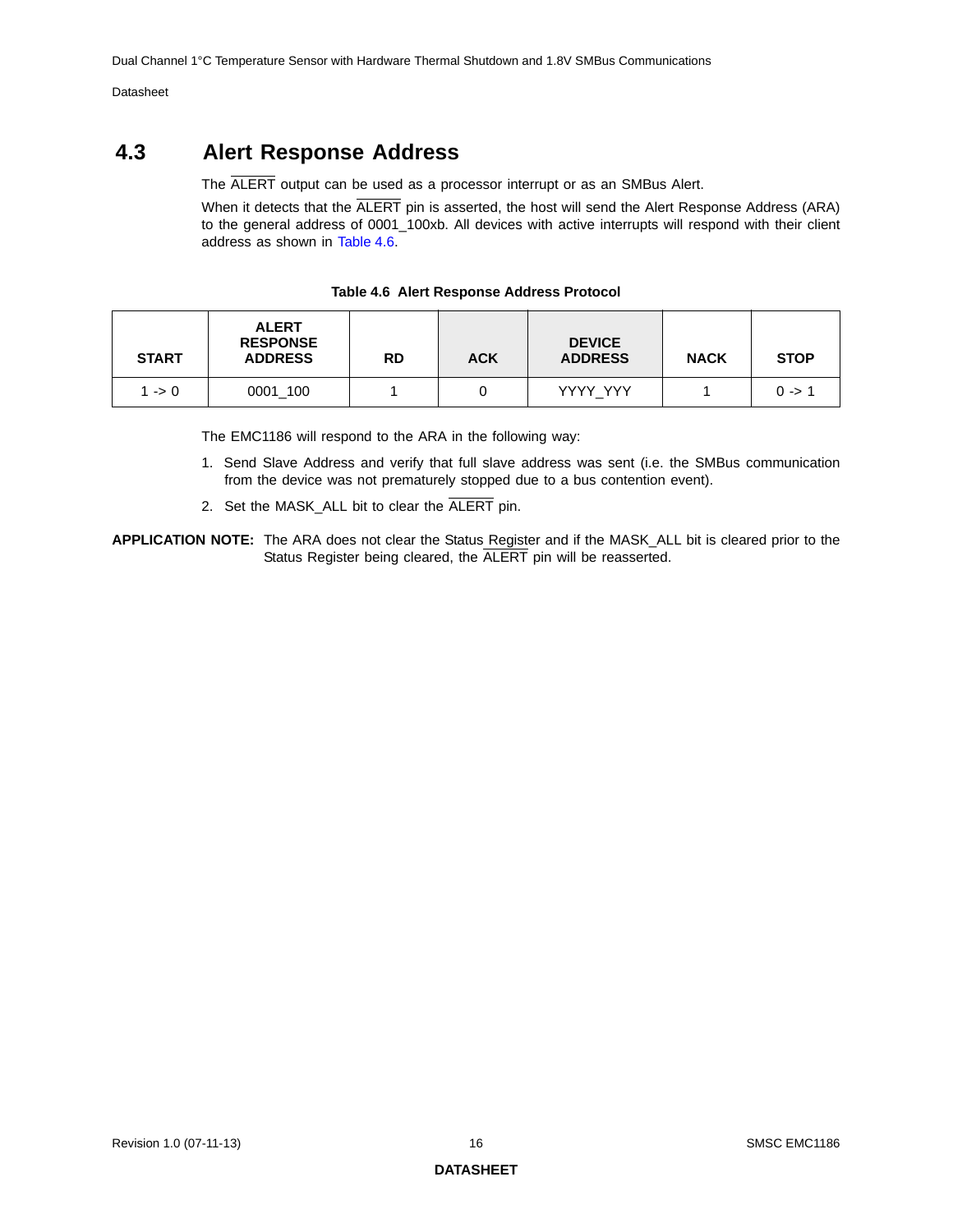# <span id="page-16-0"></span>**Chapter 5 Product Description**

The is an SMBus temperature sensor with Hardware Thermal Shutdown. The EMC1186 monitors one internal diode and one externally connected temperature diode.

Thermal management is performed in cooperation with a host device. This consists of the host reading the temperature data of both the external and internal temperature diodes of the EMC1186 and using that data to control the speed of one or more fans.

The EMC1186 has two levels of monitoring. The first provides a maskable ALERT signal to the host when the measured temperatures exceeds user programmable limits. This allows the EMC1186 to be used as an independent thermal watchdog to warn the host of temperature hot spots without direct control by the host. The second level of monitoring asserts the  $\overline{\text{SYS\_SHDN}}$  pin when the External Diode 1 temperature exceeds a hardware specified threshold temperature. Additionally, the internal diode can be configured to assert the SYS\_SHDN pin when the measured temperature exceeds user programmable limits.

[Figure](#page-16-3) 5.1 shows a system level block diagram of the EMC1186.



**Figure 5.1 System Diagram for EMC1186**

## <span id="page-16-3"></span><span id="page-16-1"></span>**5.1 Conversion Rates**

The EMC1186 may be configured for different conversion rates based on the system requirements. The conversion rate is configured as described in [Section](#page-28-5) 6.4. The default conversion rate is 4 conversions per second. Other available conversion rates are shown in Table [6.5, "Conversion Rate".](#page-28-6)

## <span id="page-16-2"></span>**5.2 Dynamic Averaging**

Dynamic averaging causes the EMC1186 to measure the external diode channels for an extended time based on the selected conversion rate. This functionality can be disabled for increased power savings at the lower conversion rates (see [Section 6.3, "Configuration Register 03h / 09h"\)](#page-27-2). When dynamic averaging is enabled, the device will automatically adjust the sampling and measurement time for the external diode channels. This allows the device to average 2x or 16x longer than the normal 11 bit operation (nominally 21ms per channel) while still maintaining the selected conversion rate. The benefits of dynamic averaging are improved noise rejection due to the longer integration time as well as less random variation of the temperature measurement.

When enabled, the dynamic averaging applies when a one-shot command is issued. The device will perform the desired averaging during the one-shot operation according to the selected conversion rate.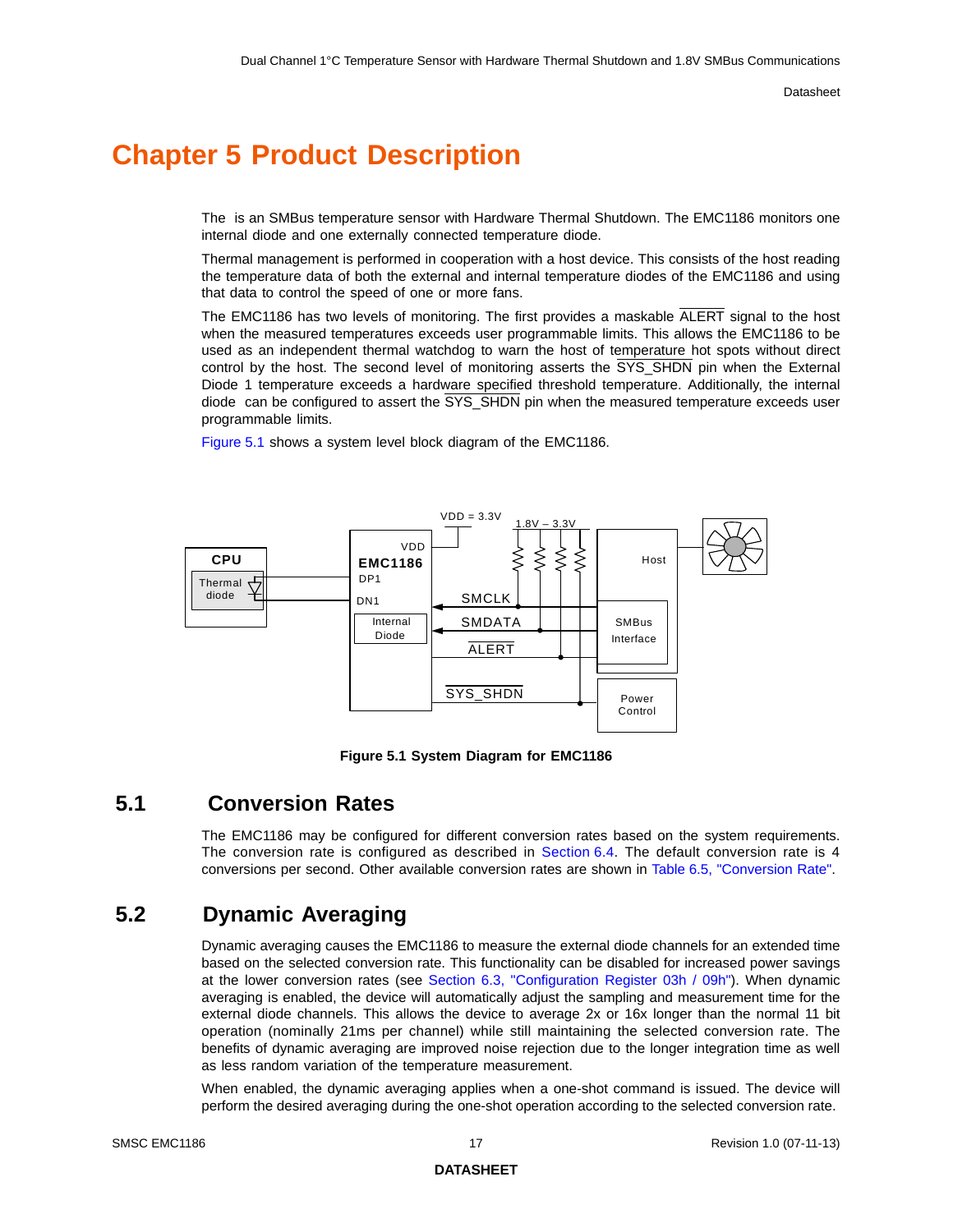When enabled, the dynamic averaging will affect the average supply current based on the chosen conversion rate as shown in [Table](#page-17-1) 5.1**.**

<span id="page-17-1"></span>

|                        |                             | <b>AVERAGE SUPPLY CURRENT</b><br>(TYPICAL) | <b>AVERAGING FACTOR (BASED ON</b><br><b>11-BIT OPERATION)</b> |                 |  |
|------------------------|-----------------------------|--------------------------------------------|---------------------------------------------------------------|-----------------|--|
| <b>CONVERSION RATE</b> | <b>ENABLED</b><br>(DEFAULT) | <b>DISABLED</b>                            | <b>ENABLED</b><br>(DEFAULT)                                   | <b>DISABLED</b> |  |
| $1/16$ sec             | 210uA                       | 200uA                                      | 16x                                                           | 1x              |  |
| $1/8$ sec              | 265uA                       | 200uA                                      | 16x                                                           | 1x              |  |
| $1/4$ sec              | 330uA                       | 200uA                                      | 16x                                                           | 1x              |  |
| $1/2$ sec              | 395uA                       | 200uA                                      | 16x                                                           | 1x              |  |
| $1 / \text{sec}$       | 460uA                       | 215uA                                      | 16x                                                           | 1x              |  |
| 4 / sec (default)      | 890uA                       | 325uA                                      | 8x                                                            | 1x              |  |
| 8/sec                  | 1010uA                      | 630uA                                      | 4x                                                            | 1x              |  |
| 16 / sec               | 1120uA                      | 775uA                                      | 2x                                                            | 1x              |  |
| 32 / sec               | 1200uA                      | 1050uA                                     | 1x                                                            | 1x              |  |
| 64 / sec               | 1400uA                      | 1100uA                                     | 0.5x                                                          | 0.5x            |  |

|  |  |  | Table 5.1 Supply Current vs. Conversion Rate for EMC1186 |  |  |
|--|--|--|----------------------------------------------------------|--|--|
|--|--|--|----------------------------------------------------------|--|--|

# <span id="page-17-0"></span>**5.3** .**SYS\_SHDN Output**

The  $\overline{\text{SYS\_SHDN}}$  output is asserted independently of the ALERT output and cannot be masked. If the External Diode 1 temperature exceeds the Hardware Thermal Shutdown Limit for the programmed number of consecutive measurements, the SYS\_SHDN pin is asserted.

The Hardware Thermal Shutdown Limit is defined at power-up via the pull-up resistors on the SYS\_SHDN and ALERT pins as shown in [Table](#page-18-2) 5.2. This limit cannot be modified or masked via software.

In addition to External Diode 1 channel triggering the  $\overline{\text{SYS\_SHDN}}$  pin when the measured temperature exceeds to the Hardware Thermal Shutdown Limit, each of the measurement channels can be configured to assert the SYS\_SHDN pin when they exceed the corresponding THERM Limit.

When the SYS\_SHDN pin is asserted, it will not release until the External Diode 1 temperature drops below the Hardware Thermal Shutdown Limit minus 10°C and all other measured temperatures drop below the THERM Limit minus the THERM Hysteresis value (when linked to SYS\_SHDN).

[Figure](#page-18-1) 5.2 shows a block diagram of the interaction between the input channels and the SYS\_SHDN pin.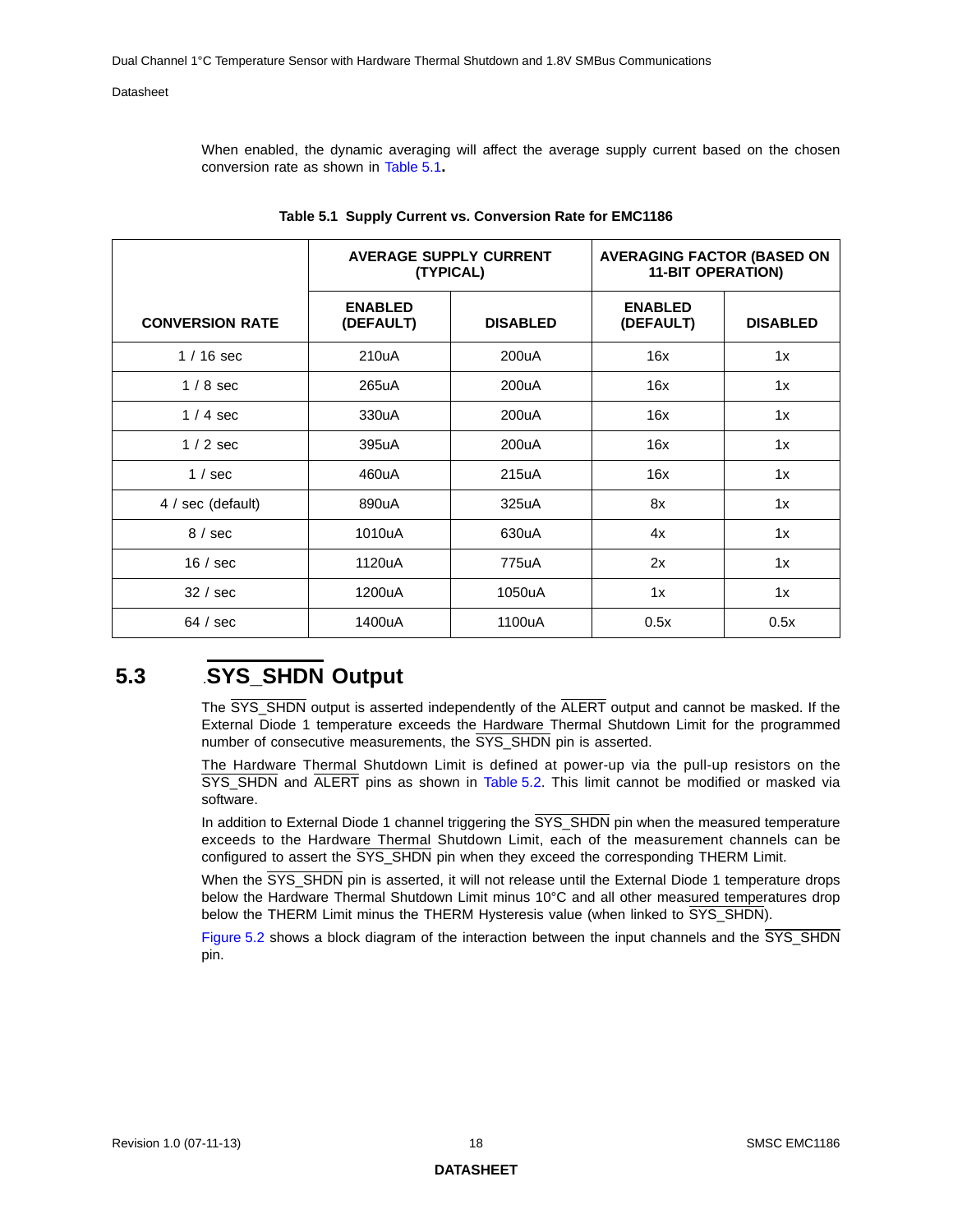

**Figure 5.2 Block Diagram of Hardware Thermal Shutdown**

## <span id="page-18-1"></span><span id="page-18-0"></span>**5.4 Hardware Thermal Shutdown Limit**

The Hardware Thermal Shutdown Limit temperature is determined by pull-up resistors on the SYS\_SHDN and ALERT pins shown in [Table](#page-18-2) 5.2.

<span id="page-18-2"></span>

| SYS_SHD<br><b>PULL-UP</b><br><b>ALERT</b><br><b>PULL-UP</b> | 4.7K OHM<br>±10% | 6.8K OHM<br>±10% | 10K OHM<br>$±10\%$ | <b>15K OHM</b><br>±10% | 22K OHM<br>±10% | 33K OHM<br>±10% |
|-------------------------------------------------------------|------------------|------------------|--------------------|------------------------|-----------------|-----------------|
| 4.7K OHM $±10\%$                                            | $77^{\circ}$ C   | $83^{\circ}$ C   | $89^{\circ}$ C     | $95^{\circ}$ C         | $101^{\circ}$ C | $107^{\circ}$ C |
| 6.8K OHM $±10\%$                                            | $78^{\circ}$ C   | $84^{\circ}$ C   | $90^{\circ}$ C     | $96^{\circ}$ C         | $102^{\circ}$ C | $108^{\circ}$ C |
| 10K OHM ±10%                                                | $79^{\circ}$ C   | $85^{\circ}$ C   | $91^{\circ}$ C     | $97^{\circ}$ C         | $103^{\circ}$ C | $109^{\circ}$ C |
| 15K OHM ±10%                                                | $80^{\circ}$ C   | $86^{\circ}$ C   | $92^{\circ}$ C     | $98^{\circ}$ C         | $104^{\circ}$ C | $110^{\circ}$ C |
| 22K OHM ±10%                                                | $81^{\circ}$ C   | $87^{\circ}$ C   | $93^{\circ}$ C     | $99^{\circ}$ C         | $105^{\circ}$ C | $111^{\circ}$ C |
| 33K OHM ±10%                                                | $82^{\circ}$ C   | $88^{\circ}$ C   | $94^{\circ}$ C     | $100^{\circ}$ C        | $106^{\circ}$ C | $112^{\circ}$ C |

|  |  | Table 5.2 SYS_SHDN Threshold Temperature |
|--|--|------------------------------------------|
|  |  |                                          |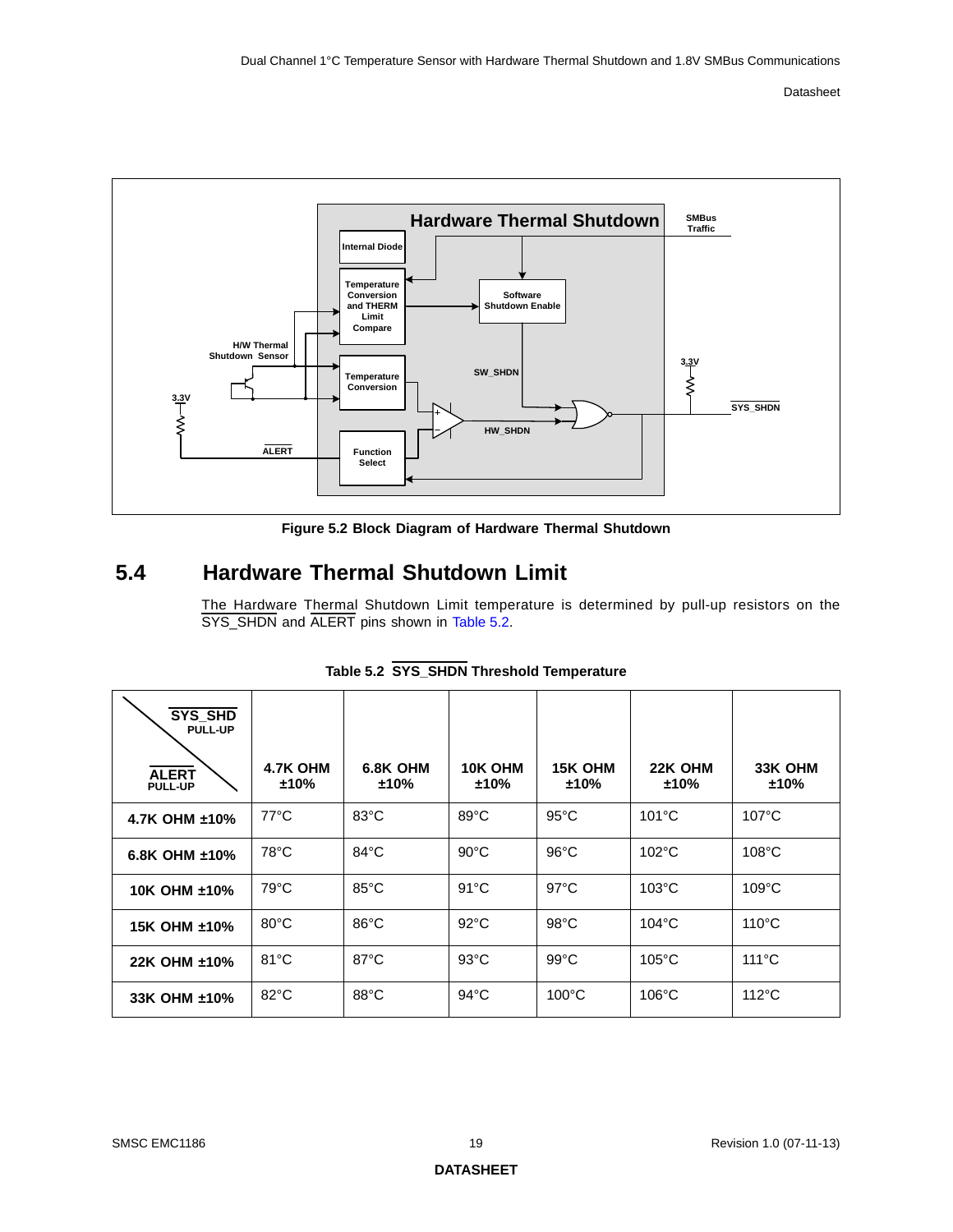# <span id="page-19-0"></span>**5.5 ALERT Output**

The  $\overline{ALERT}$  pin is an open drain output and requires a pull-up resistor to  $V_{DD}$  and has two modes of operation: interrupt mode and comparator mode. The mode of the ALERT output is selected via the ALERT / COMP bit in the Configuration Register (see [Section](#page-27-2) 6.3).

## <span id="page-19-1"></span>**5.5.1 ALERT Pin Interrupt Mode**

<span id="page-19-4"></span>When configured to operate in interrupt mode, the  $\overline{ALERT}$  pin asserts low when an out of limit measurement (> high limit or < low limit) is detected on any diode or when a diode fault is detected, functioning as any standard ALERT in on the SMBus. The ALERT pin will remain asserted as long as an out-of-limit condition remains. Once the out-of-limit condition has been removed, the ALERT pin will remain asserted until the appropriate status bits are cleared.

The ALERT pin can be masked by setting the MASK\_ALL bit. Once the ALERT pin has been masked, it will be de-asserted and remain de-asserted until the MASK\_ALL bit is cleared by the user. Any interrupt conditions that occur while the  $\overline{A \text{LERT}}$  pin is masked will update the Status Register normally. There are also individual channel masks (see [Section](#page-31-4) 6.10).

The ALERT pin is used as an interrupt signal or as an SMBus Alert signal that allows an SMBus slave to communicate an error condition to the master. One or more ALERT outputs can be hard-wired together.

## <span id="page-19-2"></span>**5.5.2 ALERT Pin Comparator Mode**

<span id="page-19-5"></span>When the ALERT pin is configured to operate in comparator mode, it will be asserted if any of the measured temperatures exceeds the respective high limit. The ALERT pin will remain asserted until all temperatures drop below the corresponding high limit minus the Therm Hysteresis value.

When the ALERT pin is asserted in comparator mode, the corresponding high limit status bits will be set. Reading these bits will not clear them until the ALERT pin is deasserted. Once the ALERT pin is deasserted, the status bits will be automatically cleared.

The MASK\_ALL bit will not block the ALERT pin in this mode; however, the individual channel masks (see [Section](#page-31-4) 6.10) will prevent the respective channel from asserting the ALERT pin.

# <span id="page-19-3"></span>**5.6 ALERT and SYS\_SHDN Pin Considerations**

Because of the decode method used to determine the Hardware Thermal Shutdown Limit, it is important that the pull-up resistance on both the ALERT and SYS\_SHDN pins be within the tolerances shown in [Table](#page-18-2) 5.2. Additionally, the pull-up resistor on the ALERT and SYS\_SHDN pins must be connected to the same 3.3V supply that drives the VDD pin.

For 15ms after power up, the ALERT and SYS\_SHDN pins must not be pulled low or the Hardware Thermal Shutdown Limit will not be decoded properly. If the system requirements do not permit these conditions, the ALERT and SYS\_SHDN pins must be isolated from their respective busses during this time.

One method of isolating the ALERT pin is shown in [Figure](#page-20-3) 5.3.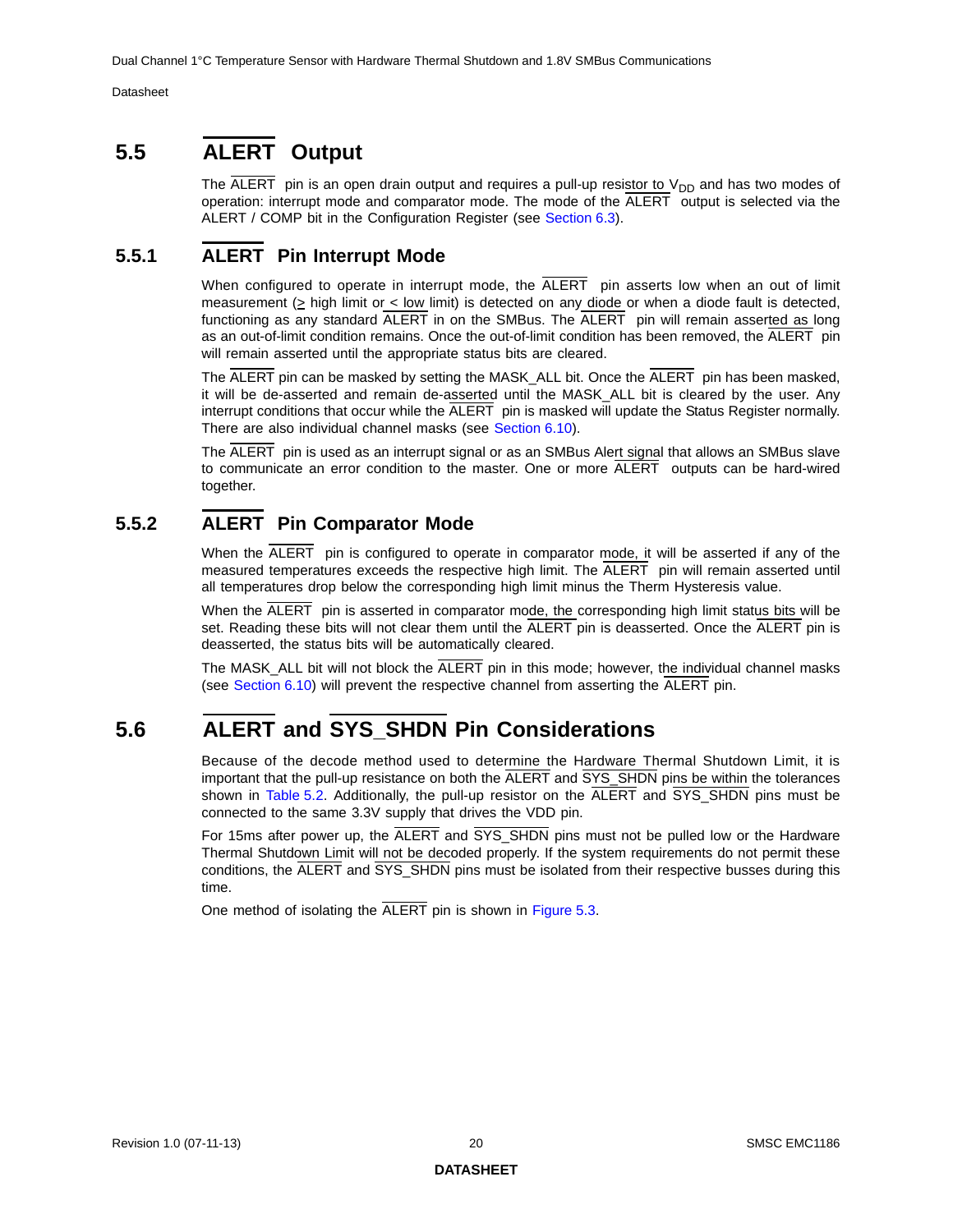

**Figure 5.3 Isolating ALERT and SYS\_SHDN Pin**

## <span id="page-20-3"></span><span id="page-20-0"></span>**5.7 Temperature Measurement**

The EMC1186 can monitor the temperature of one externally connected diodes.

The device contains programmable High, Low, and Therm limits for all measured temperature channels. If the measured temperature goes below the Low limit or above the High limit, the ALERT pin can be asserted (based on user settings).

## <span id="page-20-1"></span>**5.7.1 Beta Compensation**

The EMC1186 is configured to monitor the temperature of basic diodes (e.g., 2N3904) or CPU thermal diodes. For External Diode 1, it automatically detects the type of external diode (CPU diode or diode connected transistor) and determines the optimal setting to reduce temperature errors introduced by beta variation. Compensating for this error is also known as implementing the transistor or BJT model for temperature measurement.

For discrete transistors configured with the collector and base shorted together, the beta is generally sufficiently high such that the percent change in beta variation is very small. For example, a 10% variation in beta for two forced emitter currents with a transistor whose ideal beta is 50 would contribute approximately 0.25°C error at 100°C. However for substrate transistors where the base-emitter junction is used for temperature measurement and the collector is tied to the substrate, the proportional beta variation will cause large error. For example, a 10% variation in beta for two forced emitter currents with a transistor whose ideal beta is 0.5 would contribute approximately 8.25°C error at 100°C.

## <span id="page-20-2"></span>**5.7.2 Resistance Error Correction (REC)**

Parasitic resistance in series with the external diodes will limit the accuracy obtainable from temperature measurement devices. The voltage developed across this resistance by the switching diode currents cause the temperature measurement to read higher than the true temperature. Contributors to series resistance are PCB trace resistance, on die (i.e. on the processor) metal resistance, bulk resistance in the base and emitter of the temperature transistor. Typically, the error caused by series resistance is +0.7°C per ohm. The EMC1186 automatically corrects up to 100 ohms of series resistance.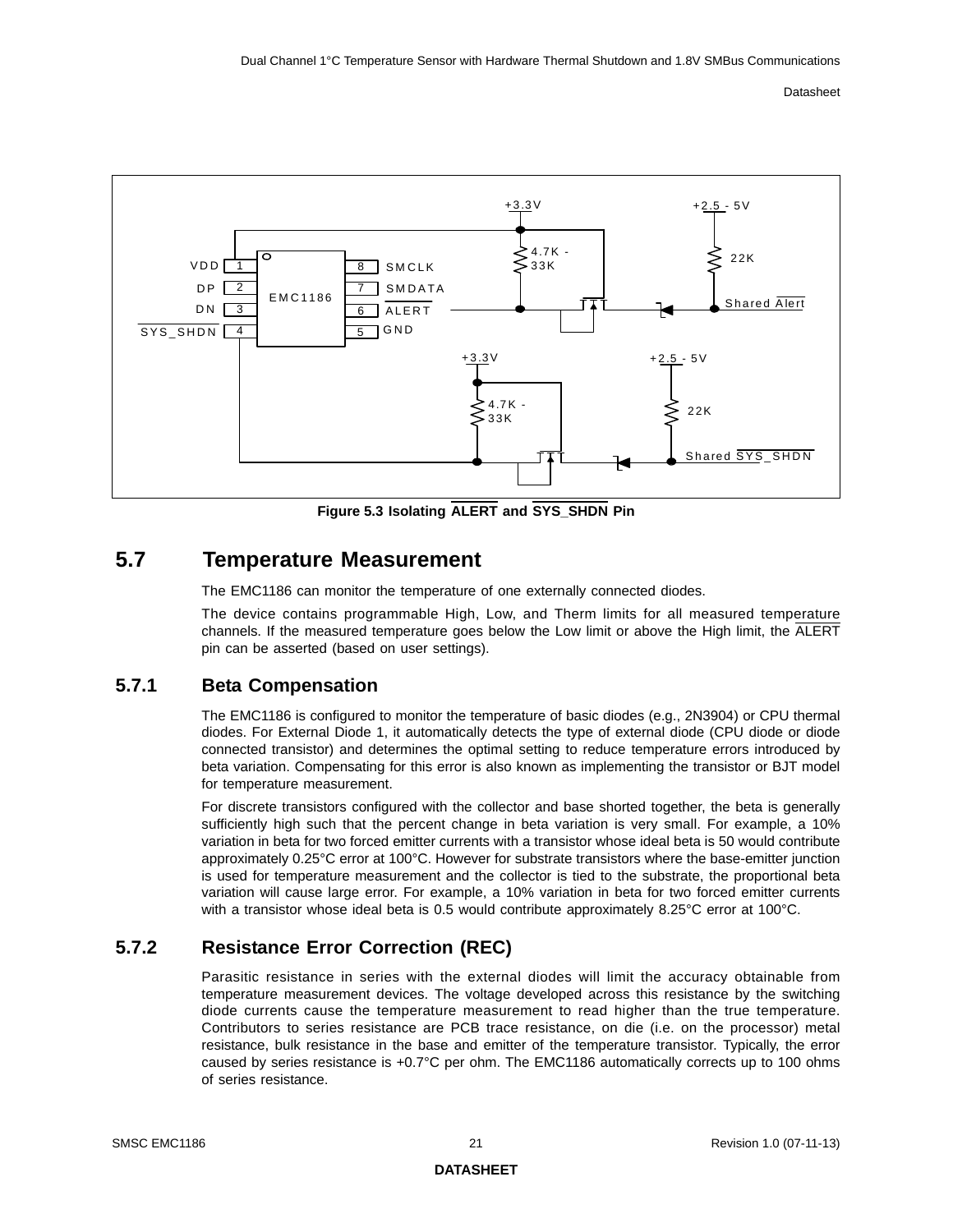## <span id="page-21-0"></span>**5.7.3 Programmable External Diode Ideality Factor**

The EMC1186 is designed for external diodes with an ideality factor of 1.008. Not all external diodes, processor or discrete, will have this exact value. This variation of the ideality factor introduces error in the temperature measurement which must be corrected for. This correction is typically done using programmable offset registers. Since an ideality factor mismatch introduces an error that is a function of temperature, this correction is only accurate within a small range of temperatures. To provide maximum flexibility to the user, the EMC1186 provides a 6-bit register for each external diode where the ideality factor of the diode used is programmed to eliminate errors across all temperatures.

**APPLICATION NOTE:** When monitoring a substrate transistor or CPU diode and beta compensation is enabled, the Ideality Factor should not be adjusted. Beta Compensation automatically corrects for most ideality errors.

## <span id="page-21-1"></span>**5.8 Diode Faults**

The EMC1186 detects an open on the DP and DN pins, and a short across the DP and DN pins. For each temperature measurement made, the device checks for a diode fault on the external diode channel(s). When a diode fault is detected, the ALERT pin asserts (unless masked, see [Section](#page-21-2) 5.9) and the temperature data reads 00h in the MSB and LSB registers (note: the low limit will not be checked). A diode fault is defined as one of the following: an open between DP and DN, a short from  $V_{DD}$  to DP, or a short from  $V_{DD}$  to DN.

If a short occurs across DP and DN or a short occurs from DP to GND, the low limit status bit is set and the ALERT pin asserts (unless masked). This condition is indistinguishable from a temperature measurement of 0.000°C (-64°C in extended range) resulting in temperature data of 00h in the MSB and LSB registers.

If a short from DN to GND occurs (with a diode connected), temperature measurements will continue as normal with no alerts.

## <span id="page-21-2"></span>**5.9 Consecutive Alerts**

The EMC1186 contain multiple consecutive alert counters. One set of counters applies to the ALERT pin and the second set of counters applies to the SYS\_SHDN pin. Each temperature measurement channel has a separate consecutive alert counter for each of the ALERT and SYS\_SHDN pins. All counters are user programmable and determine the number of consecutive measurements that a temperature channel(s) must be out-of-limit or reporting a diode fault before the corresponding pin is asserted.

See [Section 6.11, "Consecutive ALERT Register 22h"](#page-32-2) for more details on the consecutive alert function.

## <span id="page-21-3"></span>**5.10 Digital Filter**

To reduce the effect of noise and temperature spikes on the reported temperature, the External Diode 1 channel uses a programmable digital filter. This filter can be configured as Level 1, Level 2, or Disabled (default) (see [Section](#page-35-2) 6.13). The typical filter performance is shown in [Figure](#page-22-0) 5.4 and [Figure](#page-22-1) 5.5.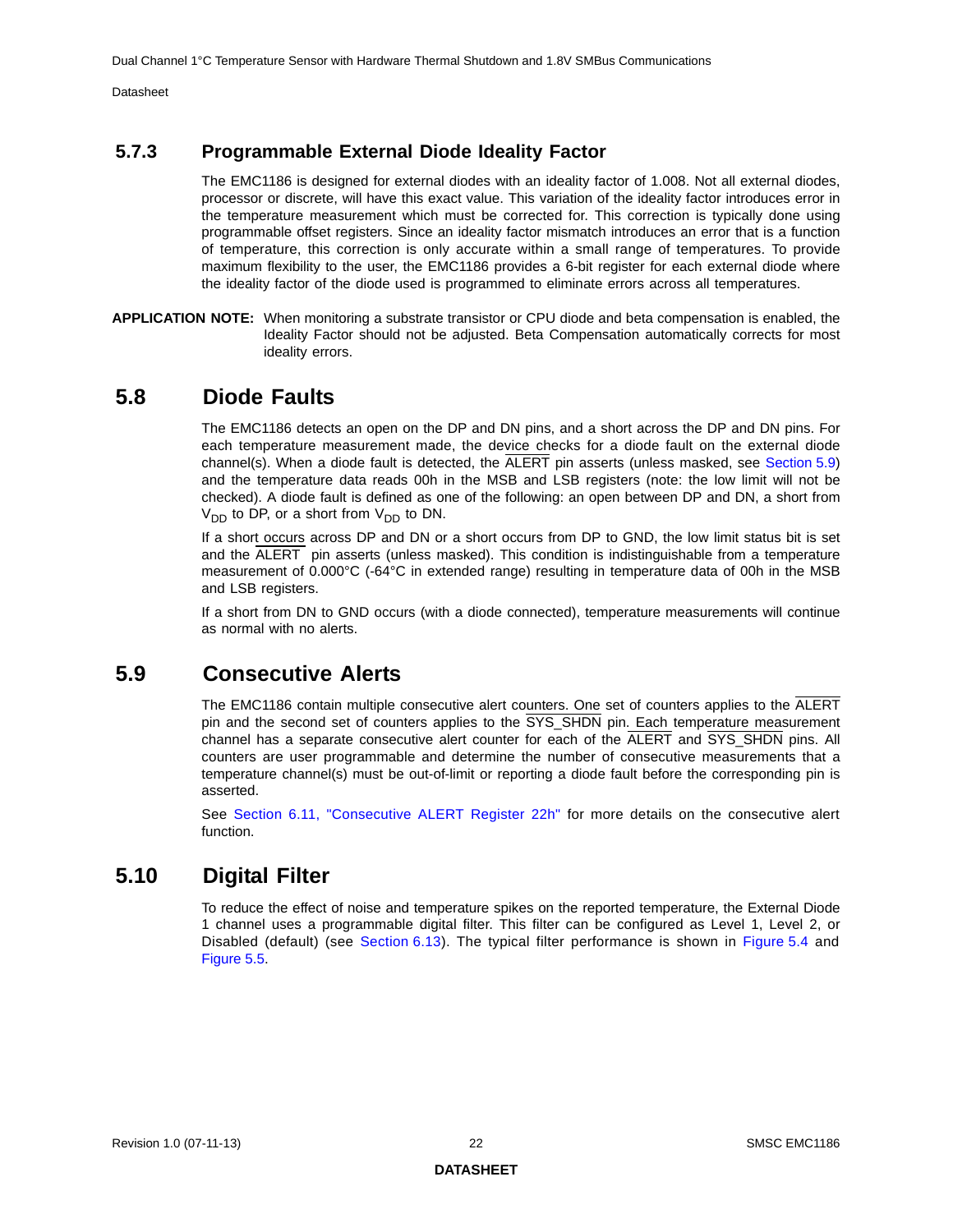

<span id="page-22-2"></span>**Figure 5.4 Temperature Filter Step Response**

<span id="page-22-0"></span>

<span id="page-22-3"></span><span id="page-22-1"></span>**Figure 5.5 Temperature Filter Impulse Response**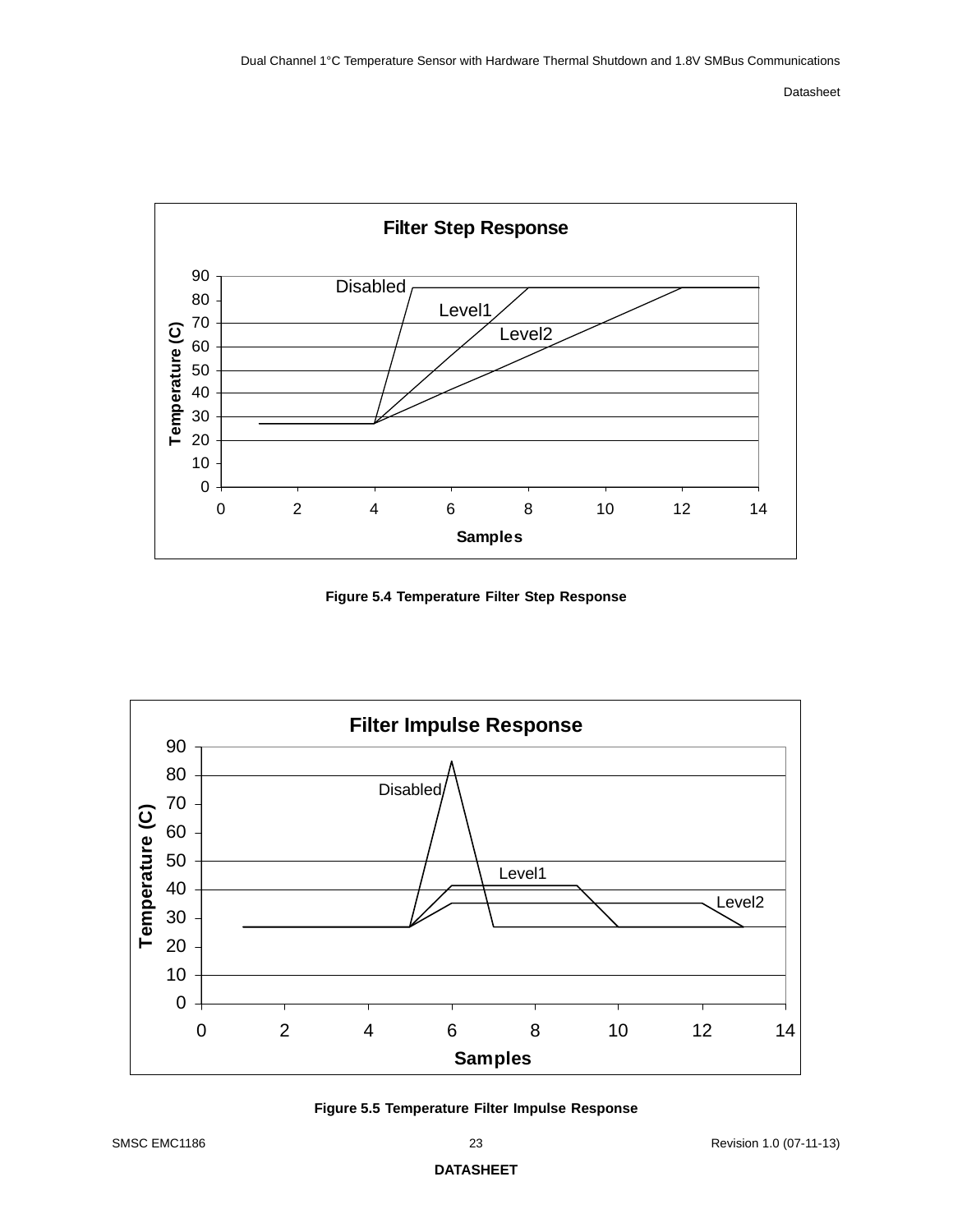## <span id="page-23-0"></span>**5.11 Temperature Measurement Results and Data**

The temperature measurement results are stored in the internal and external temperature registers. These are then compared with the values stored in the high and low limit registers. Both external and internal temperature measurements are stored in 11-bit format with the eight (8) most significant bits stored in a high byte register and the three (3) least significant bits stored in the three (3) MSB positions of the low byte register. All other bits of the low byte register are set to zero.

The EMC1186 has two selectable temperature ranges. The default range is from 0°C to +127°C and the temperature is represented as binary number able to report a temperature from 0°C to +127.875°C in 0.125°C steps.

The extended range is an extended temperature range from -64°C to +191°C. The data format is a binary number offset by 64°C. The extended range is used to measure temperature diodes with a large known offset (such as AMD processor diodes) where the diode temperature plus the offset would be equivalent to a temperature higher than +127°C.

[Table](#page-23-1) 5.3 shows the default and extended range formats.

<span id="page-23-1"></span>

| <b>TEMPERATURE (°C)</b> | DEFAULT RANGE 0°C TO 127°C | EXTENDED RANGE -64°C TO 191°C |  |  |  |  |
|-------------------------|----------------------------|-------------------------------|--|--|--|--|
| Diode Fault             | 000 0000 0000              | 000 0000 0000                 |  |  |  |  |
| $-64$                   | 000 0000 0000              | 000 0000 0000                 |  |  |  |  |
| $-1$                    | 000 0000 0000              | 001 1111 1000                 |  |  |  |  |
| 0                       | 000 0000 0000              | 010 0000 0000                 |  |  |  |  |
| 0.125                   | 000 0000 0001              | 010 0000 0001                 |  |  |  |  |
| 1                       | 000 0000 1000              | 010 0000 1000                 |  |  |  |  |
| 64                      | 010 0000 0000              | 100 0000 0000                 |  |  |  |  |
| 65                      | 010 0000 1000              | 100 0000 1000                 |  |  |  |  |
| 127                     | 011 1111 1000              | 101 1111 1000                 |  |  |  |  |
| 127.875                 | 011 1111 1111              | 101 1111 1111                 |  |  |  |  |
| 128                     | 011 1111 1111              | 110 0000 0000                 |  |  |  |  |
| 190                     | 011 1111 1111              | 111 1111 0000                 |  |  |  |  |
| 191                     | 011 1111 1111              | 111 1111 1000                 |  |  |  |  |
| $>= 191.875$            | 011 1111 1111              | 111 1111 1111                 |  |  |  |  |

#### <span id="page-23-2"></span>**Table 5.3 Temperature Data Format**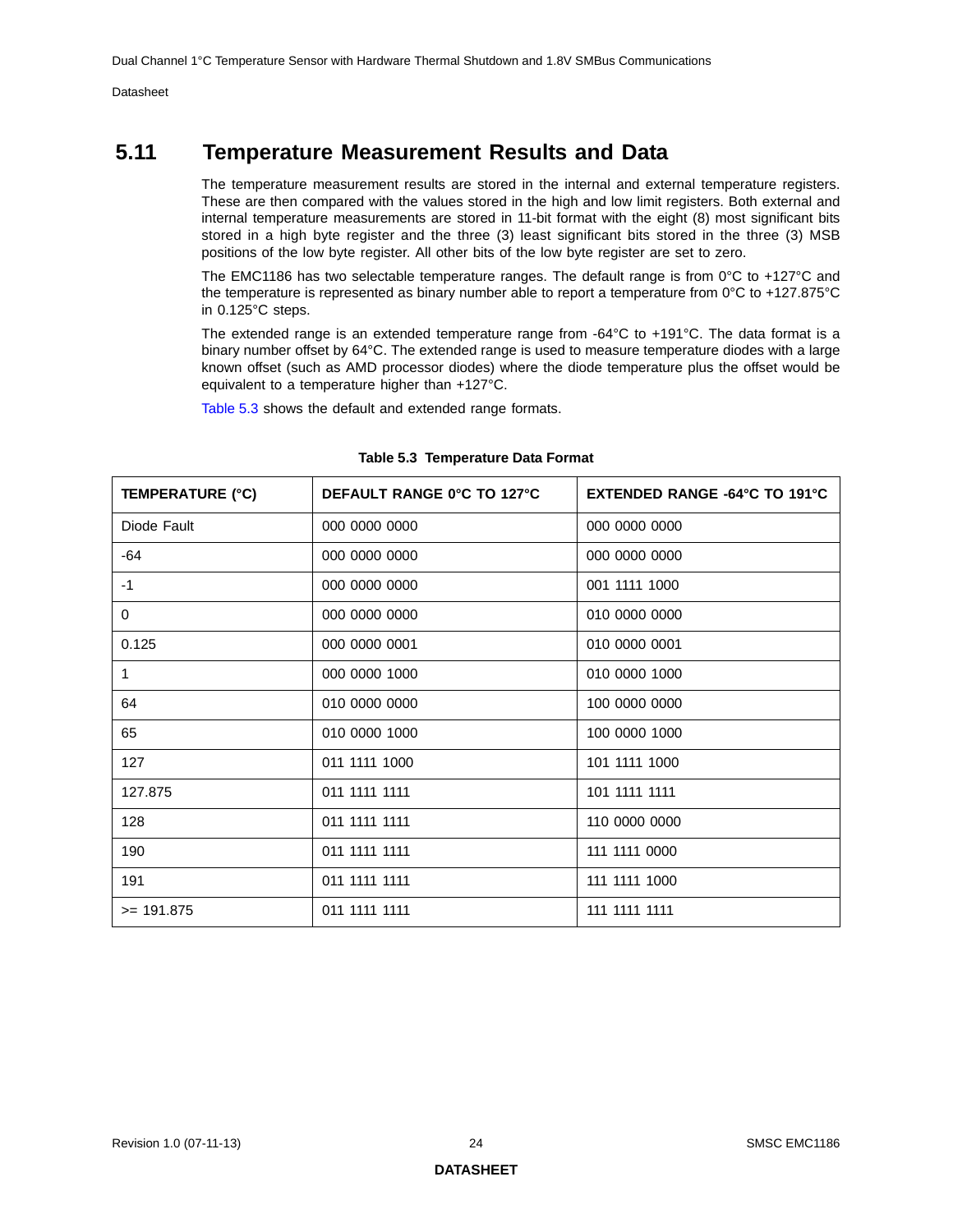# <span id="page-24-0"></span>**Chapter 6 Register Description**

The registers shown in [Table](#page-24-1) 6.1 are accessible through the SMBus. An entry of '-' indicates that the bit is not used and will always read '0'.

<span id="page-24-1"></span>

| <b>REGISTER</b><br><b>ADDRESS</b> | R/W                                 | <b>REGISTER NAME</b>                            | <b>FUNCTION</b>                                                                                    | <b>DEFAULT</b><br><b>VALUE</b> | <b>PAGE</b> |  |
|-----------------------------------|-------------------------------------|-------------------------------------------------|----------------------------------------------------------------------------------------------------|--------------------------------|-------------|--|
| 00h                               | $\mathsf{R}$                        | Internal Diode Data<br>High Byte                | Stores the integer data for the<br><b>Internal Diode</b>                                           | 00h                            |             |  |
| 01h                               | R                                   | <b>External Diode 1</b><br>Data High Byte       | Stores the integer data for External<br>Diode 1                                                    | 00h                            | Page 27     |  |
| 03h                               | R/W                                 | Configuration                                   | Controls the general operation of<br>the device (mirrored at address<br>09h)                       | 00h                            | Page 28     |  |
| 04h                               | R/W                                 | <b>Conversion Rate</b>                          | Controls the conversion rate for<br>updating temperature data<br>(mirrored at address 0Ah)         | 06h<br>(4/sec)                 | Page 29     |  |
| 05h                               | Internal Diode High<br>R/W<br>Limit |                                                 | Stores the 8-bit high limit for the<br>Internal Diode (mirrored at address<br>0Bh)                 | 55h<br>$(85^{\circ}C)$         |             |  |
| 06h                               | R/W                                 | Internal Diode Low<br>Limit                     | Stores the 8-bit low limit for the<br>Internal Diode (mirrored at address<br>OCh)                  | 00h<br>$(0^{\circ}C)$          |             |  |
| 07h                               | R/W                                 | <b>External Diode 1</b><br>High Limit High Byte | Stores the integer portion of the<br>high limit for External Diode 1<br>(mirrored at register 0Dh) | 55h<br>$(85^{\circ}C)$         | Page 29     |  |
| 08h                               | R/W                                 | <b>External Diode 1 Low</b><br>Limit High Byte  | Stores the integer portion of the<br>low limit for External Diode 1<br>(mirrored at register 0Eh)  | 00h<br>$(0^{\circ}C)$          |             |  |
| 09h                               | R/W                                 | Configuration                                   | Controls the general operation of<br>the device (mirrored at address<br>03h)                       |                                | Page 28     |  |
| 0Ah                               | R/W                                 | <b>Conversion Rate</b>                          | Controls the conversion rate for<br>updating temperature data<br>(mirrored at address 04h)         | 06h<br>(4/sec)                 | Page 29     |  |

#### **Table 6.1 Register Set in Hexadecimal Order**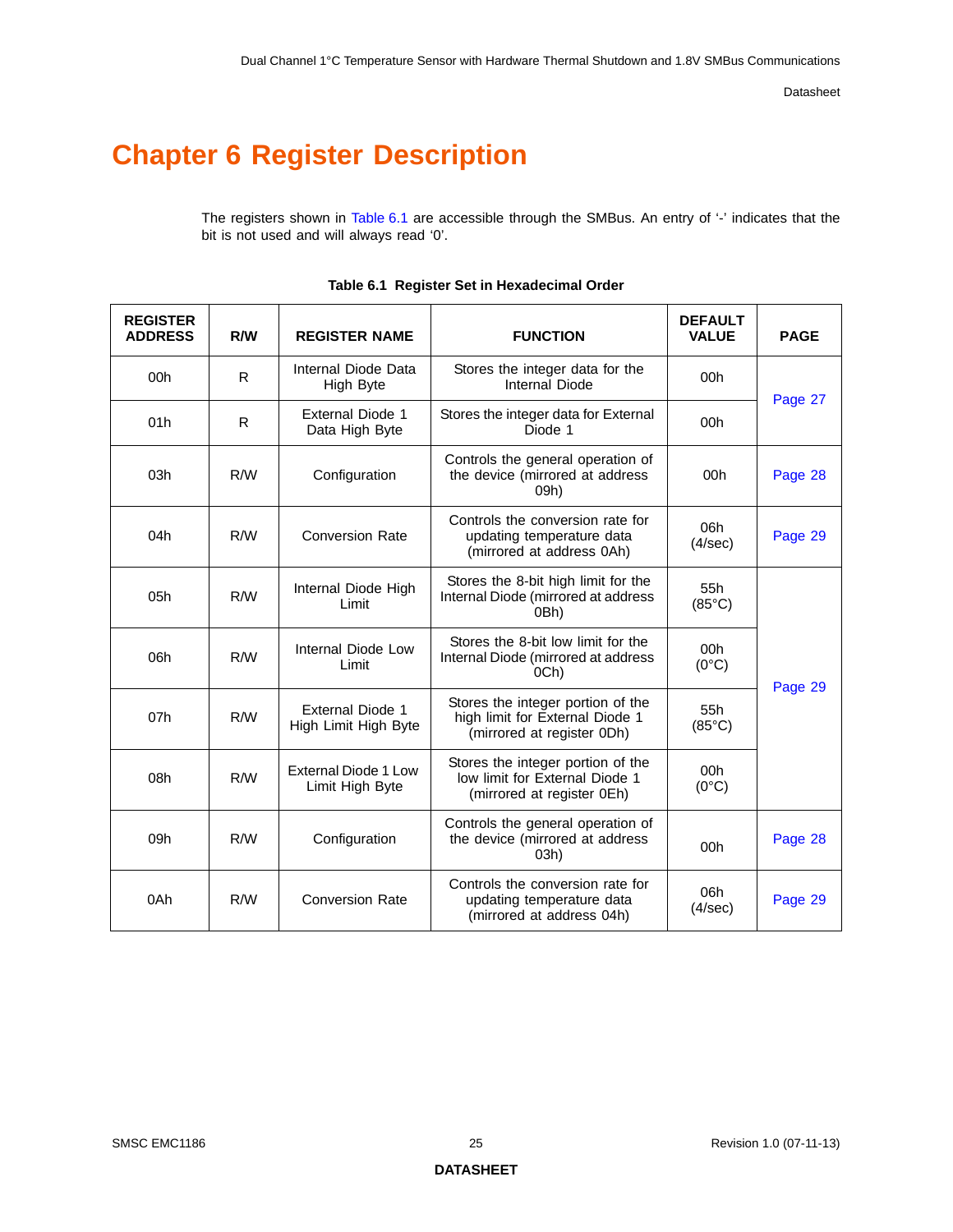| <b>REGISTER</b><br><b>ADDRESS</b> | R/W                     | <b>REGISTER NAME</b>                              | <b>FUNCTION</b>                                                                                      | <b>DEFAULT</b><br><b>VALUE</b> | <b>PAGE</b> |  |
|-----------------------------------|-------------------------|---------------------------------------------------|------------------------------------------------------------------------------------------------------|--------------------------------|-------------|--|
| 0 <sub>Bh</sub>                   | R/W                     | Internal Diode High<br>Limit                      | Stores the 8-bit high limit for the<br>Internal Diode (mirrored at address<br>05h)                   | 55h<br>$(85^{\circ}C)$         |             |  |
| 0Ch                               | R/W                     | Internal Diode Low<br>Limit                       | Stores the 8-bit low limit for the<br>Internal Diode (mirrored at address<br>06h)                    | 00h<br>$(0^{\circ}C)$          |             |  |
| 0Dh                               | R/W                     | <b>External Diode 1</b><br>High Limit High Byte   | Stores the integer portion of the<br>high limit for External Diode 1<br>(mirrored at register 07h)   | 55h<br>$(85^{\circ}C)$         | Page 29     |  |
| 0Eh                               | R/W                     | External Diode 1 Low<br>Limit High Byte           | Stores the integer portion of the<br>low limit for External Diode 1<br>(mirrored at register 08h)    | 00h<br>$(0^{\circ}C)$          |             |  |
| 10 <sub>h</sub>                   | R                       | <b>External Diode 1</b><br>Data Low Byte          | Stores the fractional data for<br><b>External Diode 1</b>                                            | 00h                            | Page 27     |  |
| 11h                               | R/W                     | Scratchpad                                        | Scratchpad register for software<br>compatibility                                                    | 00h                            | Page 30     |  |
| 12h                               | R/W                     | Scratchpad                                        | Scratchpad register for software<br>compatibility                                                    | 00h                            | Page 30     |  |
| 13h                               | R/W                     | <b>External Diode 1</b><br>High Limit Low Byte    | Stores the fractional portion of the<br>high limit for External Diode 1                              | 00h                            |             |  |
| 14h                               | R/W                     | External Diode 1 Low<br>Limit Low Byte            | Stores the fractional portion of the<br>low limit for External Diode 1                               | 00h                            | Page 29     |  |
| 19h                               | R/W                     | <b>External Diode 1</b><br><b>Therm Limit</b>     | Stores the 8-bit critical temperature<br>limit for External Diode 1                                  | 55h<br>$(85^{\circ}C)$         | Page 31     |  |
| 1Dh                               | R/W                     | SYS_SHDN<br>Configuration                         | Controls which software channels,<br>if any, are linked to the<br>SYS_SHDN pin                       | 00h                            | Page 31     |  |
| 1Eh                               | R                       | <b>Hardware Thermal</b><br>Shutdown Limit         | When read, returns the selected<br>Hardware Thermal Shutdown Limit                                   | N/A                            | Page 32     |  |
| 1Fh                               | R/W                     | <b>Channel Mask</b><br>Register                   | Controls the masking of individual<br>cnanneis                                                       | 00h                            | Page 32     |  |
| 20h                               | R/W                     | Internal Diode Therm<br>Limit                     | Stores the 8-bit critical temperature<br>limit for the Internal Diode                                | 55h<br>$(85^{\circ}C)$         |             |  |
| 21h                               | R/W<br>Therm Hysteresis |                                                   | Stores the 8-bit hysteresis value<br>that applies to all Therm limits                                | 0Ah<br>$(10^{\circ}C)$         | Page 31     |  |
| 22h                               | R/W                     | <b>Consecutive ALERT</b>                          | Controls the number of out-of-limit<br>conditions that must occur before<br>an interrupt is asserted | 70h                            | Page 33     |  |
| 27h                               | R/W                     | <b>External Diode 1</b><br><b>Ideality Factor</b> | Stores the ideality factor for<br><b>External Diode 1</b>                                            | 12h<br>(1.008)                 | Page 34     |  |

|  |  |  | Table 6.1 Register Set in Hexadecimal Order (continued) |  |  |
|--|--|--|---------------------------------------------------------|--|--|
|--|--|--|---------------------------------------------------------|--|--|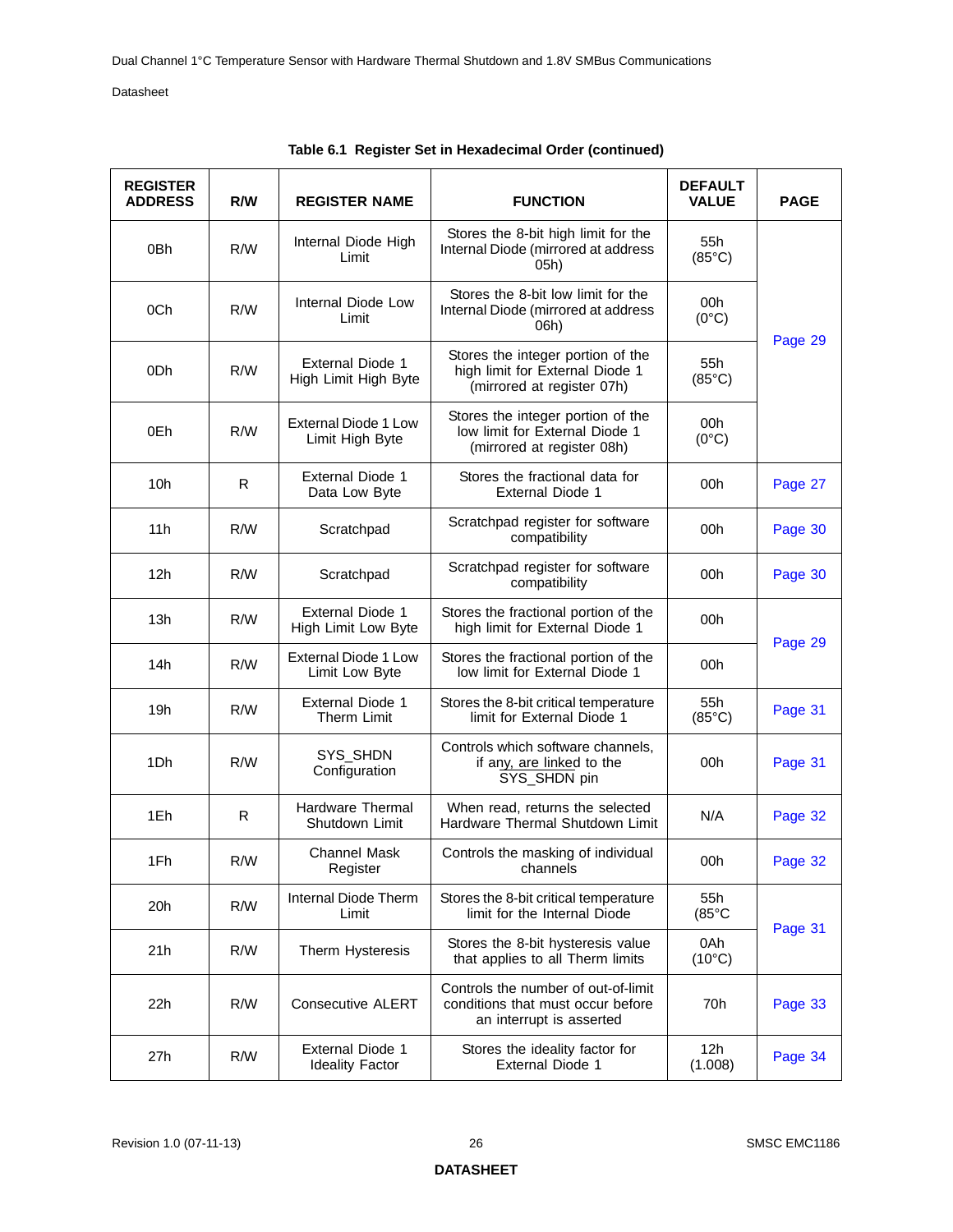| <b>REGISTER</b><br><b>ADDRESS</b> | R/W | <b>REGISTER NAME</b>            | <b>FUNCTION</b>                                                         | <b>DEFAULT</b><br><b>VALUE</b> | <b>PAGE</b> |
|-----------------------------------|-----|---------------------------------|-------------------------------------------------------------------------|--------------------------------|-------------|
| 29h                               | R   | Internal Diode Data<br>Low Byte | Stores the fractional data for the<br>Internal Diode                    | 00h                            | Page 27     |
| 40h                               | R/W | <b>Filter Control</b>           | Controls the digital filter setting for<br>the External Diode 1 channel | 00h                            | Page 36     |
| <b>FDh</b>                        | R   | Product ID                      | Stores a fixed value that identifies<br>the device                      | 22h                            | Page 37     |
| <b>FEh</b>                        | R   | Manufacturer ID                 | Stores a fixed value that<br>represents SMSC                            | 5Dh                            | Page 37     |
| <b>FFh</b>                        | R   | Revision                        | Stores a fixed value that<br>represents the revision number             | 07h                            | Page 37     |

|  |  | Table 6.1 Register Set in Hexadecimal Order (continued) |
|--|--|---------------------------------------------------------|
|--|--|---------------------------------------------------------|

## <span id="page-26-0"></span>**6.1 Data Read Interlock**

When any temperature channel high byte register is read, the corresponding low byte is [copied in](#page-26-1)to an internal 'shadow' register. The user is free to read the low byte at any time and be guaranteed that it will correspond to the previously read high byte. Regardless if the low byte is read or not, reading from the same high byte register again will automatically refresh this stored low byte data.

# <span id="page-26-1"></span>**6.2 Temperature Data Registers**

<span id="page-26-2"></span>

| <b>ADDR</b>     | R/W | <b>REGISTER</b>                      | <b>B7</b> | <b>B6</b> | <b>B5</b> | <b>B4</b> | <b>B3</b>                | <b>B2</b> | <b>B1</b>      | B <sub>0</sub> | <b>DEFAULT</b> |
|-----------------|-----|--------------------------------------|-----------|-----------|-----------|-----------|--------------------------|-----------|----------------|----------------|----------------|
| 00h             | R   | Internal Diode<br>High Byte          | 128       | 64        | 32        | 16        | 8                        | 4         | 2              | 1              | 00h            |
| 29h             | R   | Internal Diode<br>Low Byte           | 0.5       | 0.25      | 0.125     | ٠         | $\overline{\phantom{0}}$ |           |                | -              | 00h            |
| 01h             | R   | <b>External Diode</b><br>1 High Byte | 128       | 64        | 32        | 16        | 8                        | 4         | $\overline{2}$ | 1              | 00h            |
| 10 <sub>h</sub> | R   | <b>External Diode</b><br>1 Low Byte  | 0.5       | 0.25      | 0.125     | ٠         | $\overline{\phantom{0}}$ |           |                | -              | 00h            |

#### **Table 6.2 Temperature Data Registers**

As shown in [Table](#page-26-2) 6.2, all temperatures are stored as an 11-bit value with the high byte r[epresentin](#page-28-1)g the integer value and the low byte representing the fractional value left justified to occupy the MSBits.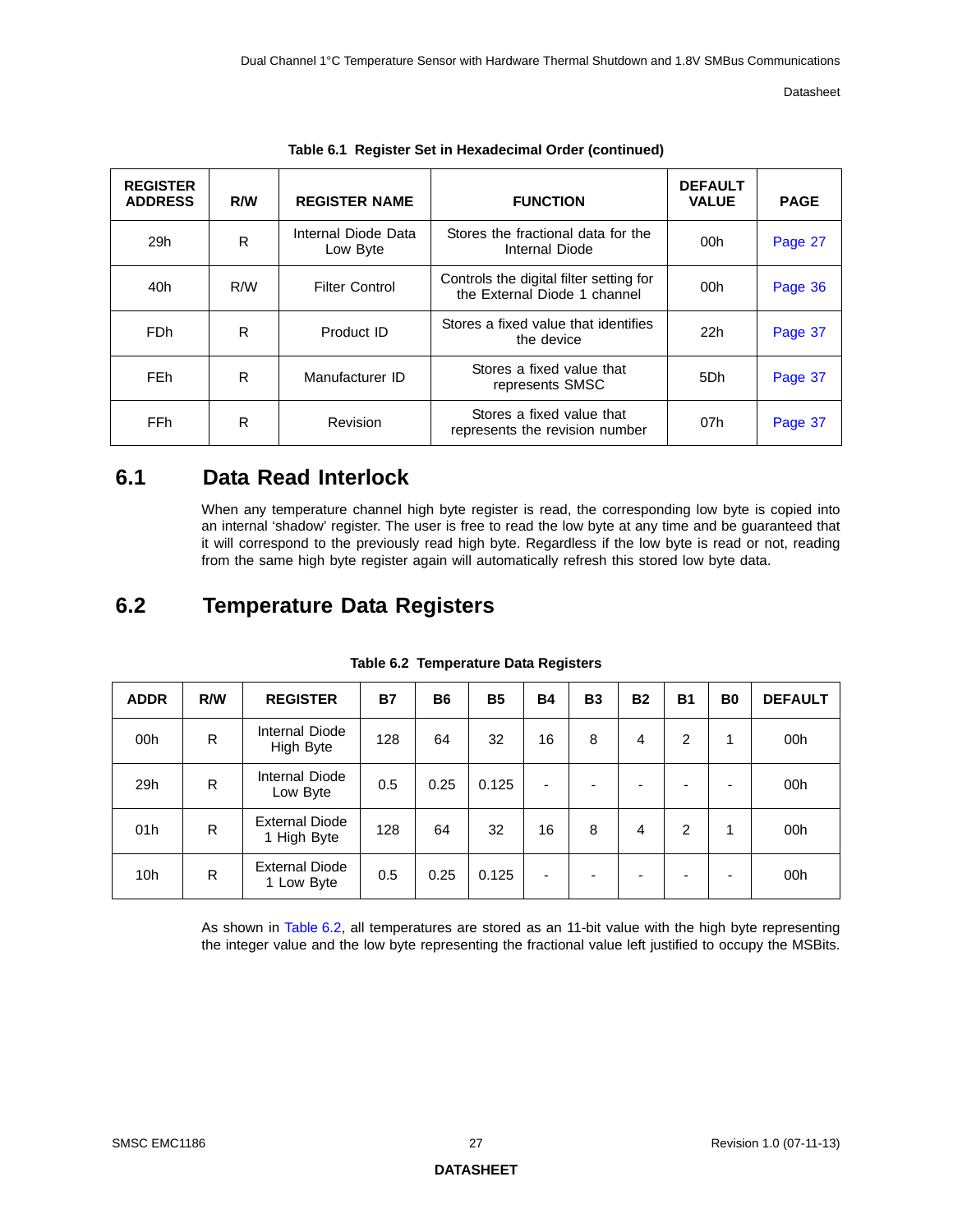<span id="page-27-2"></span>Bit 0 - HWSD - This bit is set when the External Diode 1 Temperature exceeds the Hardware Thermal Shutdown Limit set by the pull-up resistors on the ALERT and SYS\_SHDN pins. When set, this bit will assert the SYS\_SHDN pin.

## <span id="page-27-0"></span>**6.3 Configuration Register 03h / 09h**

<span id="page-27-1"></span>

| <b>ADDR</b> | R/W           | <b>REGISTER</b> | <b>B7</b>   | <b>B6</b>   | <b>B5</b> | <b>B4</b> | B <sub>3</sub> | <b>B2</b>  | <b>B1</b>   | B <sub>0</sub> | <b>DEFAULT</b> |
|-------------|---------------|-----------------|-------------|-------------|-----------|-----------|----------------|------------|-------------|----------------|----------------|
| 03h         |               |                 | <b>MASK</b> | RUN/        | ALERT/    |           |                |            | <b>DAVG</b> |                | 00h            |
| R/W<br>09h  | Configuration | ALL             | <b>STOP</b> | <b>COMP</b> | RECD1     |           | <b>RANGE</b>   | <b>DIS</b> |             |                |                |

#### **Table 6.3 Configuration Register**

The Configuration Register controls the basic operation of the device. This register is fully accessible at either address.

Bit 7 - MASK\_ALL - Masks the ALERT pin from asserting.

- '0' (default) The  $\overline{ALERT}$  pin is not masked. If any of the appropriate status bits are set the ALERT pin will be asserted.
- '1' The ALERT pin is masked. It will not be asserted for any interrupt condition unless it is configured in comparator mode. The Status Registers will be updated normally.

Bit 6 - RUN / STOP - Controls Active/Standby modes.

- '0' (default) The device is in Active mode and converting on all channels.
- '1' The device is in Standby mode and not converting.

Bit 5 - ALERT/COMP - Controls the operation of the ALERT pin.

- $'$ 0' (default) The  $\overline{\text{ALERT}}$  acts as an Alert pin and has interrupt behavior as described in [Section 5.5.1](#page-19-4).
- '1' The ALERT acts as a THERM pin and has comparator behavior as described in [Section 5.5.2.](#page-19-5) In this mode the MASK\_ALL bit is ignored.

Bit 4 - RECD1 - Disables the Resistance Error Correction (REC) for External Diode 1.

- '0' (default) REC is enabled for External Diode 1.
- '1' REC is disabled for External Diode 1.

Bit 2 - RANGE - Configures the measurement range and data format of the temperature channels.

- '0' (default) The temperature measurement range is 0°C to +127.875°C and the data format is binary.
- '1' -The temperature measurement range is -64°C to +191.875°C and the data format is offset binary (see [Table 5.3\)](#page-23-2).

Bit 1 - DAVG\_DIS - Disables the dynamic averaging feature on all temperature channels.

- '0' (default) The dynamic averaging feature is enabled. All temperature channels will be converted with an averaging factor that is based on the conversion rate as shown in [Table 6.5.](#page-28-3)
- '1' The dynamic averaging feature is disabled. All temperature channels will be converted with a maximum averaging factor of 1x (equivalent to 11-bit conversion). For higher conversion rates, this averaging factor will be reduced as shown in [Table 6.5.](#page-28-3)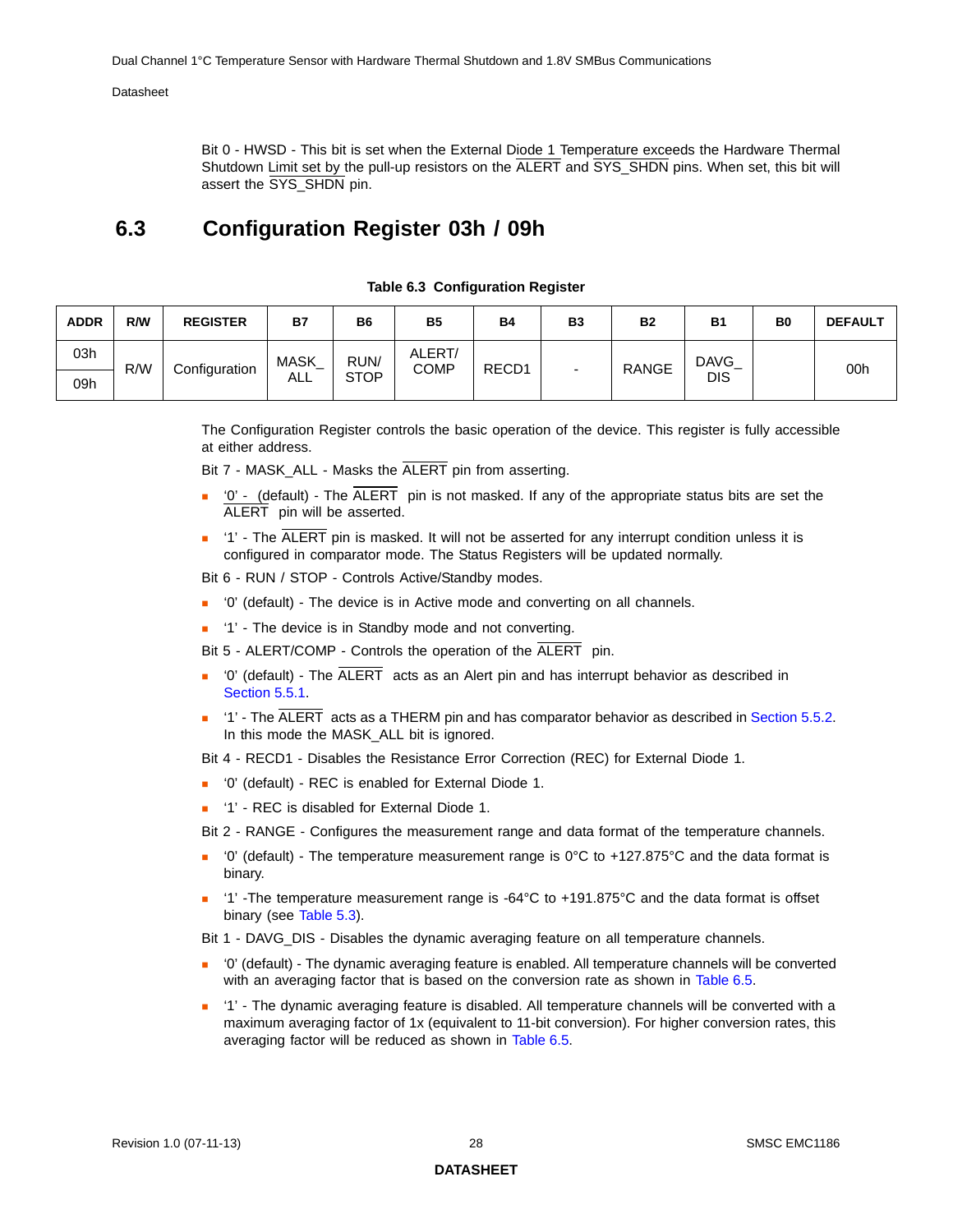# <span id="page-28-5"></span><span id="page-28-0"></span>**6.4 Conversion Rate Register 04h / 0Ah**

<span id="page-28-2"></span>

| <b>ADDR</b> | R/W | <b>REGISTER</b> | B7 | B <sub>6</sub> | <b>B5</b> | <b>B4</b> | <b>B3</b> | <b>B2</b> | <b>B1</b> | B <sub>0</sub> | <b>DEFAULT</b> |
|-------------|-----|-----------------|----|----------------|-----------|-----------|-----------|-----------|-----------|----------------|----------------|
| 04h         |     | Conversion      | -  | -              | -         | -         |           |           | 06h       |                |                |
| 0Ah         | R/W | Rate            |    |                |           |           | CONV[3:0] |           |           |                | (4/sec)        |

**Table 6.4 Conversion Rate Register**

The Conversion Rate Register controls how often the temperature measurement channels are updated and compared against the limits. This register is fully accessible at either address.

Bits 3-0 - CONV[3:0] - Determines the conversion rate as shown in [Table](#page-28-3) 6.5.

<span id="page-28-3"></span>

|            |              | <b>CONV[3:0]</b> |                  |           |                             |
|------------|--------------|------------------|------------------|-----------|-----------------------------|
| <b>HEX</b> | $\mathbf{3}$ | $\mathbf{2}$     | 1                | $\pmb{0}$ | <b>CONVERSIONS / SECOND</b> |
| 0h         | $\mathbf 0$  | $\boldsymbol{0}$ | $\mathbf 0$      | 0         | 1                           |
| 1h         | $\pmb{0}$    | $\mathbf 0$      | $\mathbf 0$      | 1         | 1                           |
| 2h         | $\mathbf 0$  | $\pmb{0}$        | 1                | $\pmb{0}$ | 1                           |
| 3h         | $\mathbf 0$  | $\mathbf 0$      | 1                | 1         | 1                           |
| 4h         | $\mathbf 0$  | 1                | $\boldsymbol{0}$ | 0         | 1                           |
| 5h         | $\mathbf 0$  | 1                | $\mathbf 0$      | 1         | $\overline{c}$              |
| 6h         | $\pmb{0}$    | 1                | 1                | $\pmb{0}$ | 4 (default)                 |
| 7h         | $\pmb{0}$    | 1                | 1                | 1         | 8                           |
| 8h         | 1            | $\mathbf 0$      | $\mathbf 0$      | $\pmb{0}$ | 16                          |
| 9h         | 1            | $\boldsymbol{0}$ | $\mathbf 0$      | 1         | 32                          |
| Ah         | 1            | $\mathbf 0$      | 1                | $\pmb{0}$ | 64                          |
| Bh - Fh    |              | 1                |                  |           |                             |

#### <span id="page-28-6"></span>**Table 6.5 Conversion Rate**

# <span id="page-28-1"></span>**6.5 Limit Registers**

<span id="page-28-4"></span>

| ADDR. | R/W | <b>REGISTER</b>       | <b>B7</b> | B6 | <b>B5</b> | <b>B4</b> | <b>B3</b> | <b>B2</b> | <b>B1</b> | B <sub>0</sub> | <b>DEFAULT</b>  |
|-------|-----|-----------------------|-----------|----|-----------|-----------|-----------|-----------|-----------|----------------|-----------------|
| 05h   |     | <b>Internal Diode</b> | 128       | 64 | 32        | 16        | 8         |           |           |                | 55h             |
| 0Bh   | R/W | High Limit            |           |    |           |           |           |           | -         |                | $(85^{\circ}C)$ |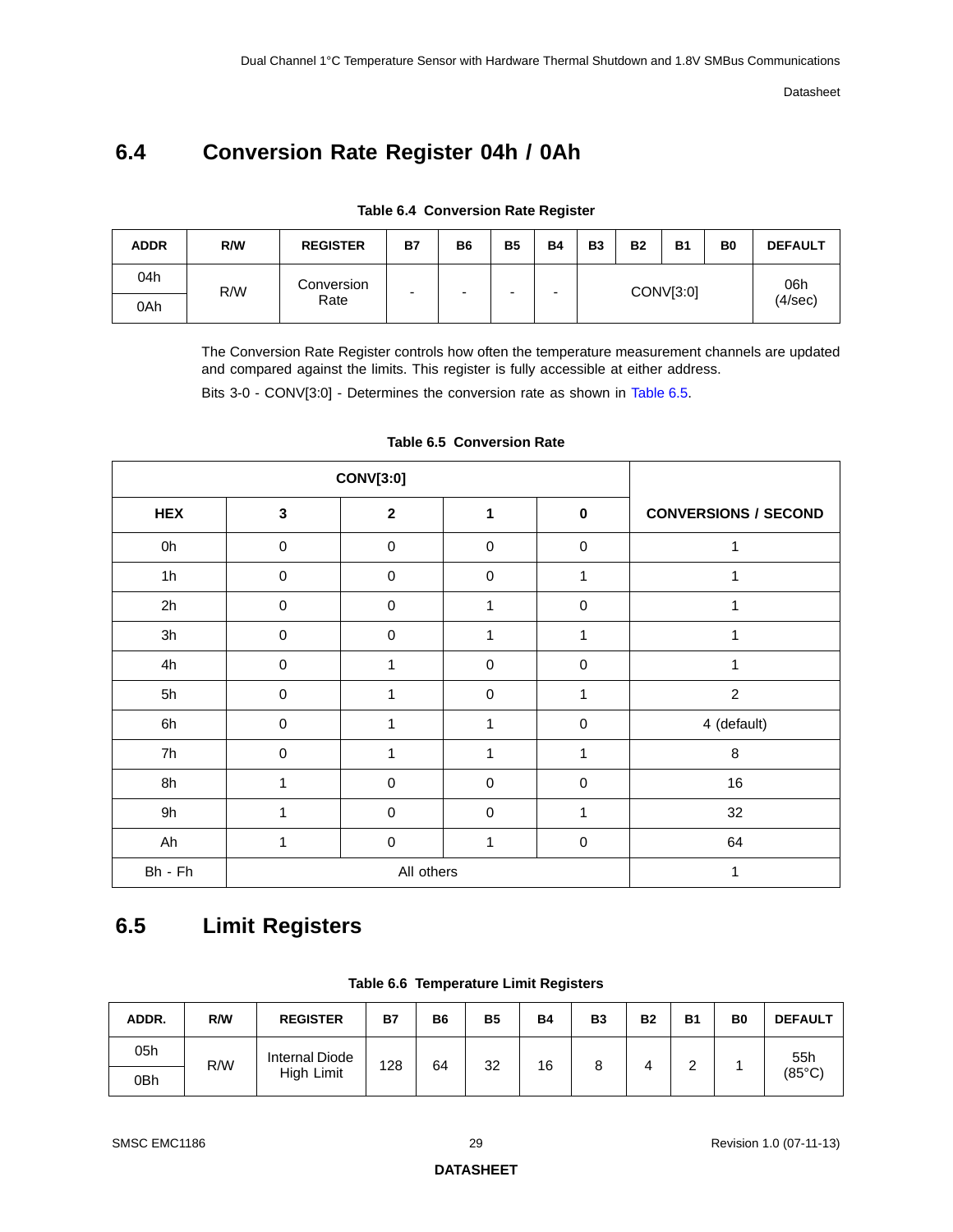| ADDR. | R/W | <b>REGISTER</b>                                      | <b>B7</b> | <b>B6</b> | <b>B5</b> | <b>B4</b>                | <b>B3</b> | <b>B2</b> | <b>B1</b>      | <b>B0</b> | <b>DEFAULT</b>  |
|-------|-----|------------------------------------------------------|-----------|-----------|-----------|--------------------------|-----------|-----------|----------------|-----------|-----------------|
| 06h   | R/W | <b>Internal Diode</b>                                | 128       | 64        | 32        | 16                       | 8         | 4         | $\overline{2}$ | 1         | 00h             |
| 0Ch   |     | Low Limit                                            |           |           |           |                          |           |           |                |           | $(0^{\circ}C)$  |
| 07h   |     | External                                             |           |           |           |                          |           |           |                |           | 55h             |
| 0Dh   | R/W | Diode 1 High<br>Limit High<br><b>Byte</b>            | 128       | 64        | 32        | 16                       | 8         | 4         | $\overline{2}$ | 1         | $(85^{\circ}C)$ |
| 13h   | R/W | External<br>Diode 1 High<br>Limit Low<br><b>Byte</b> | 0.5       | 0.25      | 0.125     | $\overline{\phantom{a}}$ |           | ٠         | $\blacksquare$ | ٠         | 00h             |
| 08h   |     | External<br>Diode 1 Low                              |           |           |           |                          |           |           |                |           | 00h             |
| 0Eh   | R/W | Limit High<br><b>Byte</b>                            | 128       | 64        | 32        | 16                       | 8         | 4         | $\overline{2}$ | 1         | $(0^{\circ}C)$  |
| 14h   | R/W | External<br>Diode 1 Low<br>Limit Low<br><b>Byte</b>  | 0.5       | 0.25      | 0.125     | ۰                        |           | ۰         | -              |           | 00h             |

**Table 6.6 Temperature Limit Registers (continued)** 

The device contains both high and low limits for all temperature channels. If the measured temperature exceeds the high limit, then the corresponding status bit is set and the ALERT pin is asserted. Likewise, if the measured temperature is less than or equal to the low limit, the corresponding status bit is set and the ALERT pin is asserted.

The data format for the limits must match the selected data format for the temperature so that if the extended temperature range is used, the limits must be programmed in the extended data format.

The limit registers with multiple addresses are fully accessible at either address.

## <span id="page-29-0"></span>**6.6 Scratchpad Registers 11h and 12h**

<span id="page-29-1"></span>

| <b>ADDR</b>     | R/W | <b>REGISTER</b> | <b>B7</b> | <b>B6</b> | <b>B5</b> | <b>B4</b> | <b>B3</b> | <b>B2</b> | <b>B1</b> | B <sub>0</sub> | <b>DEFAULT</b> |
|-----------------|-----|-----------------|-----------|-----------|-----------|-----------|-----------|-----------|-----------|----------------|----------------|
| 11h             | R/W | Scratchpad      |           | 6         | 5         |           | ົ<br>ت    | ⌒         |           |                | 00h            |
| 12 <sub>h</sub> | R/W | Scratchpad      |           | 6         |           |           | っ<br>ບ    | ົ         |           |                | 00h            |

#### **Table 6.7 Scratchpad Register**

The Scratchpad Registers are Read / Write registers that are used for place holders to be software compatible with legacy programs. Reading from the registers will return what is written to them.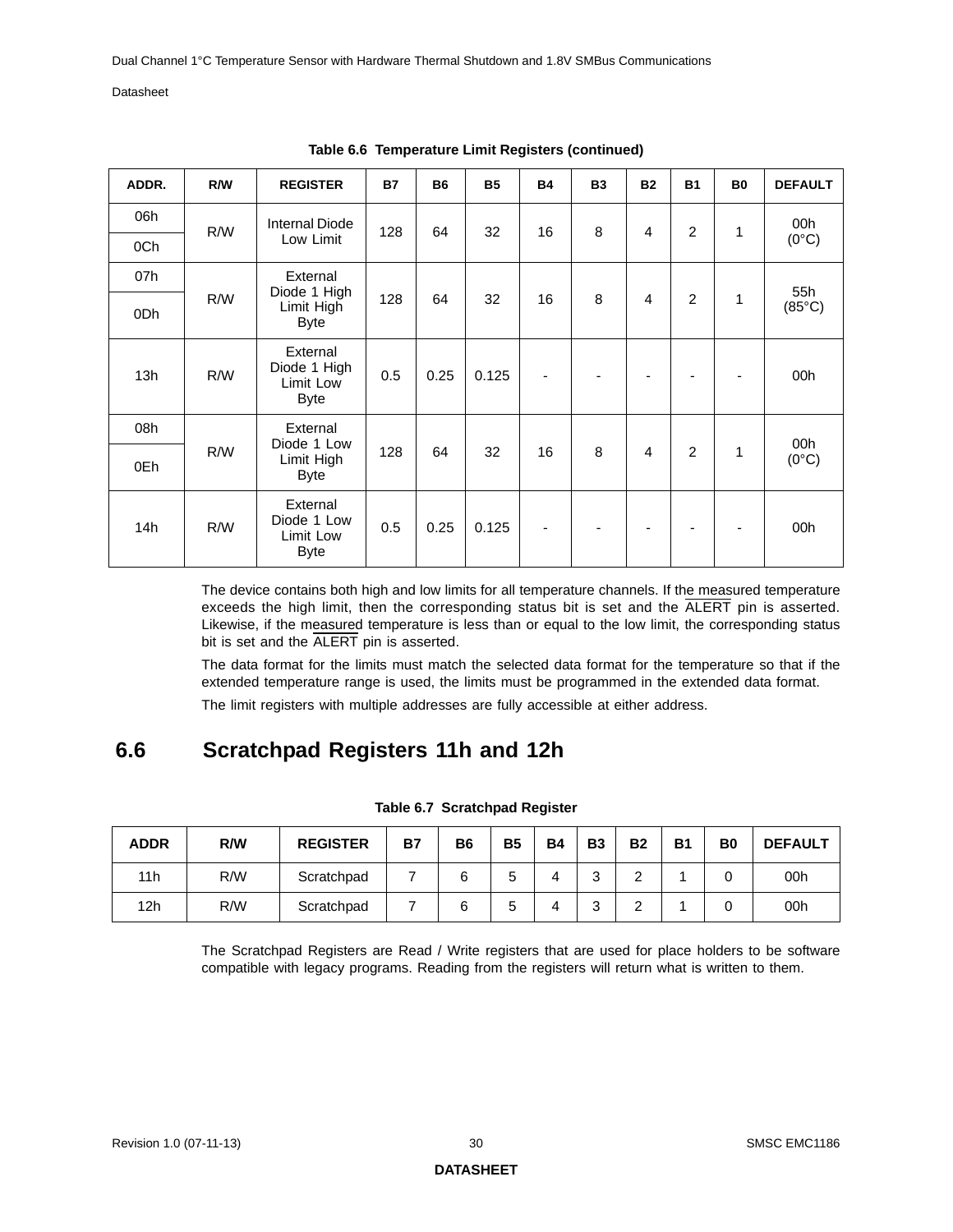# <span id="page-30-0"></span>**6.7 Therm Limit Registers**

<span id="page-30-2"></span>

| ADDR. | R/W | <b>REGISTER</b>                    | <b>B7</b> | <b>B6</b> | <b>B5</b> | <b>B4</b> | <b>B3</b> | <b>B2</b> | <b>B1</b> | B <sub>0</sub> | <b>DEFAULT</b>         |
|-------|-----|------------------------------------|-----------|-----------|-----------|-----------|-----------|-----------|-----------|----------------|------------------------|
| 19h   | R/W | External<br>Diode 1<br>Therm Limit | 128       | 64        | 32        | 16        | 8         | 4         | 2         |                | 55h<br>$(85^{\circ}C)$ |
| 20h   | R/W | Internal Diode<br>Therm Limit      | 128       | 64        | 32        | 16        | 8         | 4         | 2         |                | 55h<br>$(85^{\circ}C)$ |
| 21h   | R/W | Therm<br><b>Hysteresis</b>         | 128       | 64        | 32        | 16        | 8         | 4         | 2         |                | 0Ah<br>$(10^{\circ}C)$ |

**Table 6.8 Therm Limit Registers** 

The Therm Limit Registers are used to determine whether a critical thermal event has occurred. If the measured temperature exceeds the Therm Limit, the SYS\_SHDN pin will be asserted (if the corresponding measurement channel is linked to the SYS\_SHDN pin - see [Section 6.8, "Software](#page-30-1)  [Thermal Shutdown Configuration Register 1Dh"](#page-30-1)). The limit setting must match the chosen data format of the temperature reading registers.

## <span id="page-30-1"></span>**6.8 Software Thermal Shutdown Configuration Register 1Dh**

<span id="page-30-3"></span>

| ADDR. | R/W | <b>REGISTER</b>                                  | Β7 | B <sub>6</sub>           | <b>B5</b> | <b>B4</b> | B <sub>3</sub> | <b>B2</b> | <b>B1</b>     | B <sub>0</sub> | <b>DEFAULT</b> |
|-------|-----|--------------------------------------------------|----|--------------------------|-----------|-----------|----------------|-----------|---------------|----------------|----------------|
| 1Dh   | R/W | Software<br>Thermal<br>Shutdown<br>Configuration | -  | $\overline{\phantom{0}}$ | -         | -         |                |           | <b>EXTSYS</b> | <b>INTSYS</b>  | 00h            |

#### **Table 6.9 Software Thermal Shutdown Configuration Register**

The Software Thermal Shutdown Configuration Register controls whether any of the software channels will assert the SYS SHDN pin. If a channel is enabled, the temperature is compared against the corresponding Therm Limit. If the measured temperature exceeds the Therm Limit, the SYS\_SHDN pin is asserted. This functionality is in addition to the Hardware Shutdown circuitry.

Bit 1 - EXT1SYS - configures the External Diode 1 channel to assert the SYS\_SHDN pin based on its Therm Limit.

- '0' (default) The External Diode 1 channel is not linked to the SYS\_SHDN pin. If the temperature exceeds the Therm Limit, the E1THERM status bit is set but the SYS\_SHDN pin is not asserted.
- '1' The External Diode 1 channel is linked to the SYS\_SHDN pin. If the temperature exceeds its Therm Limit, the E1THERM status bit is set and the SYS\_SHDN pin is asserted. It will remain asserted until the temperature drops below its Therm Limit minus the Therm Hysteresis.

Bit 0 - INTSYS - Configures the Internal Diode channel to assert the SYS SHDN pin based on its Therm Limit.

- '0' (default) The Internal Diode channel is not linked to the SYS\_SHDN pin. If the temperature exceeds its Therm Limit, the ITHERM status bit is set but the SYS\_SHDN pin is not asserted.
- '1' The Internal Diode channel is linked to the SYS\_SHDN pin. If the temperature exceeds its Therm Limit, the ITHERM status bit is set and the SYS\_SHDN pin is asserted. It will remain asserted until the temperature drops below its Therm Limit minus the Therm Hysteresis.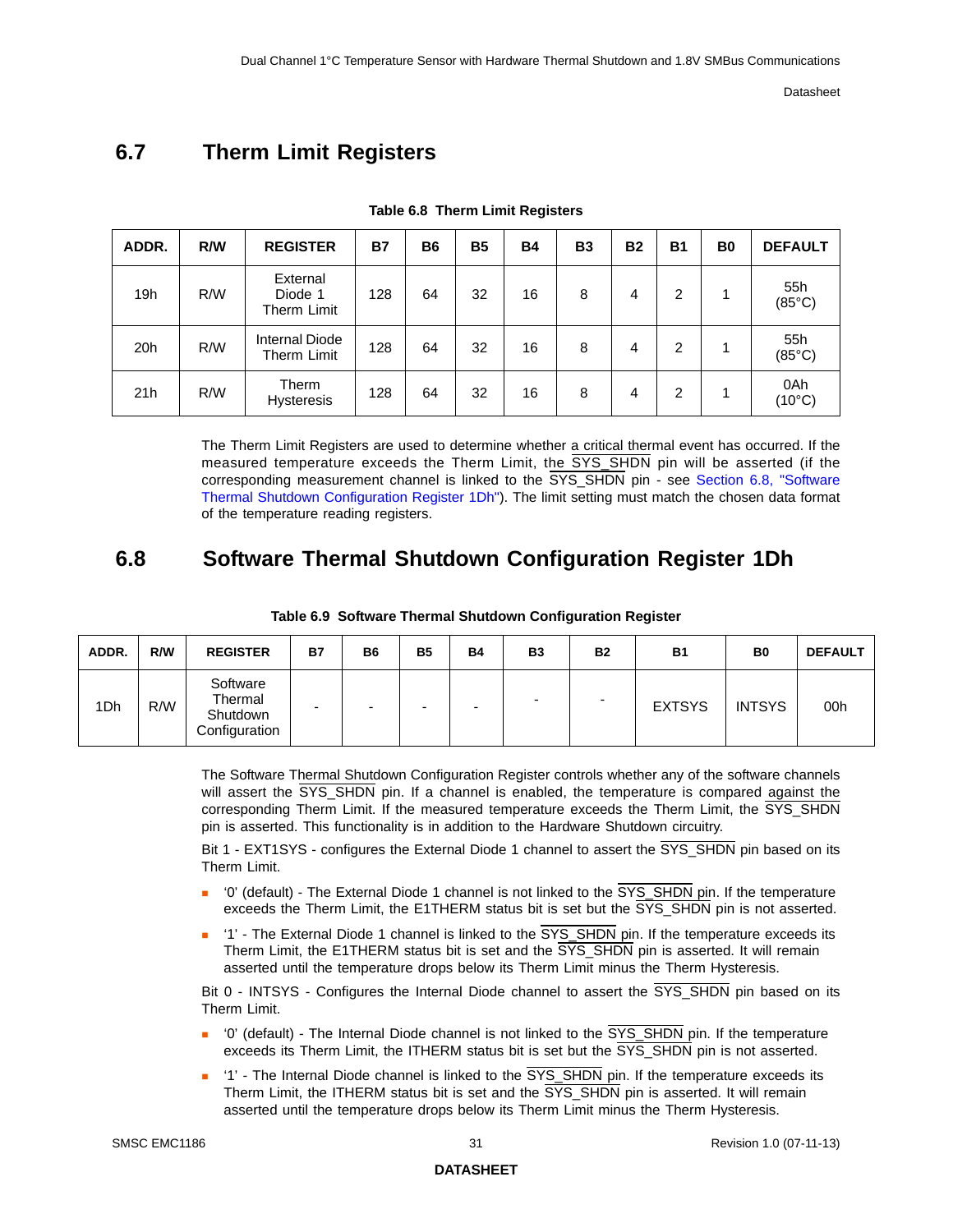## <span id="page-31-0"></span>**6.9 Hardware Thermal Shutdown Limit Register 1Eh**

<span id="page-31-2"></span>

| ADDR. | R/W | <b>REGISTER</b>                       | <b>B7</b> | B <sub>6</sub> | <b>B5</b> | <b>B4</b> | <b>B3</b> | <b>B2</b> | <b>B1</b> | B <sub>0</sub> | <b>DEFAULT</b> |
|-------|-----|---------------------------------------|-----------|----------------|-----------|-----------|-----------|-----------|-----------|----------------|----------------|
| 1Eh   | ĸ   | Hardware<br>Thermal<br>Shutdown Limit | 128       | 64             | 32        | 16        |           |           |           |                | N/A            |

#### **Table 6.10 Hardware Thermal Shutdown Limit Register**

This read only register returns the Hardware Thermal Shutdown Limit selected by the value of the pullup resistors on the ALERT and SYS\_SHDN pins. The data represents the hardware set temperature in °C using the active temperature setting set by the RANGE bit in the Configuration Register. See Table [5.3, "Temperature Data Format"](#page-23-2) for the data format.

<span id="page-31-4"></span>When the External Diode 1 Temperature exceeds this limit, the SYS\_SHDN pin is asserted and will remain asserted until the External Diode 1 Temperature drops below this limit minus 10°C.

## <span id="page-31-1"></span>**6.10 Channel Mask Register 1Fh**

| Table 6.11 Channel Mask Register |  |  |  |
|----------------------------------|--|--|--|
|----------------------------------|--|--|--|

<span id="page-31-3"></span>

| ADDR. | R/W | <b>REGISTER</b> | <b>B7</b> | B <sub>6</sub> | <b>B5</b> | <b>B4</b> | B <sub>3</sub> | <b>B2</b> | <b>B1</b>   | B <sub>0</sub>            | <b>DEFAULT</b> |
|-------|-----|-----------------|-----------|----------------|-----------|-----------|----------------|-----------|-------------|---------------------------|----------------|
| 1Fh   | R/W | Channel<br>Mask | -         | -              |           | -         |                | -         | EXT<br>MASK | <b>INT</b><br><b>MASK</b> | 00h            |

The Channel Mask Register controls individual channel masking. When a channel is masked, the ALERT pin will not be asserted when the masked channel reads a diode fault or out of limit error. The channel mask does not mask the SYS\_SHDN pin.

Bit 1 - EXTMASK - Masks the ALERT pin from asserting when the External Diode channel is out of limit or reports a diode fault.

- '0' (default) The External Diode channel will cause the ALERT pin to be asserted if it is out of limit or reports a diode fault.
- '1' The External Diode channel will not cause the ALERT pin to be asserted if it is out of limit or reports a diode fault.

Bit 0 - INTMASK - Masks the ALERT pin from asserting when the Internal Diode temperature is out of limit.

- '0' (default) The Internal Diode channel will cause the ALERT pin to be asserted if it is out of limit.
- $\blacksquare$  '1' The Internal Diode channel will not cause the  $\overline{ALERT}$  pin to be asserted if it is out of limit.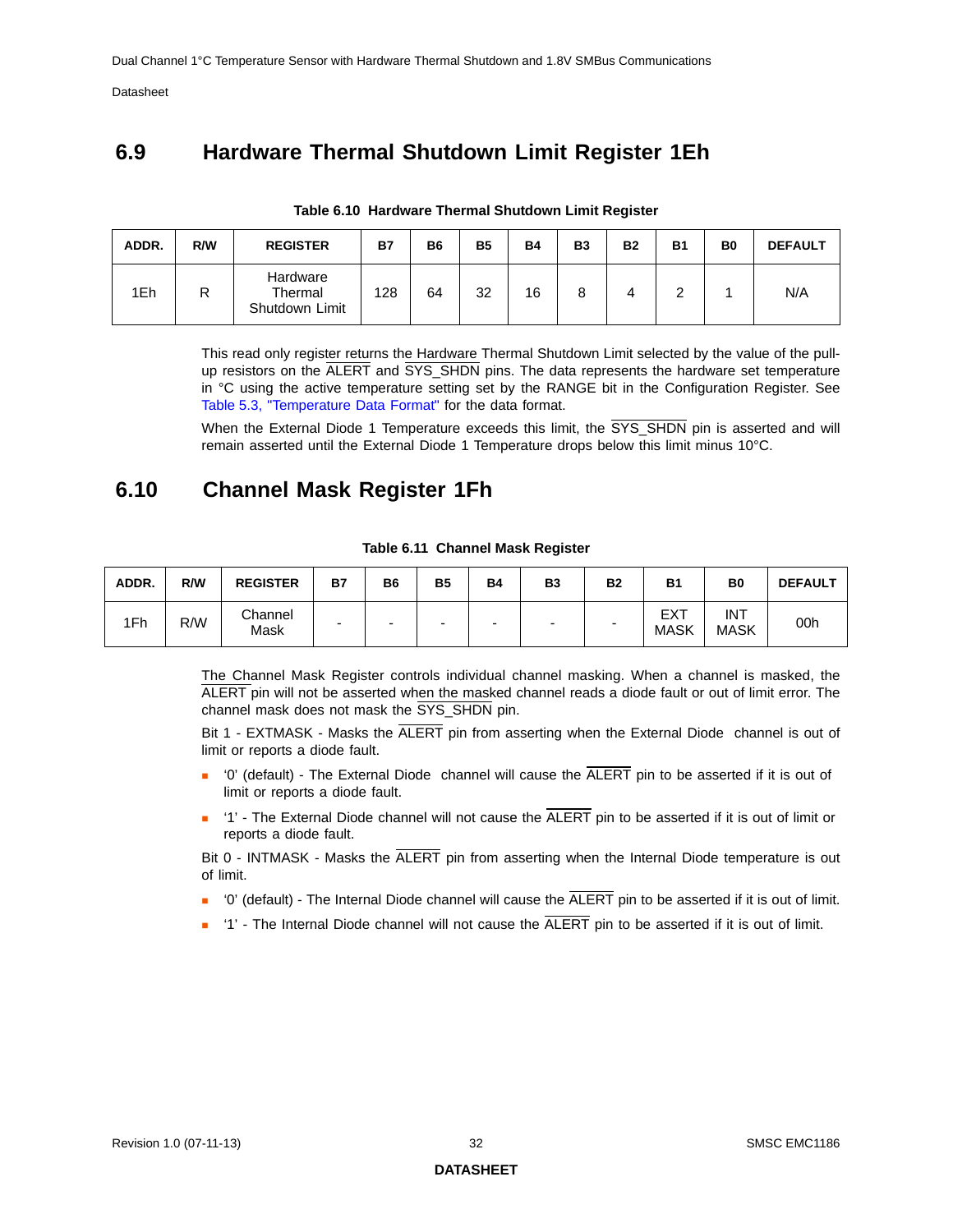# <span id="page-32-2"></span><span id="page-32-0"></span>**6.11 Consecutive ALERT Register 22h**

<span id="page-32-1"></span>

| ADDR. | R/W | <b>REGISTER</b>      | <b>B7</b>   | B <sub>6</sub> | <b>B5</b>  | <b>B4</b> | <b>B3</b> | <b>B2</b>  | <b>B1</b> | B <sub>0</sub> | <b>DEFAULT</b> |
|-------|-----|----------------------|-------------|----------------|------------|-----------|-----------|------------|-----------|----------------|----------------|
| 22h   | R/W | Consecutive<br>ALERT | TIME<br>Ουτ |                | CTHRM[2:0] |           |           | CALRT[2:0] |           | ۰              | 70h            |

**Table 6.12 Consecutive ALERT Register**

The Consecutive ALERT Register determines how many times an out-of-limit error or diode fault must be detected in consecutive measurements before the ALERT or SYS\_SHDN pin is asserted. Additionally, the Consecutive ALERT Register controls the SMBus Timeout functionality.

An out-of-limit condition (i.e. HIGH, LOW, or FAULT) occurring on the same temperature channel in consecutive measurements will increment the consecutive alert counter. The counters will also be reset if no out-of-limit condition or diode fault condition occurs in a consecutive reading.

When the ALERT pin is configured as an interrupt, when the consecutive alert counter reaches its programmed value, the following will occur: the STATUS bit(s) for that channel and the last error condition(s) (i.e.  $EHIGH$ ) will be set to '1', the  $\overline{ALERT}$  pin will be asserted, the consecutive alert counter will be cleared, and measurements will continue.

When the ALERT pin is configured as a comparator, the consecutive alert counter will ignore diode fault and low limit errors and only increment if the measured temperature exceeds the High Limit. Additionally, once the consecutive alert counter reaches the programmed limit, the ALERT pin will be asserted, but the counter will not be reset. It will remain set until the temperature drops below the High Limit minus the Therm Hysteresis value.

For example, if the CALRT[2:0] bits are set for 4 consecutive alerts on an EMC1186 device, the high limits are set at 70°C, and none of the channels are masked, the ALERT pin will be asserted after the following four measurements:

- 1. Internal Diode reads 71°C and the external diode reads 69°C. Consecutive alert counter for INT is incremented to 1.
- 2. Both the Internal Diode and the External Diode read 71°C. Consecutive alert counter for INT is incremented to 2 and for EXT1 is set to 1.
- 3. The External Diode reads 71°C and the Internal Diode reads 69°C. Consecutive alert counters for INT is cleared and EXT is incremented to 2.
- 4. The Internal Diode reads 71°C and the external diode reads 71°C. Consecutive alert counter for INT is set to 1, and EXT1 is incremented to 3.
- 5. The Internal Diode reads 71°C and the external diodes read 71°C. Consecutive alert counter for INT is incremented to 2, and EXT1 is incremented to 4. The appropriate status bits are set for EXT1 and the ALERT pin is asserted. EXT1 counter is reset to 0 and all other counters hold the last value until the next temperature measurement.

Bit 7 - TIMEOUT - Determines whether the SMBus Timeout function is enabled.

- '0' (default) The SMBus Timeout feature is disabled. The SMCLK line can be held low indefinitely without the device resetting its SMBus protocol.
- $\blacksquare$  '1' The SMBus Timeout feature is enabled. If the SMCLK line is held low for more than  $t_{\text{TIMFOLIT}}$ the device will reset the SMBus protocol.

Bits 6-4 CTHRM[2:0] - Determines the number of consecutive measurements that must exceed the corresponding Therm Limit and Hardware Thermal Shutdown Limit before the SYS\_SHDN pin is asserted. All temperature channels use this value to set the respective counters. The consecutive THERM counter is incremented whenever any of the measurements exceed the corresponding Therm Limit or if the External Diode 1 measurement exceeds the Hardware Thermal Shutdown Limit.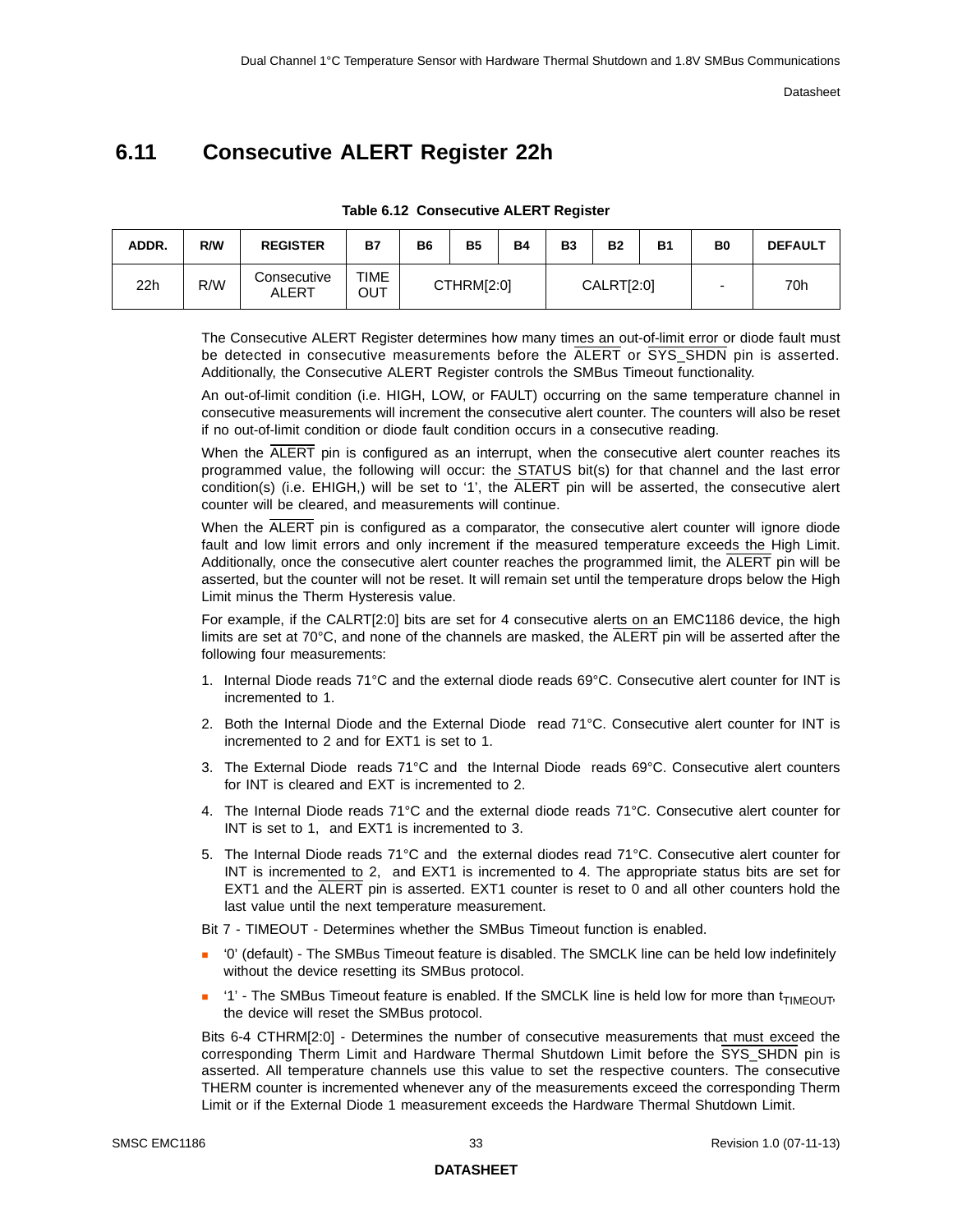If the temperature drops below the Therm Limit or Hardware Thermal Shutdown Limit, the counter is reset. If the programmed number of consecutive measurements exceed the Therm Limit or Hardware Thermal Shutdown Limit, and the appropriate channel is linked to the SYS\_SHDN pin, the SYS\_SHDN pin will be asserted low.

Once the SYS\_SHDN pin is asserted, the consecutive Therm counter will not reset until the corresponding temperature drops below the appropriate limit minus the corresponding hysteresis.

The bits are decoded as shown in [Table](#page-33-1) 6.13. The default setting is 4 consecutive out of limit conversions.

Bits 3-1 - CALRT[2:0] - Determine the number of consecutive measurements that must have an out of limit condition or diode fault before the ALERT pin is asserted. All temperature channels use this value to set the respective counters. The bits are decoded as shown in [Table](#page-33-1) 6.13. The default setting is 1 consecutive out of limit conversion.

<span id="page-33-1"></span>

|  | NUMBER OF CONSECUTIVE OUT OF LIMIT<br><b>MEASUREMENTS</b> |
|--|-----------------------------------------------------------|
|  | (default for CALRT[2:0])                                  |
|  |                                                           |
|  |                                                           |
|  | (default for CTHRM[2:0])                                  |

#### **Table 6.13 Consecutive Alert / Therm Settings**

## <span id="page-33-0"></span>**6.12 External Diode Ideality Factor Registers 27h to 31h**

<span id="page-33-2"></span>

| ADDR. | R/W | <b>REGISTER</b>                           | <b>B7</b> | <b>B6</b> | <b>B5</b> | <b>B4</b> | <b>B3</b> | <b>B2</b>      | <b>B1</b> | B <sub>0</sub> | <b>DEFAULT</b>  |
|-------|-----|-------------------------------------------|-----------|-----------|-----------|-----------|-----------|----------------|-----------|----------------|-----------------|
| 27h   | R/W | External<br>Diode 1<br>Ideality<br>Factor |           |           |           |           |           | IDEALITY1[5:0] |           |                | 12 <sub>h</sub> |

#### **Table 6.14 Ideality Configuration Registers**

These registers store the ideality factors that are applied to the external diodes. [Table](#page-34-0) 6.15 defines each setting and the corresponding ideality factor. Beta Compensation and Resistance Error Correction automatically correct for most diode ideality errors; therefore, it is not recommended that these settings be updated without consulting SMSC.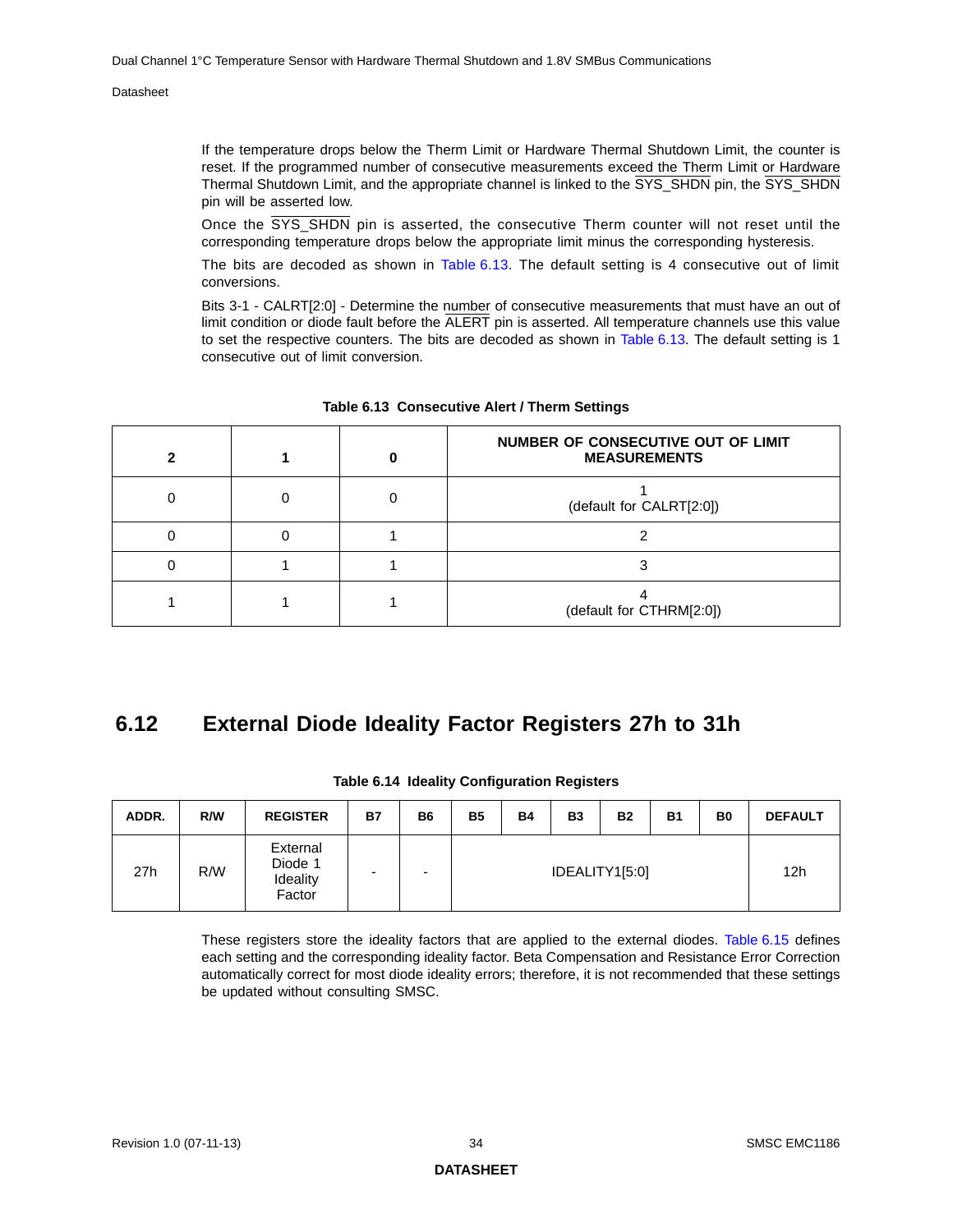<span id="page-34-0"></span>

| <b>SETTING</b> | <b>FACTOR</b> | <b>SETTING</b> | <b>FACTOR</b> | <b>SETTING</b> | <b>FACTOR</b> |
|----------------|---------------|----------------|---------------|----------------|---------------|
| 08h            | 0.9949        | 18h            | 1.0159        | 28h            | 1.0371        |
| 09h            | 0.9962        | 19h            | 1.0172        | 29h            | 1.0384        |
| 0Ah            | 0.9975        | 1Ah            | 1.0185        | 2Ah            | 1.0397        |
| 0Bh            | 0.9988        | 1Bh            | 1.0200        | 2Bh            | 1.0410        |
| 0Ch            | 1.0001        | 1Ch            | 1.0212        | 2Ch            | 1.0423        |
| 0Dh            | 1.0014        | 1Dh            | 1.0226        | 2Dh            | 1.0436        |
| 0Eh            | 1.0027        | 1Eh            | 1.0239        | 2Eh            | 1.0449        |
| 0Fh            | 1.0040        | 1Fh            | 1.0253        | 2Fh            | 1.0462        |
| 10h            | 1.0053        | 20h            | 1.0267        | 30h            | 1.0475        |
| 11h            | 1.0066        | 21h            | 1.0280        | 31h            | 1.0488        |
| 12h            | 1.0080        | 22h            | 1.0293        | 32h            | 1.0501        |
| 13h            | 1.0093        | 23h            | 1.0306        | 33h            | 1.0514        |
| 14h            | 1.0106        | 24h            | 1.0319        | 34h            | 1.0527        |
| 15h            | 1.0119        | 25h            | 1.0332        | 35h            | 1.0540        |
| 16h            | 1.0133        | 26h            | 1.0345        | 36h            | 1.0553        |
| 17h            | 1.0146        | 27h            | 1.0358        | 37h            | 1.0566        |

**Table 6.15 Ideality Factor Look-Up Table (Diode Model)** 

For CPU substrate transistors that require the BJT transistor model, the ideality factor behaves slightly differently than for discrete diode-connected transistors. Refer to [Table](#page-34-1) 6.16 when using a CPU substrate transistor.

| Table 6.16 Substrate Diode Ideality Factor Look-Up Table (BJT Model) |
|----------------------------------------------------------------------|
|----------------------------------------------------------------------|

<span id="page-34-1"></span>

| <b>SETTING</b>  | <b>FACTOR</b> | <b>SETTING</b> | <b>FACTOR</b> | <b>SETTING</b> | <b>FACTOR</b> |
|-----------------|---------------|----------------|---------------|----------------|---------------|
| 08h             | 0.9869        | 18h            | 1.0079        | 28h            | 1.0291        |
| 09h             | 0.9882        | 19h            | 1.0092        | 29h            | 1.0304        |
| 0Ah             | 0.9895        | 1Ah            | 1.0105        | 2Ah            | 1.0317        |
| 0 <sub>Bh</sub> | 0.9908        | 1Bh            | 1.0120        | 2Bh            | 1.0330        |
| 0Ch             | 0.9921        | 1Ch            | 1.0132        | 2Ch            | 1.0343        |
| 0 <sub>Dh</sub> | 0.9934        | 1Dh            | 1.0146        | 2Dh            | 1.0356        |
| 0Eh             | 0.9947        | 1Eh            | 1.0159        | 2Eh            | 1.0369        |
| 0Fh             | 0.9960        | 1Fh            | 1.0173        | 2Fh            | 1.0382        |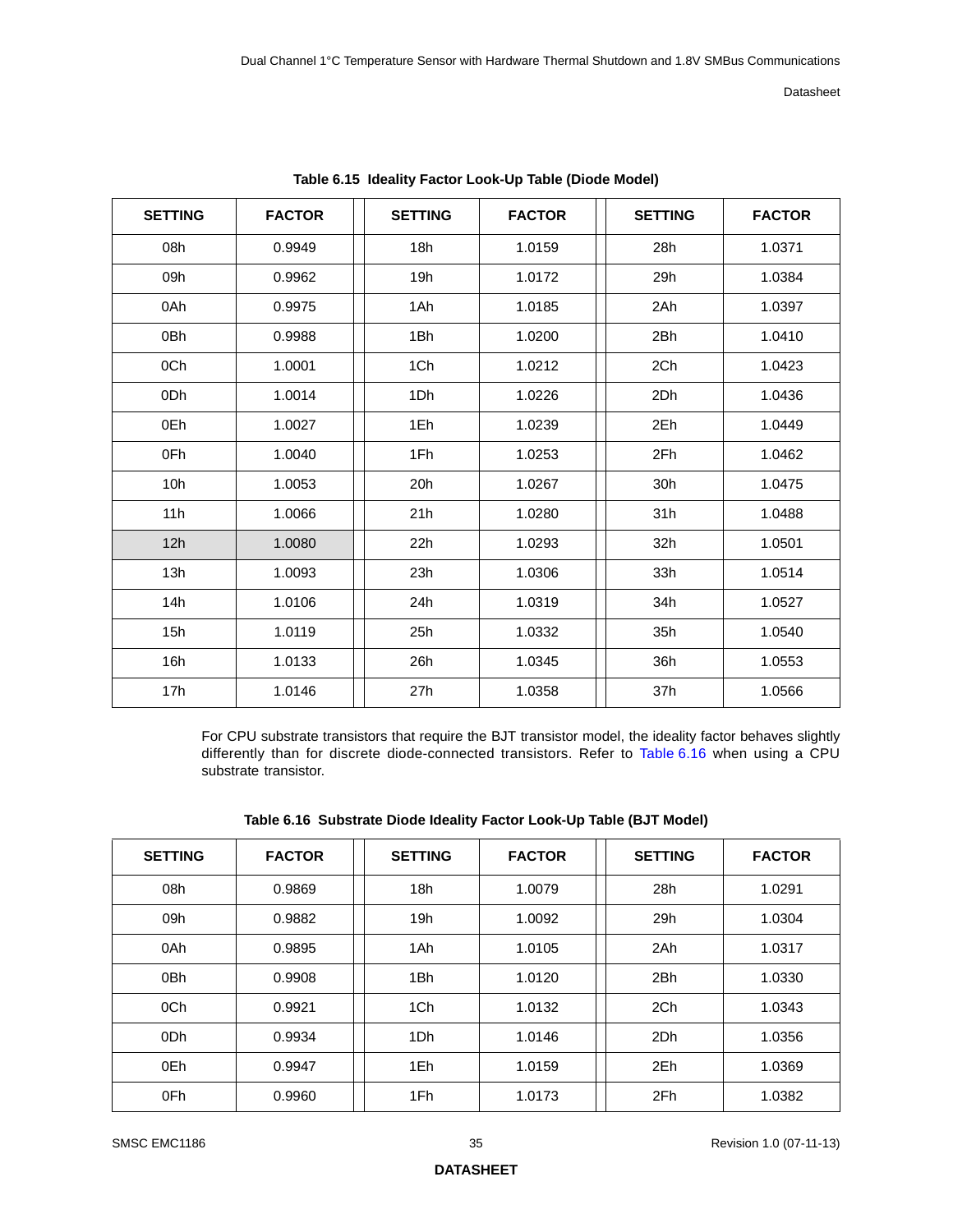| <b>SETTING</b>  | <b>FACTOR</b> | <b>SETTING</b> | <b>FACTOR</b> | <b>SETTING</b>  | <b>FACTOR</b> |
|-----------------|---------------|----------------|---------------|-----------------|---------------|
| 10 <sub>h</sub> | 0.9973        | 20h            | 1.0187        | 30 <sub>h</sub> | 1.0395        |
| 11h             | 0.9986        | 21h            | 1.0200        | 31h             | 1.0408        |
| 12h             | 1.0000        | 22h            | 1.0213        | 32 <sub>h</sub> | 1.0421        |
| 13h             | 1.0013        | 23h            | 1.0226        | 33h             | 1.0434        |
| 14h             | 1.0026        | 24h            | 1.0239        | 34h             | 1.0447        |
| 15h             | 1.0039        | 25h            | 1.0252        | 35h             | 1.0460        |
| 16h             | 1.0053        | 26h            | 1.0265        | 36h             | 1.0473        |
| 17 <sub>h</sub> | 1.0066        | 27h            | 1.0278        | 37h             | 1.0486        |

**Table 6.16 Substrate Diode Ideality Factor Look-Up Table (BJT Model) (continued)** 

**APPLICATION NOTE:** When measuring a 65nm Intel CPU, the Ideality Setting should be the default 12h. When measuring a 45nm Intel CPU, the Ideality Setting should be 15h.

Bit 1 - E1HIGH - This bit is set when the External Diode 1 channel exceeds its programmed high limit.

Bit 0 - IHIGH - This bit is set when the Internal Diode channel exceeds its programmed high limit.

Bit 1 - ELOW - This bit is set when the External Diode channel drops below its programmed low limit.

Bit 0 - ILOW - This bit is set when the Internal Diode channel drops below its programmed low limit.

Bit 1 - ETHERM - This bit is set when the External Diode channel exceeds its programmed Therm Limit. When set, this bit will assert the THERM pin.

<span id="page-35-2"></span>Bit 0- ITHERM - This bit is set when the Internal Diode channel exceeds its programmed Therm Limit. When set, this bit will assert the THERM pin.

## <span id="page-35-0"></span>**6.13 Filter Control Register 40h**

<span id="page-35-1"></span>

| ADDR. | R/W | <b>REGISTER</b>       | <b>B7</b> | B <sub>6</sub>           | <b>B5</b> | <b>B4</b> | <b>B3</b> | <b>B2</b> | <b>B1</b>   | B <sub>0</sub> | <b>DEFAULT</b> |
|-------|-----|-----------------------|-----------|--------------------------|-----------|-----------|-----------|-----------|-------------|----------------|----------------|
| 40h   | R/W | <b>Filter Control</b> | -         | $\overline{\phantom{0}}$ |           |           | -         |           | FILTER[1:0] |                | 00h            |

**Table 6.17 Filter Configuration Register**

The Filter Configuration Register controls the digital filter on the External Diode 1 channel.

Bits 1-0 - FILTER[1:0] - Control the level of digital filtering that is applied to the External Diode 1 temperature measurement as shown in [Table](#page-36-3) 6.18. See [Figure](#page-22-2) 5.4 and [Figure](#page-22-3) 5.5 for examples on the filter behavior.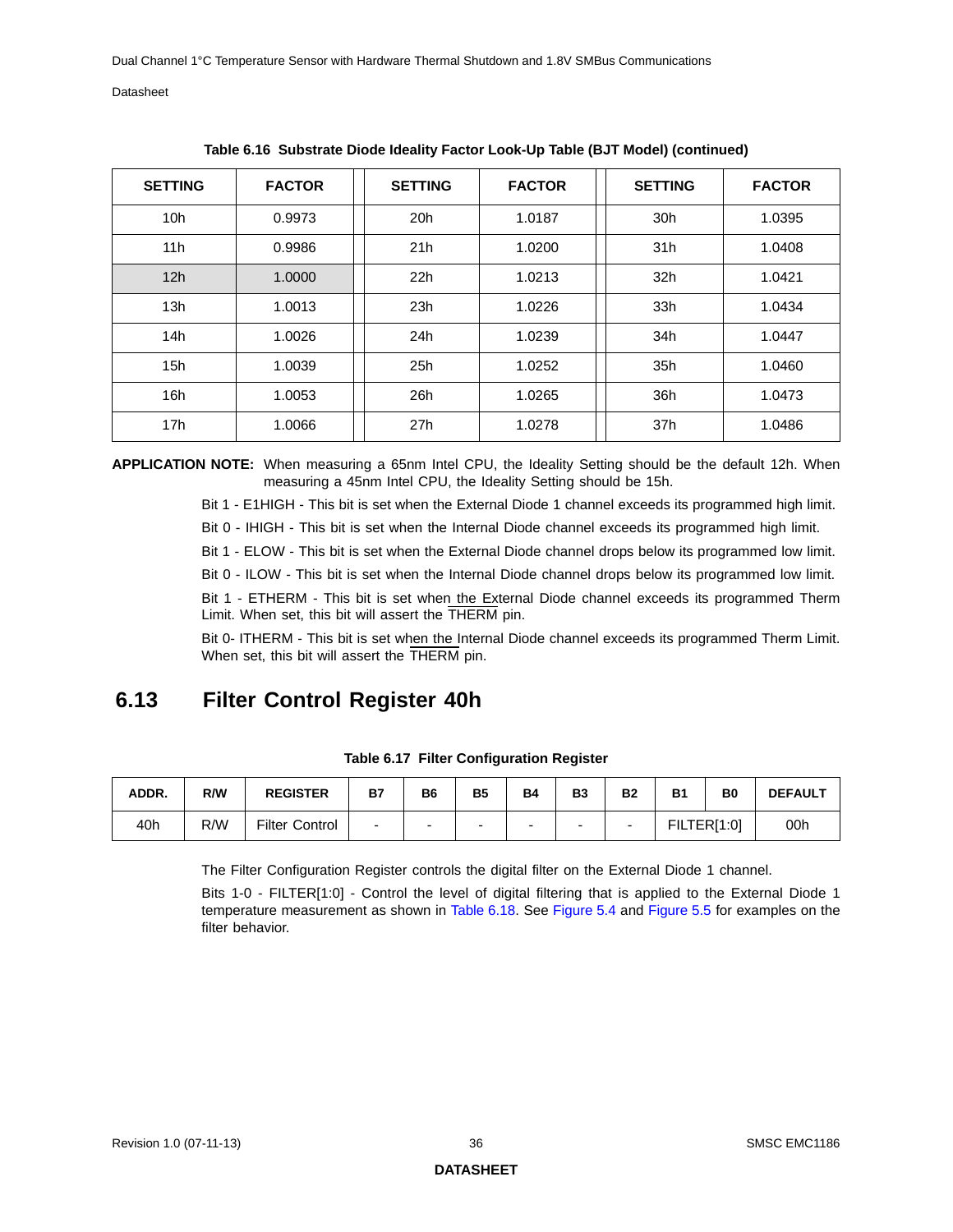<span id="page-36-3"></span>

| <b>FILTER[1:0]</b> |                    |  |  |
|--------------------|--------------------|--|--|
|                    | <b>AVERAGING</b>   |  |  |
| O                  | Disabled (default) |  |  |
|                    | Level 1            |  |  |
|                    | Level 1            |  |  |
|                    | Level 2            |  |  |

**Table 6.18 FILTER Decode**

# <span id="page-36-0"></span>**6.14 Product ID Register**

#### **Table 6.19 Product ID Register**

<span id="page-36-4"></span>

| <b>ADDR</b> | R/W | <b>REGISTER</b> | <b>B7</b> | B <sub>6</sub> | <b>B5</b> | <b>B4</b> | B <sub>3</sub> | <b>B2</b> | B | B0 | <b>DEFAULT</b> |
|-------------|-----|-----------------|-----------|----------------|-----------|-----------|----------------|-----------|---|----|----------------|
| FDh         | R   | Product ID      |           |                |           |           |                |           |   |    | 22h            |

The Product ID Register holds a unique value that identifies the device.

## <span id="page-36-1"></span>**6.15 SMSC ID Register**

| Table 6.20 Manufacturer ID Register |  |
|-------------------------------------|--|
|                                     |  |

<span id="page-36-5"></span>

| ADDR. | R/W | <b>REGISTER</b> | <b>B7</b> | <b>B6</b> | <b>B5</b> | <b>B4</b> | B <sub>3</sub> | <b>B2</b> | <b>B1</b> | B <sub>0</sub> | <b>DEFAULT</b>  |
|-------|-----|-----------------|-----------|-----------|-----------|-----------|----------------|-----------|-----------|----------------|-----------------|
| FEh   | . . | SMSC ID         |           |           |           |           |                |           |           |                | 5 <sub>Dh</sub> |

The Manufacturer ID register contains an 8-bit word that identifies the SMSC as the manufacturer of the EMC1186.

# <span id="page-36-2"></span>**6.16 Revision Register**

<span id="page-36-6"></span>

| ADDR. | R/W | <b>REGISTER</b> | <b>B7</b> | B <sub>6</sub> | <b>B5</b> | <b>B4</b> | B3 | <b>B2</b> | <b>B1</b> | B0 | <b>DEFAULT</b> |
|-------|-----|-----------------|-----------|----------------|-----------|-----------|----|-----------|-----------|----|----------------|
| FFh   | ▫   | Revision        |           |                |           |           |    |           |           |    | 07h            |

**Table 6.21 Revision Register**

The Revision register contains an 8-bit word that identifies the die revision.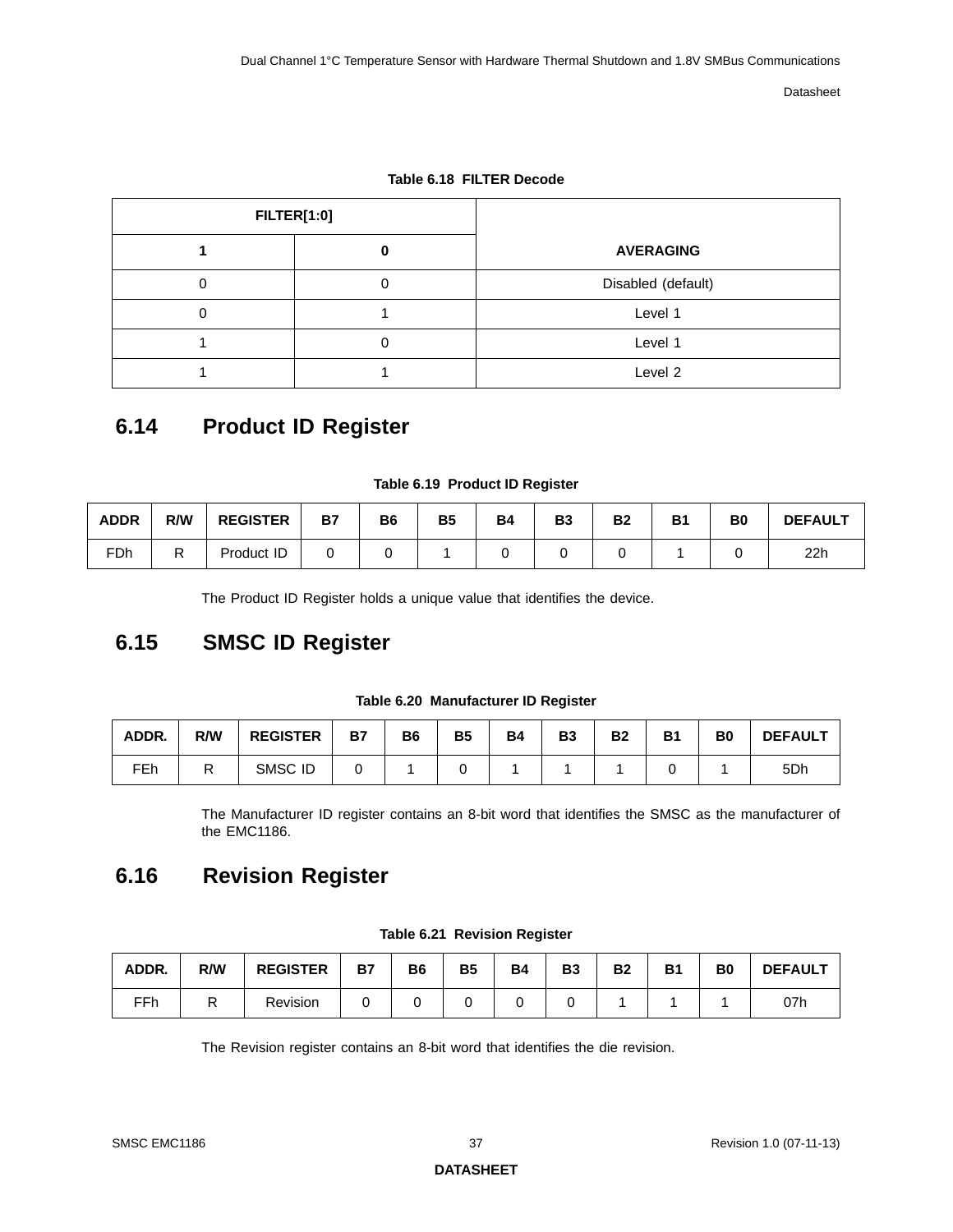# <span id="page-37-0"></span>**Chapter 7 Typical Operating Curves**

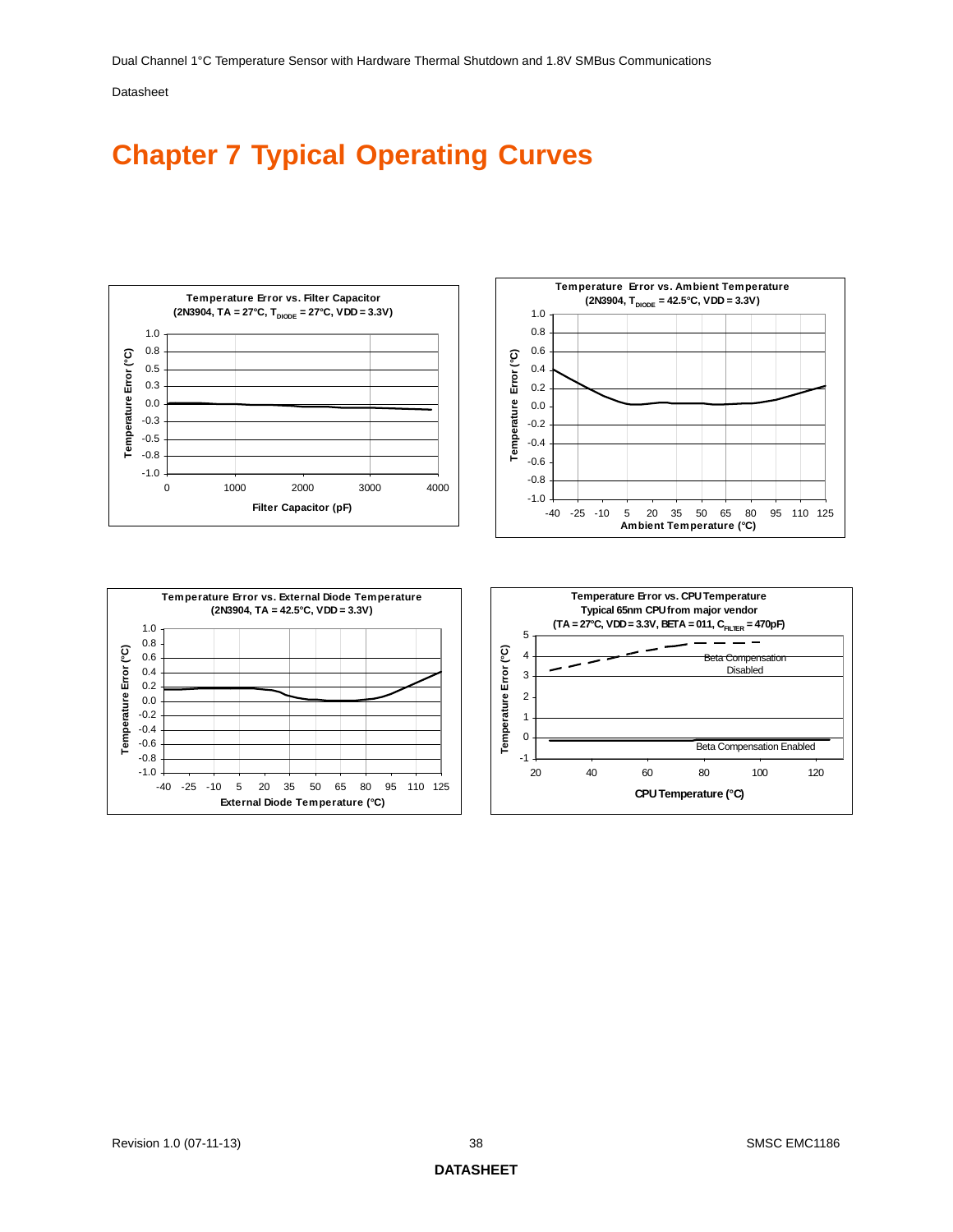



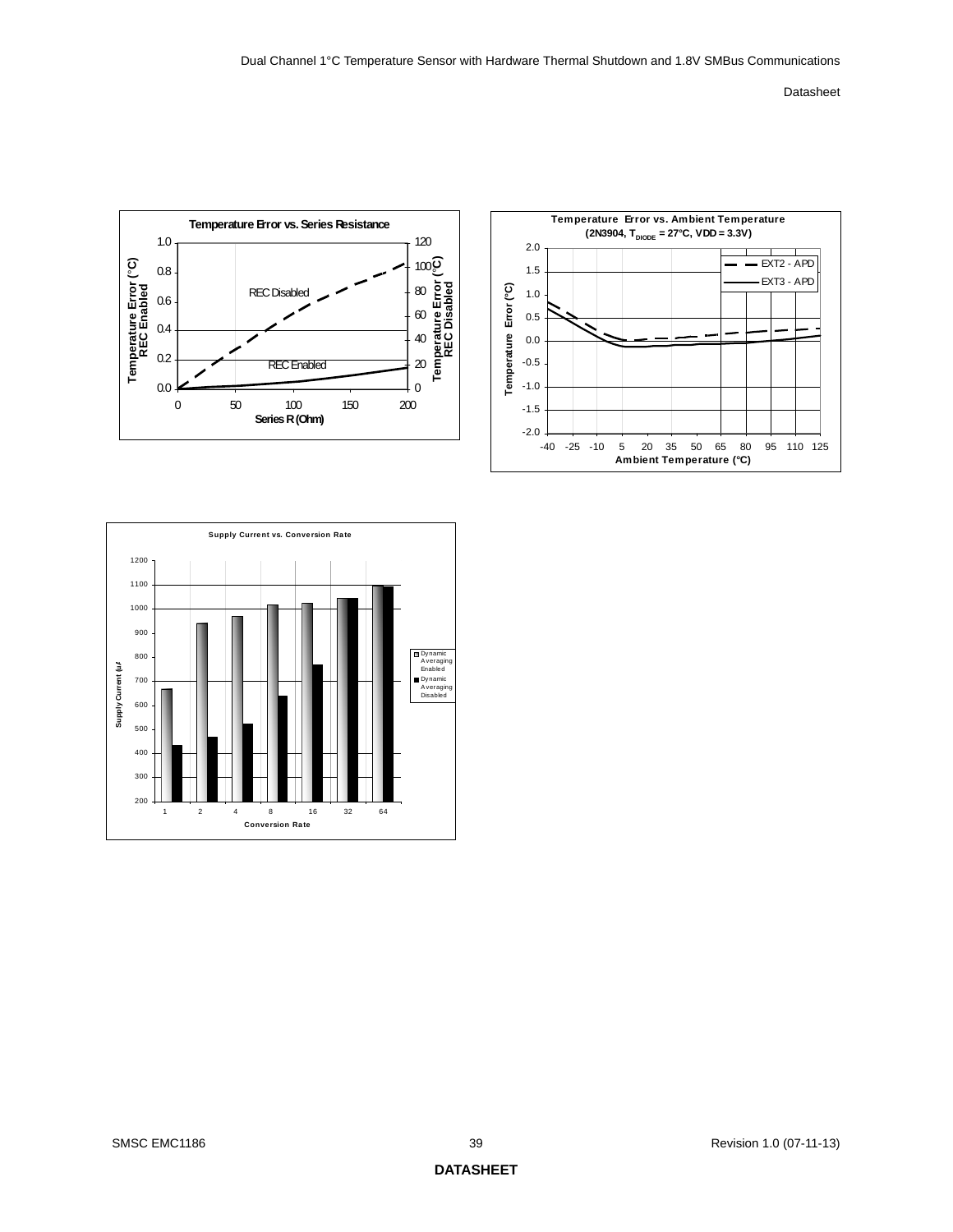# <span id="page-39-0"></span>**Chapter 8 Package Information**



<span id="page-39-1"></span>**Figure 8.1 2mm x 3mm TDFN Package Drawing**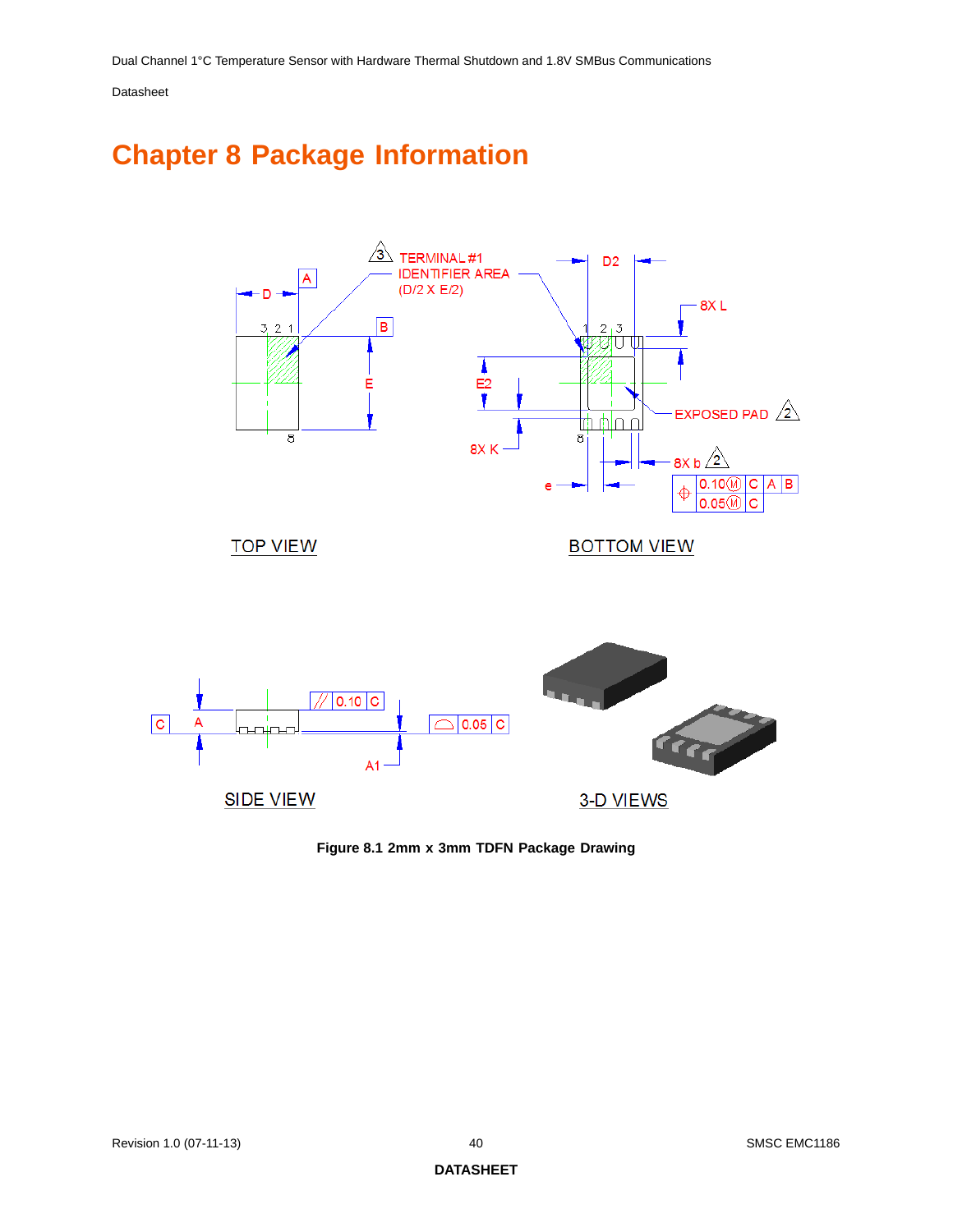|                | <b>COMMON DIMENSIONS</b> |            |            |             |                               |  |  |  |  |
|----------------|--------------------------|------------|------------|-------------|-------------------------------|--|--|--|--|
| <b>SYMBOL</b>  | <b>MIN</b>               | <b>NOM</b> | <b>MAX</b> | <b>NOTE</b> | <b>REMARK</b>                 |  |  |  |  |
| A              | 0.70                     | 0.75       | 0.80       |             | <b>OVERALL PACKAGE HEIGHT</b> |  |  |  |  |
| A <sub>1</sub> | 0                        | 0.02       | 0.05       |             | <b>STANDOFF</b>               |  |  |  |  |
| D              | 1.90                     | 2.00       | 2.10       |             | X BODY SIZE                   |  |  |  |  |
| Е              | 2.90                     | 3.00       | 3.10       |             | Y BODY SIZE                   |  |  |  |  |
| D <sub>2</sub> | 1.40                     | 1.50       | 1.60       | 2           | X EXPOSED PAD SIZE            |  |  |  |  |
| E <sub>2</sub> | 1.60                     | 1.70       | 1.80       | 2           | Y EXPOSED PAD SIZE            |  |  |  |  |
|                | 0.35                     | 0.40       | 0.45       |             | <b>TERMINAL LENGTH</b>        |  |  |  |  |
| b              | 0.18                     | 0.25       | 0.30       | 2           | <b>TERMINAL WIDTH</b>         |  |  |  |  |
| κ              | 0.20<br>0.25             |            |            |             | CENTER PAD TO PIN CLEARANCE   |  |  |  |  |
| e              | $0.50$ BSC               |            |            |             | <b>TERMINAL PITCH</b>         |  |  |  |  |

#### **NOTES:**

1. ALL DIMENSIONS ARE IN MILLIMETERS.

2. UNILATERAL COPLANARITY ZONE APPLIES TO THE EXPOSED PAD, AS WELL AS THE TERMINALS. DIMENSIONS "b" APPLIES TO PLATED TERMINALS AND IT IS MEASURED BETWEEN 0.15 AND 0.30 mm FROM THE TERMINAL TIP.

3. DETAILS OF TERMINAL #1 IDENTIFIER ARE OPTIONAL BUT MUST BE LOCATED WITHIN THE AREA INDICATED.



<span id="page-40-1"></span>

|               | <b>LAND PATTERN DIMENSIONS</b> |            |            |  |  |  |  |  |  |
|---------------|--------------------------------|------------|------------|--|--|--|--|--|--|
| <b>SYMBOL</b> | <b>MIN</b>                     | <b>NOM</b> | <b>MAX</b> |  |  |  |  |  |  |
| GE            | 2.10                           |            | 2.20       |  |  |  |  |  |  |
| D2'           |                                | 1.50       | 1.50       |  |  |  |  |  |  |
| E2'           |                                | 1.70       | 1.70       |  |  |  |  |  |  |
| x             |                                |            | 0.28       |  |  |  |  |  |  |
|               |                                |            | 0.69       |  |  |  |  |  |  |
| е             | 0.50                           |            |            |  |  |  |  |  |  |

### RECOMMENDED PCB LAND PATTERN

<span id="page-40-0"></span>**Figure 8.3 2mm x 3mm TDFN Package PCB Land Pattern**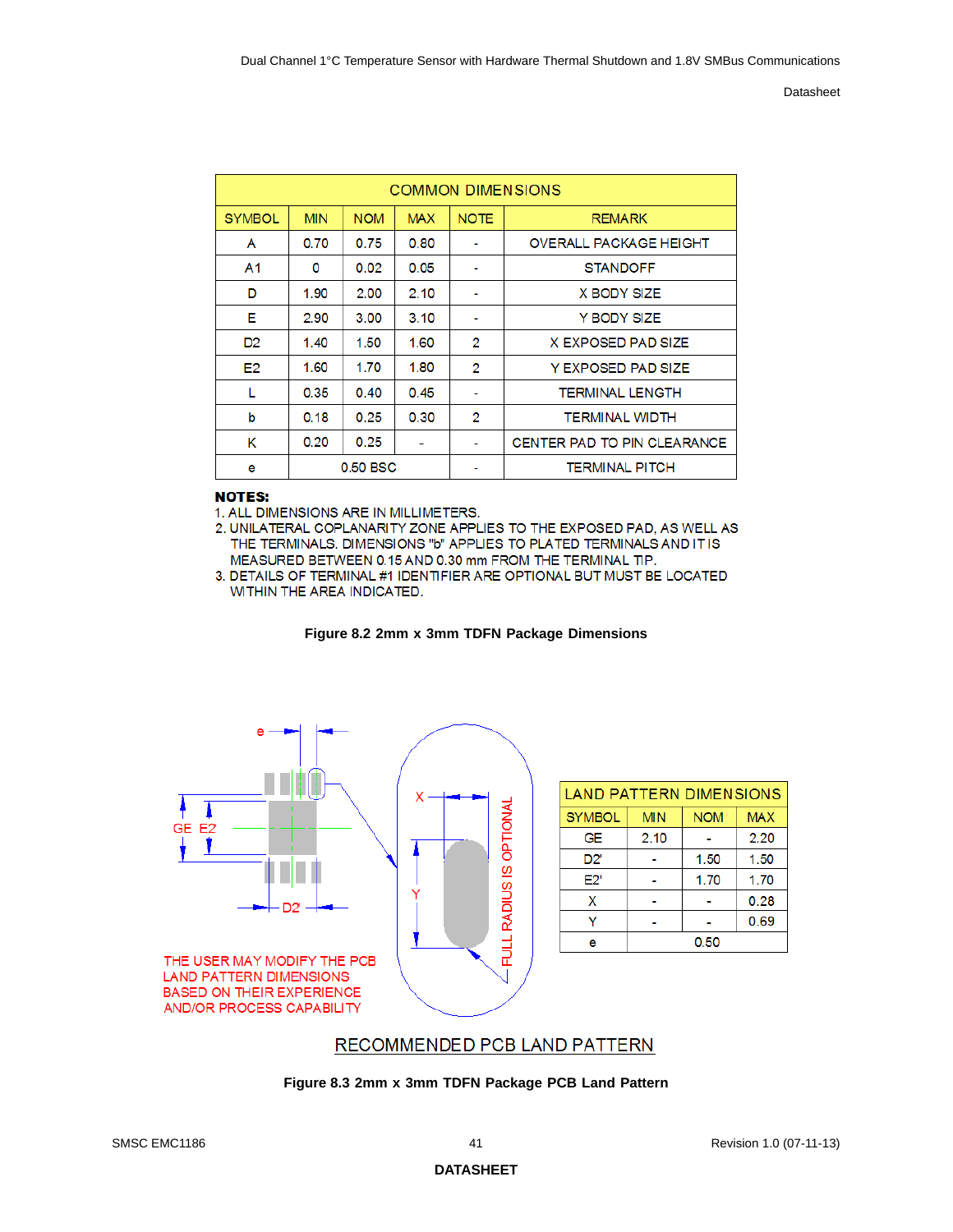## <span id="page-41-0"></span>**8.1 Package Markings**

The EMC1186 devices will be marked as shown in [Figure](#page-41-1) 8.4 and [Figure](#page-41-2) 8.5.



## **BOTTOM**

## **BOTTOM MARKING IS NOT ALLOWED**

**Figure 8.4 EMC1186-1 8-Pin TDFN Package Markings** 

<span id="page-41-1"></span>

## **BOTTOM**

## **BOTTOM MARKING IS NOT ALLOWED**

<span id="page-41-2"></span>**Figure 8.5 EMC1186-2 8-Pin TDFN Package Markings**